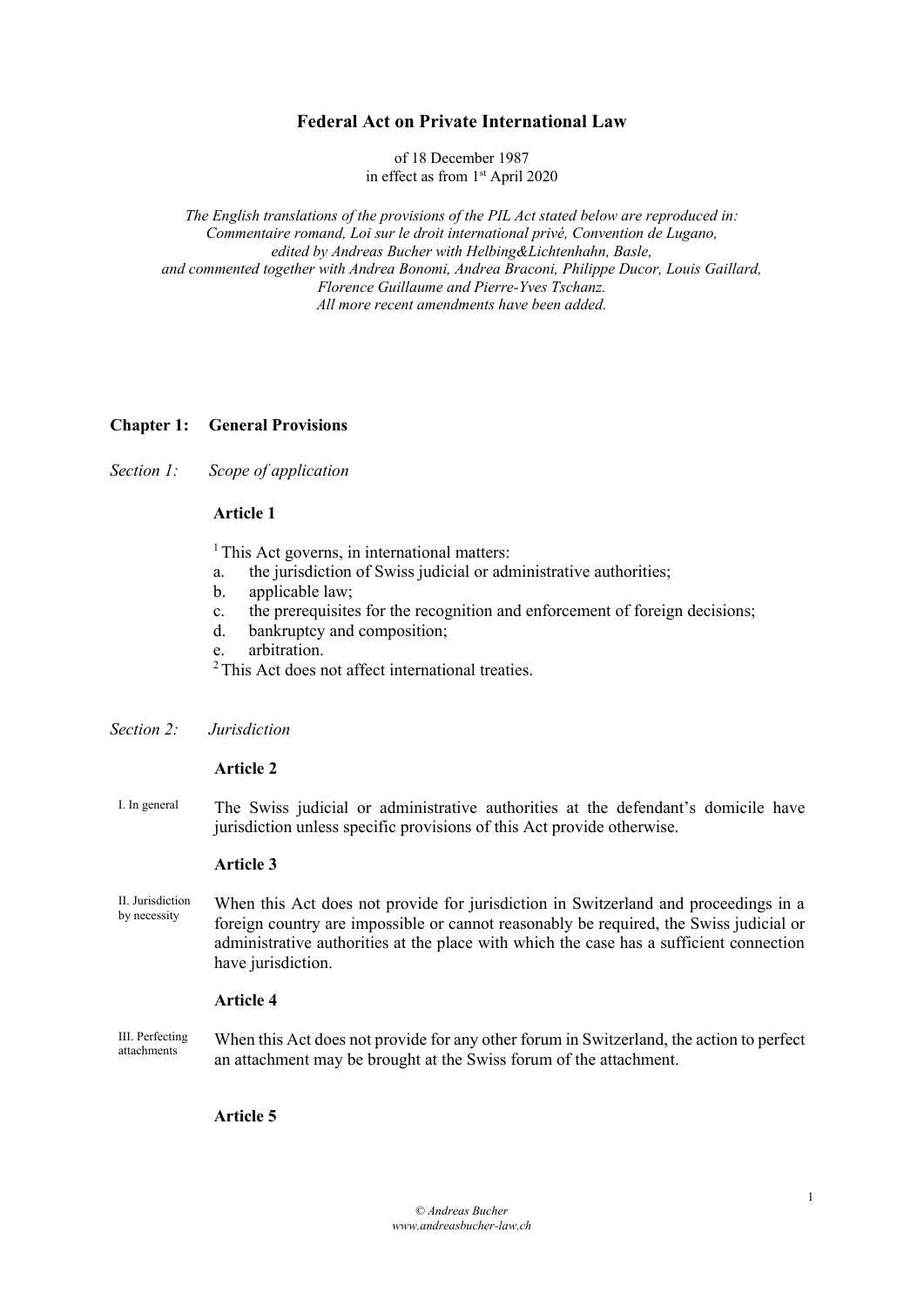| IV. Choice of<br>forum | <sup>1</sup> In matters involving an economic interest, parties may agree on the court that will<br>have to decide any potential or existing dispute arising out of a specific legal<br>relationship. The agreement may be entered into in writing, by telegram, telex,<br>telecopier or any other means of communication which permits it to be evidenced by a<br>text. Unless otherwise agreed, a choice of forum is exclusive.<br>$2$ A choice of forum has no effect if it results in abusively depriving a party from the<br>protection granted to it by a forum provided by Swiss law.<br><sup>3</sup> The chosen court may not deny jurisdiction:<br>if a party is domiciled or has its habitual residence or a place of business in the<br>a.<br>canton where the chosen court sits; or<br>if, pursuant to this Act, Swiss law is applicable to the dispute.<br>b. |  |  |
|------------------------|----------------------------------------------------------------------------------------------------------------------------------------------------------------------------------------------------------------------------------------------------------------------------------------------------------------------------------------------------------------------------------------------------------------------------------------------------------------------------------------------------------------------------------------------------------------------------------------------------------------------------------------------------------------------------------------------------------------------------------------------------------------------------------------------------------------------------------------------------------------------------|--|--|
|                        | Article 6                                                                                                                                                                                                                                                                                                                                                                                                                                                                                                                                                                                                                                                                                                                                                                                                                                                                  |  |  |
| V. Implied<br>consent  | In matters involving an economic interest, a court shall have jurisdiction if the<br>defendant proceeds on the merits without reservation, unless such court denies<br>jurisdiction to the extent permitted by Article 5, paragraph 3.                                                                                                                                                                                                                                                                                                                                                                                                                                                                                                                                                                                                                                     |  |  |

 $\mathcal{L}_\mathcal{L} = \{ \mathcal{L}_\mathcal{L} = \{ \mathcal{L}_\mathcal{L} = \{ \mathcal{L}_\mathcal{L} = \{ \mathcal{L}_\mathcal{L} = \{ \mathcal{L}_\mathcal{L} = \{ \mathcal{L}_\mathcal{L} = \{ \mathcal{L}_\mathcal{L} = \{ \mathcal{L}_\mathcal{L} = \{ \mathcal{L}_\mathcal{L} = \{ \mathcal{L}_\mathcal{L} = \{ \mathcal{L}_\mathcal{L} = \{ \mathcal{L}_\mathcal{L} = \{ \mathcal{L}_\mathcal{L} = \{ \mathcal{L}_\mathcal{$ 

#### **Article 7**

- VI. Arbitration agreement If the parties have entered into an arbitration agreement with respect to an arbitrable dispute, any Swiss court before which such dispute is brought shall deny jurisdiction, unless:
	- a. the defendant has proceeded on the merits without reservation;
	- b. the court finds that the arbitration agreement is null and void, inoperative or incapable of being performed; or
	- c. the arbitral tribunal cannot be appointed for reasons that are obviously attributable to the defendant in the arbitration.

## **Article 8**

VII. Counterclaim The court before which the main claim is brought shall also entertain any counterclaim, provided there is a nexus between the claim and counterclaim.

#### **Article 8***a*

VIII. Codefendants and plurality of actions

<sup>1</sup> When the action is brought against several codefendants who can be sued in Switzerland pursuant to the present Act, the Swiss court having jurisdiction over one defendant shall have jurisdiction over all of them.

<sup>2</sup> When several claims having a nexus between them can be raised in Switzerland pursuant to the present Act against the same defendant, any Swiss court having jurisdiction over one of such claims shall have jurisdiction over all of them.

#### **Article 8***b*

IX. Third party action A Swiss court having jurisdiction for the main action also has jurisdiction for a third party action provided a Swiss court has jurisdiction over such third party pursuant to the present Act.

# **Article 8***c*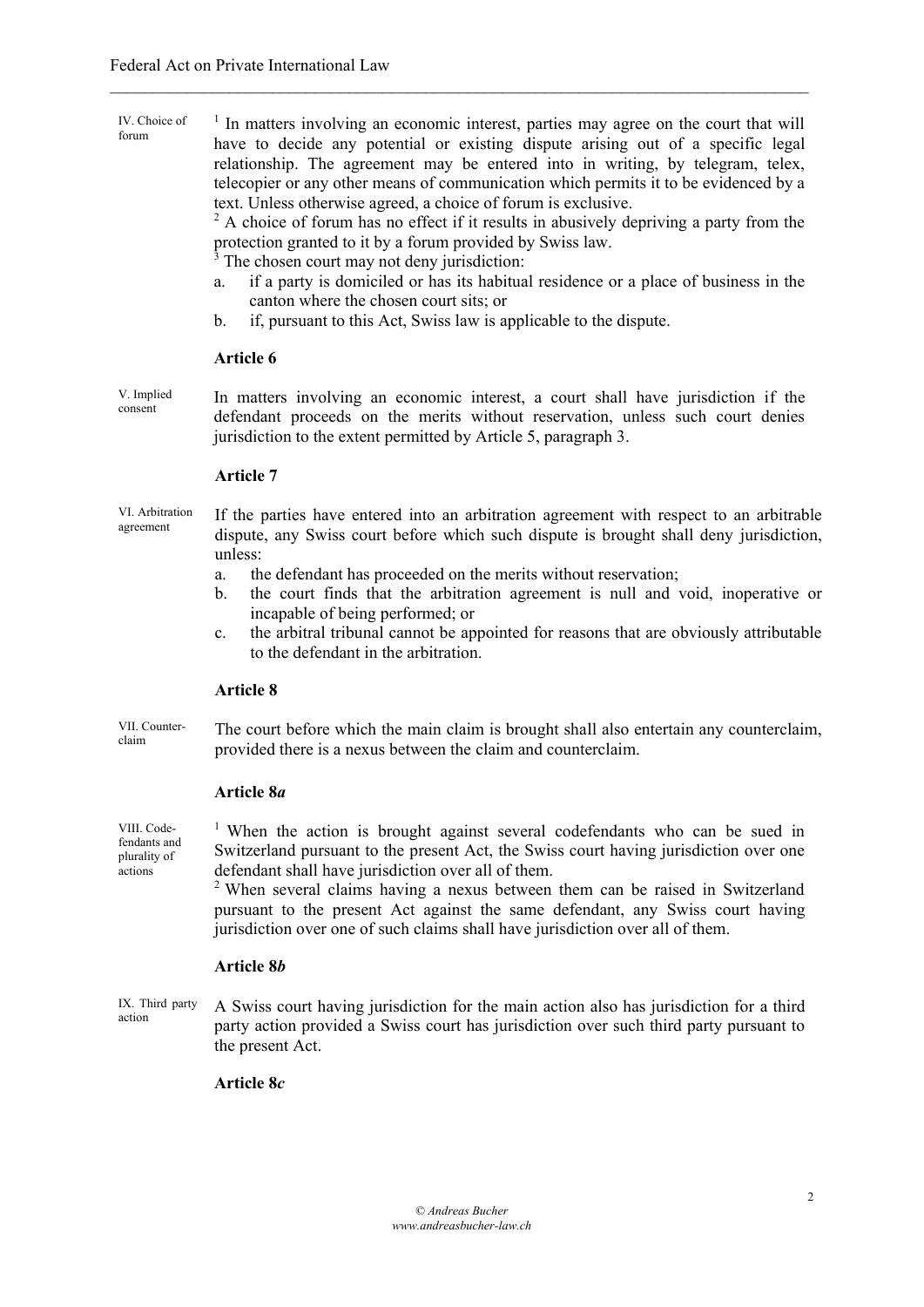X. Civil claims Where it is admissible to pursue civil claims in criminal proceedings, the Swiss court which is seized of the criminal proceedings also has jurisdiction for the civil claims provided that a Swiss court has jurisdiction for such claims under the present Act.

 $\mathcal{L}_\mathcal{L} = \{ \mathcal{L}_\mathcal{L} = \{ \mathcal{L}_\mathcal{L} = \{ \mathcal{L}_\mathcal{L} = \{ \mathcal{L}_\mathcal{L} = \{ \mathcal{L}_\mathcal{L} = \{ \mathcal{L}_\mathcal{L} = \{ \mathcal{L}_\mathcal{L} = \{ \mathcal{L}_\mathcal{L} = \{ \mathcal{L}_\mathcal{L} = \{ \mathcal{L}_\mathcal{L} = \{ \mathcal{L}_\mathcal{L} = \{ \mathcal{L}_\mathcal{L} = \{ \mathcal{L}_\mathcal{L} = \{ \mathcal{L}_\mathcal{$ 

#### **Article 9**

XI. Lis pendens  $1$  When an action having the same subject matter is already pending between the same parties in a foreign country, the Swiss court shall stay the case if it is to be expected that the foreign court will, within a reasonable time, render a decision capable of being recognized in Switzerland.

> <sup>2</sup> In order to determine when an action has been initiated in Switzerland, the conclusive date is that of the first act that is necessary to initiate the proceeding. A notice to appear for conciliation is sufficient.

> <sup>3</sup>The Swiss court shall terminate its proceeding as soon as it is presented with a foreign decision capable of being recognized in Switzerland.

# **Article 10**

XII. Interim relief

Jurisdiction to order interim relief lies:

- a. with either the Swiss courts or authorities having jurisdiction for the principal action; or
- b. with the Swiss courts or authorities at the place where the interim measures are to be enforced.

#### **Article 11**

XIII. Judicial assistance Transmission Requests for judicial assistance to or from Switzerland are transmitted by the Federal Office of Justice.

#### **Article11***a*

2. Applicable law

party costs

1.

<sup>1</sup> Acts of judicial assistance are carried out in Switzerland in accordance with Swiss law. <sup>2</sup> Foreign forms of procedure may also be adopted or taken into consideration upon application of the requesting authorities where this is necessary for the recognition of a right abroad and provided there is no objection based on serious reasons relating to the person involved.

 $3$ If a form of procedure of Swiss law is not recognised abroad and as a result a right deemed worthy of protection would not be upheld there, the Swiss courts or authorities may issue documents or take a person's oath pursuant to the form required by the foreign law.

<sup>4</sup> The Hague Convention of 1st March 1954 on civil procedure applies to requests to and from Switzerland for service and the taking of evidence.

## **Article 11***b*

3. Advance of costs and securities for Advance of costs and security for party costs are governed by the Code of Civil Procedure of 19 December 2008 (CPC).

#### **Article 11***c*

4. Legal aid Legal aid is granted to persons domicilied abroad under the same conditions as apply to persons domicilied in Switzerland.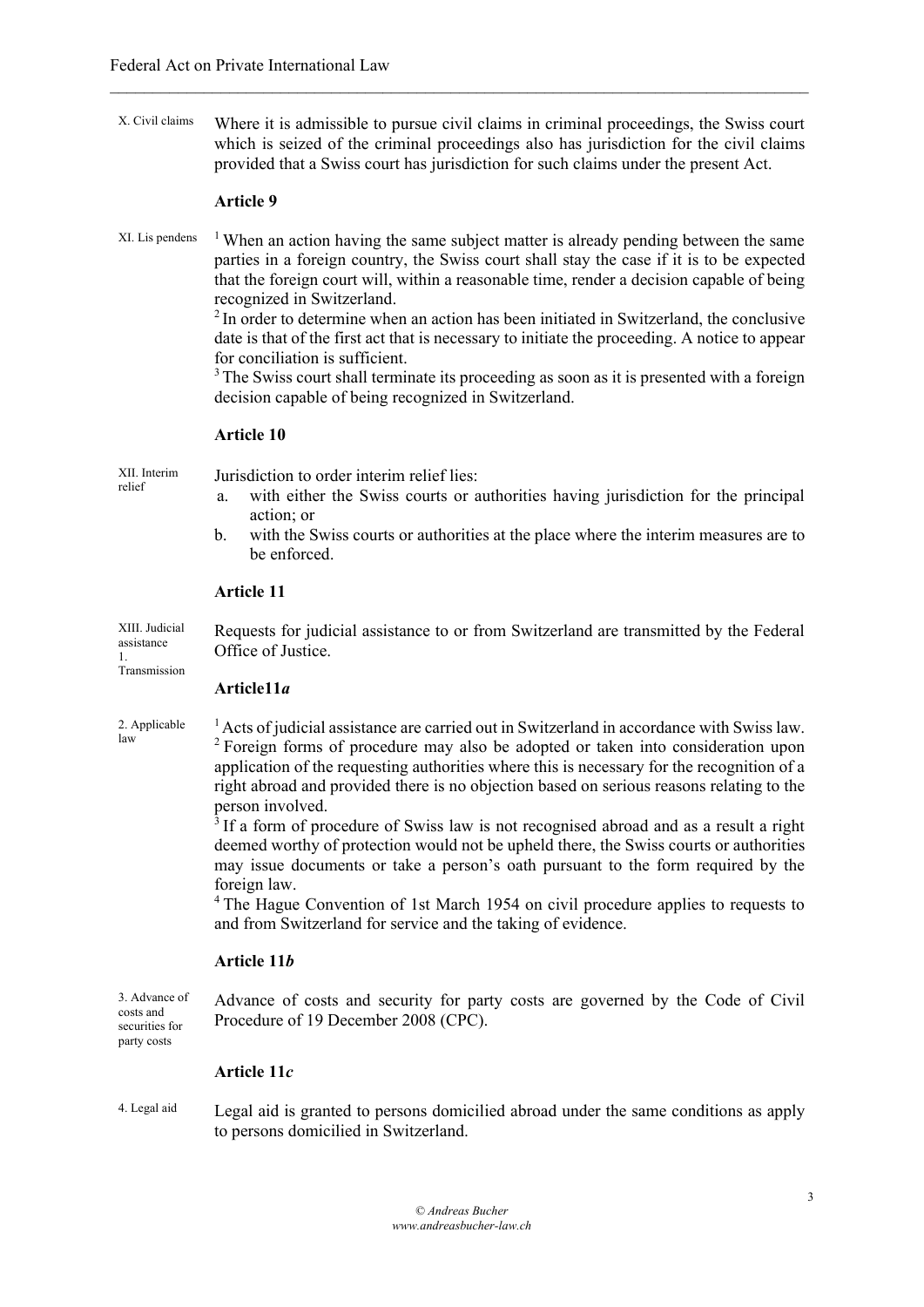# **Article 12** *Abrogated*

*Section 3: Applicable law*

#### **Article 13**

I. Scope of conflict rules The reference to a foreign law in this Act includes all the provisions which under such law are applicable to the case. The application of a foreign law is not precluded by the mere fact that a provision is considered to have a public law character.

 $\mathcal{L}_\mathcal{L} = \{ \mathcal{L}_\mathcal{L} = \{ \mathcal{L}_\mathcal{L} = \{ \mathcal{L}_\mathcal{L} = \{ \mathcal{L}_\mathcal{L} = \{ \mathcal{L}_\mathcal{L} = \{ \mathcal{L}_\mathcal{L} = \{ \mathcal{L}_\mathcal{L} = \{ \mathcal{L}_\mathcal{L} = \{ \mathcal{L}_\mathcal{L} = \{ \mathcal{L}_\mathcal{L} = \{ \mathcal{L}_\mathcal{L} = \{ \mathcal{L}_\mathcal{L} = \{ \mathcal{L}_\mathcal{L} = \{ \mathcal{L}_\mathcal{$ 

## **Article 14**

II. Renvoi <sup>1</sup> When the applicable law refers back to Swiss law or to another foreign law, such renvoi shall be taken into account only if this Act so provides. <sup>2</sup> In matters of personal or family status, a renvoi from the foreign law to Swiss law is accepted.

#### **Article 15**

III. Exception clause  $<sup>1</sup>$  As an exception, any law referred to by this Act is not applicable if, considering all</sup> the circumstances, it is apparent that the case has only a very loose connection with such law and that the case has a much closer connection with another law. <sup>2</sup> This provision does not apply where a choice of law has been made.

# **Article 16**

IV. Establishing foreign <sup>1</sup> The contents of the foreign law shall be established by the authority on its own motion. For this purpose, the cooperation of the parties may be requested. In matters involving an economic interest, the task of establishing foreign law may be assigned to the parties. <sup>2</sup> Swiss law applies if the contents of the foreign law cannot be established.

## **Article 17**

V. Reservation of Swiss public policy The application of provisions of foreign law is excluded if such application leads to a result that is incompatible with Swiss public policy.

#### **Article 18**

VI. Application of mandatory provisions of Swiss law

law

This Act is subject to those mandatory provisions of Swiss law which, by reason of their special aim, are applicable regardless of the law referred to by this Act.

#### **Article 19**

VII. Taking into consideration of mandatory provisions of foreign law

<sup>1</sup> When interests that are legitimate and clearly preponderant according to the Swiss conception of law so require, a mandatory provision of another law than the one referred to by this Act may be taken into consideration, provided that the situation dealt with has a close connection with such other law.

<sup>2</sup> In deciding whether such a provision is to be taken into consideration, one shall consider its aim and the consequences of its application, in order to reach a decision that is appropriate having regard to the Swiss conception of law.

*Section 4: Domicile, registered office and nationality*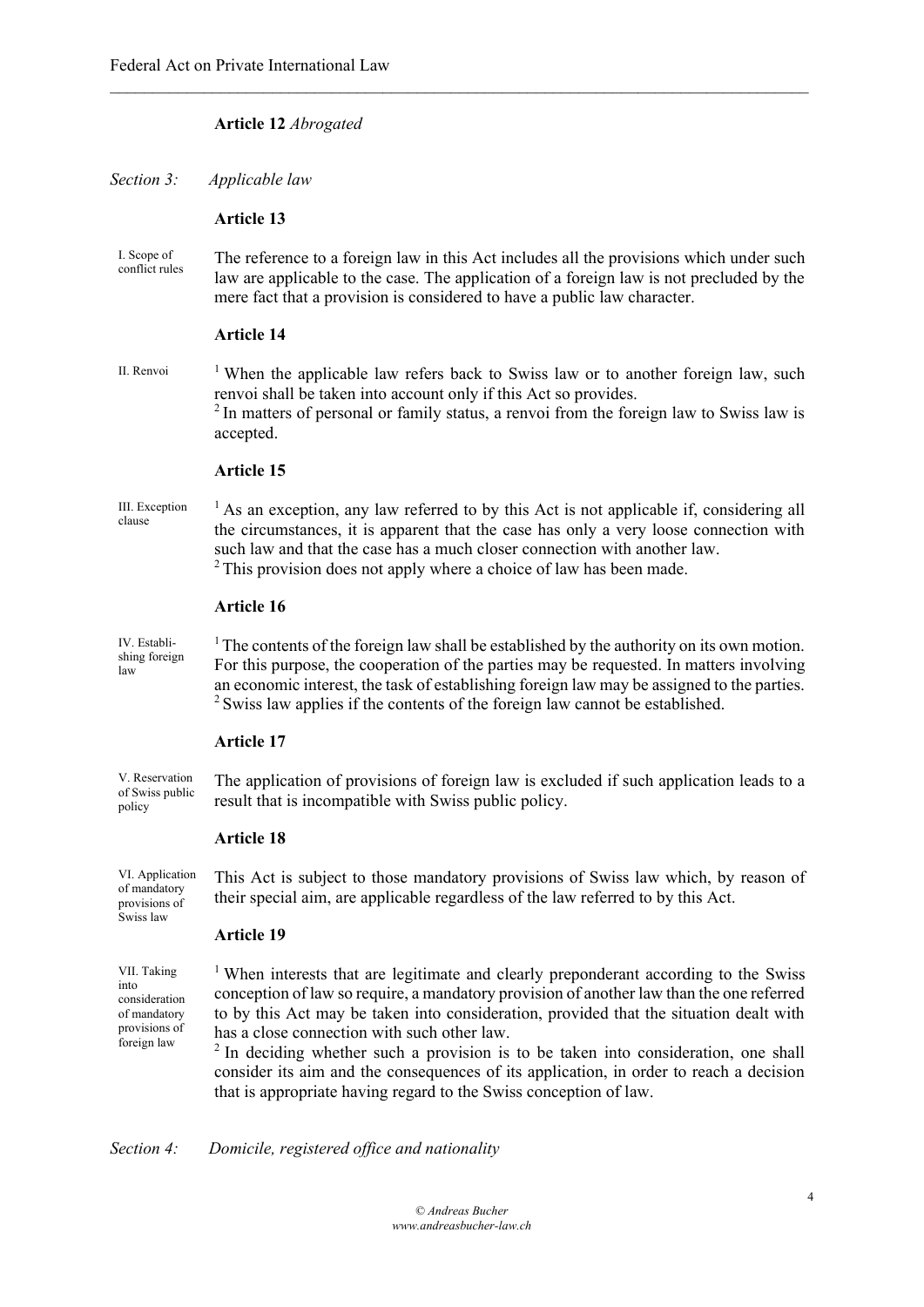#### **Article 20**

I.Domicile, habitual residence and place of business of an individual

<sup>1</sup> Within the meaning of this Act, an individual:

a. has his or her domicile in the state where he or she resides with the intent of establishing permanent residence;

 $\mathcal{L}_\mathcal{L} = \{ \mathcal{L}_\mathcal{L} = \{ \mathcal{L}_\mathcal{L} = \{ \mathcal{L}_\mathcal{L} = \{ \mathcal{L}_\mathcal{L} = \{ \mathcal{L}_\mathcal{L} = \{ \mathcal{L}_\mathcal{L} = \{ \mathcal{L}_\mathcal{L} = \{ \mathcal{L}_\mathcal{L} = \{ \mathcal{L}_\mathcal{L} = \{ \mathcal{L}_\mathcal{L} = \{ \mathcal{L}_\mathcal{L} = \{ \mathcal{L}_\mathcal{L} = \{ \mathcal{L}_\mathcal{L} = \{ \mathcal{L}_\mathcal{$ 

- b. has his or her habitual residence in the state where he or she lives during a certain period of time, even if this period initially appears to be of limited duration;
- c. has his or her place of business in the state where the center of his or her professional or commercial activities is located.

 $2$ No individual may have more than one domicile at the same time. If an individual does not have a domicile anywhere, the habitual residence is the relevant place. The provisions of the Civil Code relating to domicile and residence are not applicable.

## **Article 21**

II. Registered office and place of business of companies and trusts

<sup>1</sup> For companies and trusts pursuant to Article 149 $a$ , the registered office is deemed to be the domicile.

 $2^2$ A registered office of a company is deemed to be located at the place designated in the articles of incorporation or in the articles of association. Failing such a designation, the registered office is located at the place where the company is in fact managed.

 $3<sup>3</sup>A$  registered office of a trust is deemed to be located at the place where the trust is managed, as designated in the trust deed in writing or in any other form which permits it to be evidenced by a text. Failing such a designation, the registered office is located at the place where the trust is in fact managed.

<sup>4</sup> A place of business of a company or a trust is located in the state where its registered office is located or in any state where one of its branches is located.

## **Article 22**

III. Nationality The nationality of an individual is to be determined according to the law of the state whose nationality is at issue.

#### **Article 23**

IV. Multiple nationalities

<sup>1</sup> When a person has one or more foreign nationalities in addition to the Swiss nationality, jurisdiction based on citizenship shall be determined by reference to the Swiss nationality only.

<sup>2</sup> When a person has more than one nationality, the nationality of the state with which such person has the closest relationship shall be held exclusively relevant to determine the applicable law, unless this Act provides otherwise.

<sup>3</sup> If recognition of a foreign decision in Switzerland depends on a person's nationality, it is sufficient to take into consideration one of such person's nationalities.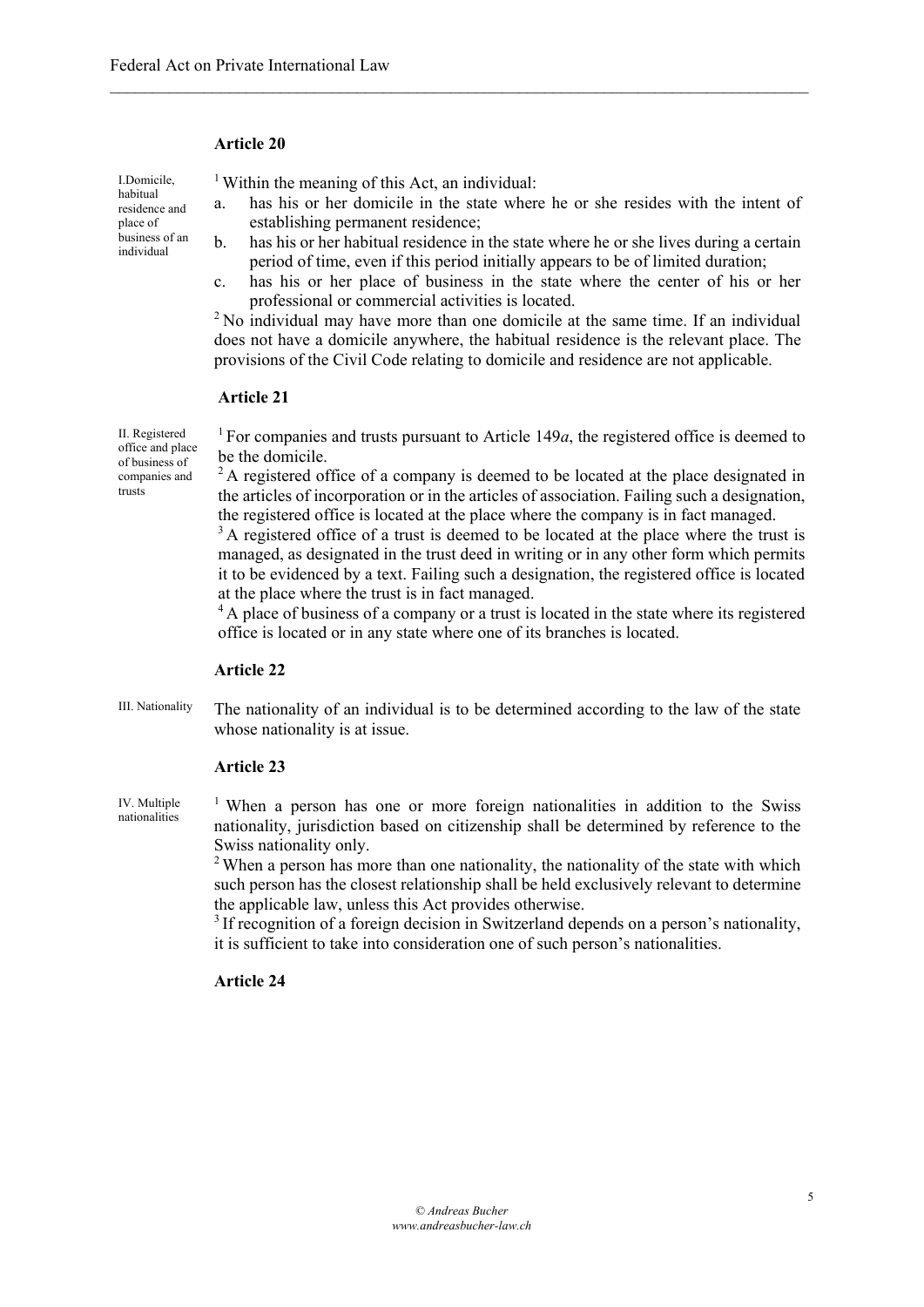#### V. Stateless persons and refugees  $<sup>1</sup>$  A person is considered to be stateless when he or she is so recognized pursuant to the</sup> New York Convention Relating to the Status of Stateless Persons of 28 September 1954, or when such person's relationship to his or her national state is severed to such an extent that his or her situation is equivalent to that of a stateless person.

 $\mathcal{L}_\mathcal{L} = \{ \mathcal{L}_\mathcal{L} = \{ \mathcal{L}_\mathcal{L} = \{ \mathcal{L}_\mathcal{L} = \{ \mathcal{L}_\mathcal{L} = \{ \mathcal{L}_\mathcal{L} = \{ \mathcal{L}_\mathcal{L} = \{ \mathcal{L}_\mathcal{L} = \{ \mathcal{L}_\mathcal{L} = \{ \mathcal{L}_\mathcal{L} = \{ \mathcal{L}_\mathcal{L} = \{ \mathcal{L}_\mathcal{L} = \{ \mathcal{L}_\mathcal{L} = \{ \mathcal{L}_\mathcal{L} = \{ \mathcal{L}_\mathcal{$ 

 $2A$  person is deemed to be a refugee when he or she is so defined pursuant to the Asylum Act of 5 October 1979.

<sup>3</sup> When this Act applies to stateless persons and to refugees, domicile replaces nationality.

*Section 5: Recognition and enforcement of foreign decisions*

#### **Article 25**

I. Recognition 1. Principle

- A foreign decision shall be recognized in Switzerland:
	- a. if the judicial or administrative authorities of the state where the decision was rendered had jurisdiction;
	- b. if the decision is no longer subject to any ordinary appeal or if it is a final decision; and
	- c. if there is no ground for denial within the meaning of Article 27.

#### **Article 26**

2. Jurisdiction of foreign authorities

Foreign authorities have jurisdiction:

- a. if jurisdiction derives from a provision of this Act or, failing such a provision, if the defendant was domiciled in the state in which the decision was rendered;
- b. if, in matters involving an economic interest, the parties submitted to the jurisdiction of the authority that rendered the decision by means of an agreement valid under this Act;
- c. if, in matters involving an economic interest, the defendant proceeded on the merits without reservation; or
- d. if, in the case of a counterclaim, the authority that rendered the decision had jurisdiction to entertain the main claim and if there is a nexus between the claim and counterclaim.

#### **Article 27**

3. Grounds for denial

<sup>1</sup> Recognition of a foreign decision must be denied in Switzerland if such decision is manifestly incompatible with Swiss public policy.

 $2$ Recognition of a decision must also be denied if a party establishes:

- a. that it did not receive proper notice under either the law of its domicile or that of its habitual residence, unless such party proceeded on the merits without reservation;
- b. that the decision was rendered in violation of fundamental principles pertaining to the Swiss conception of procedural law, including the fact that the said party did not have an opportunity to present its defense;
- c. that a dispute between the same parties and with respect to the same subject matter is the subject of a pending proceeding in Switzerland or has already been decided there, or that such dispute has previously been decided in a third state, provided that the latter decision fulfils the prerequisites for its recognition.

<sup>3</sup> Furthermore, a foreign decision may not be reviewed on the merits.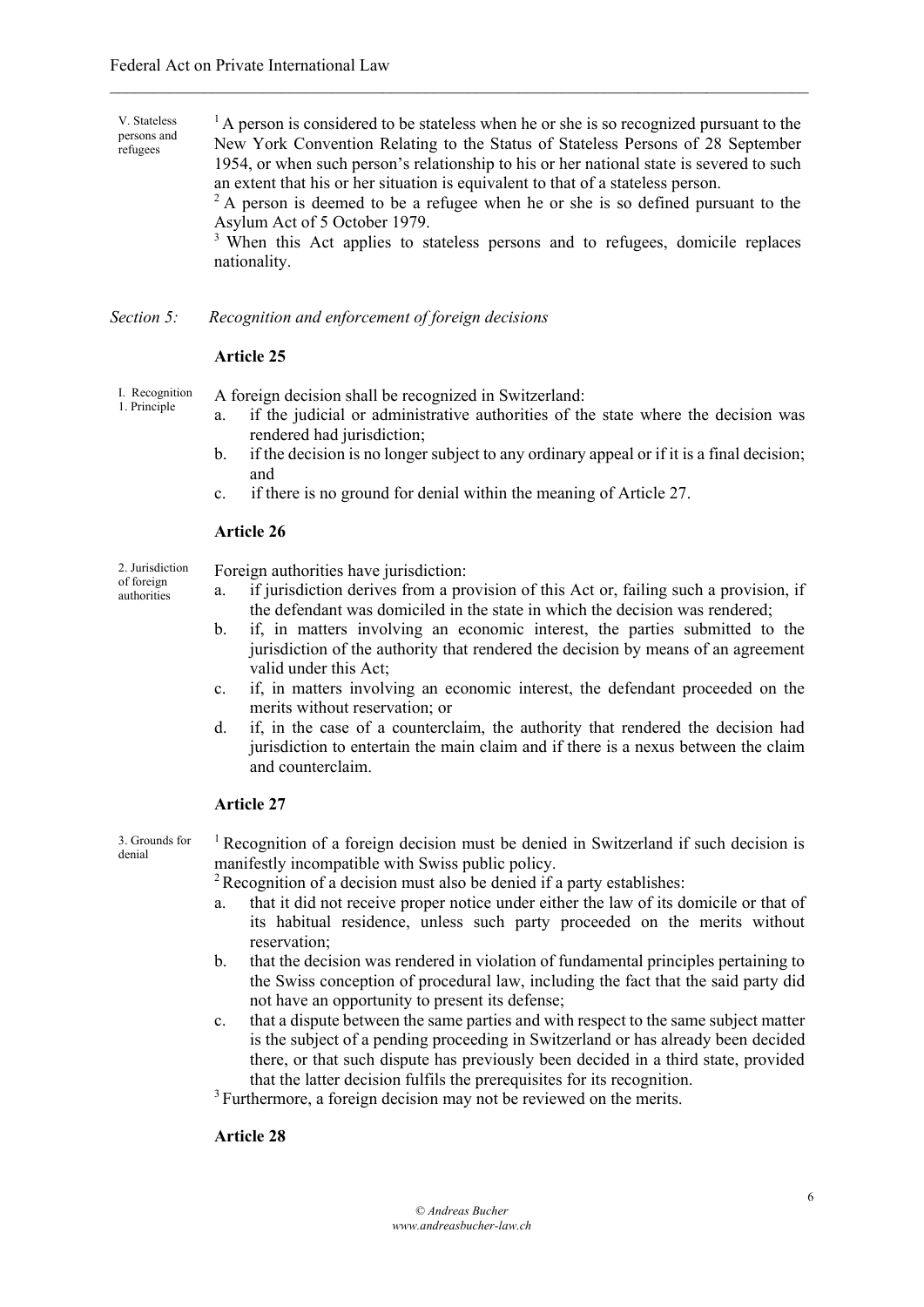II. Enforceability A decision that is recognized pursuant to Articles 25 to 27 shall be declared enforceable upon request of the interested party.

 $\mathcal{L}_\mathcal{L} = \{ \mathcal{L}_\mathcal{L} = \{ \mathcal{L}_\mathcal{L} = \{ \mathcal{L}_\mathcal{L} = \{ \mathcal{L}_\mathcal{L} = \{ \mathcal{L}_\mathcal{L} = \{ \mathcal{L}_\mathcal{L} = \{ \mathcal{L}_\mathcal{L} = \{ \mathcal{L}_\mathcal{L} = \{ \mathcal{L}_\mathcal{L} = \{ \mathcal{L}_\mathcal{L} = \{ \mathcal{L}_\mathcal{L} = \{ \mathcal{L}_\mathcal{L} = \{ \mathcal{L}_\mathcal{L} = \{ \mathcal{L}_\mathcal{$ 

## **Article 29**

III. Procedure  $\frac{1}{1}$ The request for recognition or enforcement shall be filed with the competent authority of the canton where the foreign decision is relied upon. Such request must be supported by:

- a. a full certified copy of the decision;
- b. a statement certifying that the decision may no longer be appealed in the ordinary way or that it is final; and
- c. in case of a default judgment, an official document establishing that the defaulting party was given proper notice and had the opportunity to present its defense.

<sup>2</sup> The proceedings shall take place on notice to the party opposing recognition and enforcement; such party may present its defense.

<sup>3</sup> When a foreign decision is relied upon with respect to a preliminary issue, the authority before which the case is pending may itself rule on the recognition.

#### **Article 30**

IV. Courtapproved settlement Articles 25 to 29 apply to court-approved settlements that are deemed equivalent to a court decision in the state where they have been entered.

#### **Article 31**

V. Jurisdiction in the absence of a dispute Articles 25 to 29 apply by analogy to the recognition and enforcement of a decision or a deed issued by a court in the absence of a dispute.

#### **Article 32**

VI. Entry in the register of civil status

 $<sup>1</sup>$ A foreign decision or deed pertaining to civil status shall be recorded in the register of</sup> civil status pursuant to a decision of the cantonal supervising authority in matters of civil status.

<sup>2</sup> The permission to record shall be granted provided that the requirements set forth in Articles 25 to 27 are fulfilled.

<sup>3</sup> The persons concerned shall first be heard if it is not established that the rights of the parties have been sufficiently respected during the proceedings in the foreign state where the decision was rendered.

# **Chapitre 2: Individuals**

# **Article 33**

I. Principle  $\frac{1}{1}$  Whenever this Act does not contain specific provisions, the Swiss judicial or administrative authorities of the domicile have jurisdiction over matters pertaining to the status of individuals; these authorities shall apply the law of the domicile. <sup>2</sup> However, infringements of personal rights are governed by the provisions of this Act relating to torts (Article 129 *et seq.*).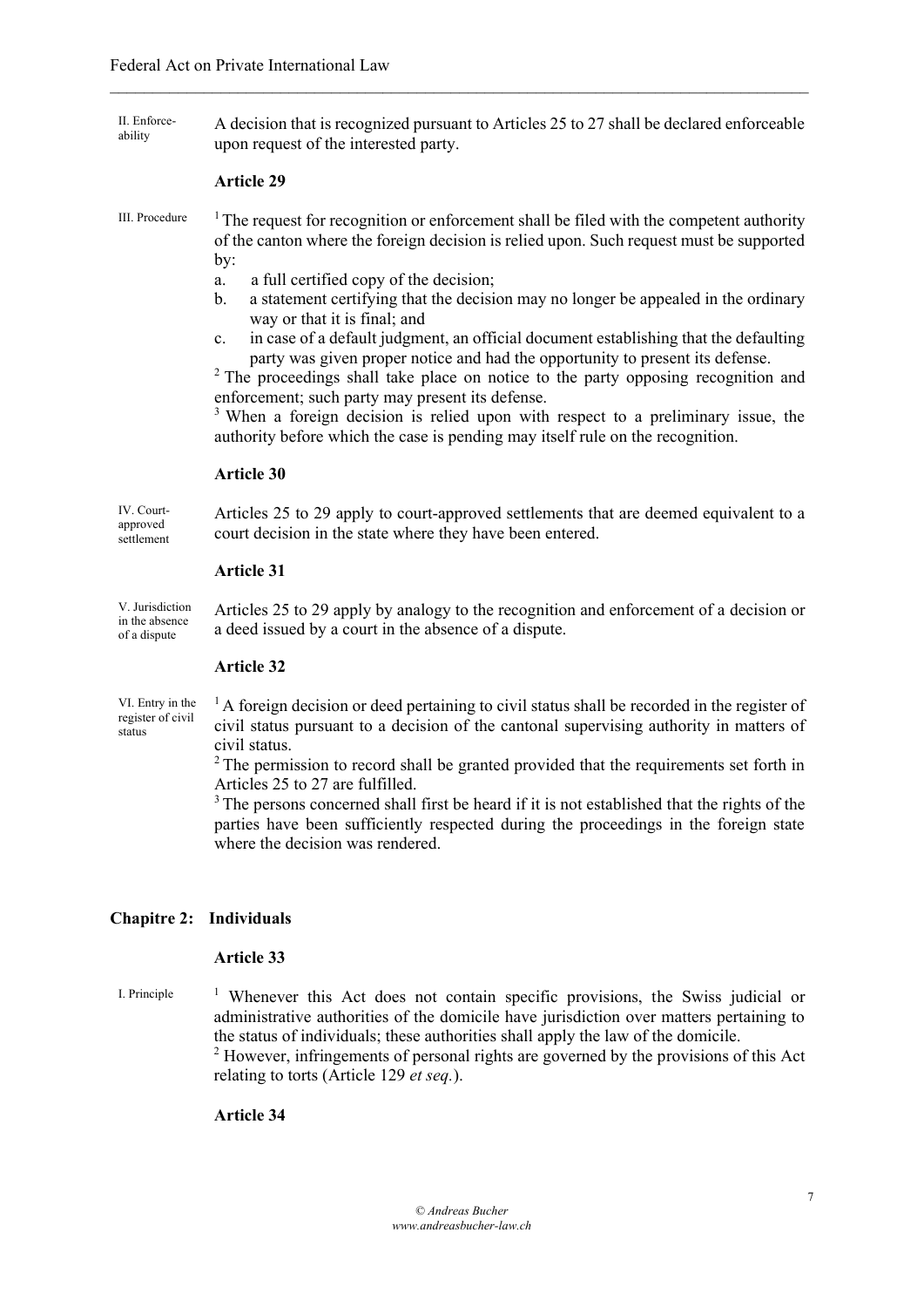II. Capacity to have rights and obligations  $<sup>1</sup>$  The capacity to have rights and obligations is governed by Swiss law.</sup>  $2$  The law applicable to the legal relationship that presupposes the capacity to have rights and obligations determines when such capacity begins and ends.

 $\mathcal{L}_\mathcal{L} = \{ \mathcal{L}_\mathcal{L} = \{ \mathcal{L}_\mathcal{L} = \{ \mathcal{L}_\mathcal{L} = \{ \mathcal{L}_\mathcal{L} = \{ \mathcal{L}_\mathcal{L} = \{ \mathcal{L}_\mathcal{L} = \{ \mathcal{L}_\mathcal{L} = \{ \mathcal{L}_\mathcal{L} = \{ \mathcal{L}_\mathcal{L} = \{ \mathcal{L}_\mathcal{L} = \{ \mathcal{L}_\mathcal{L} = \{ \mathcal{L}_\mathcal{L} = \{ \mathcal{L}_\mathcal{L} = \{ \mathcal{L}_\mathcal{$ 

#### **Article 35**

III. Capacity to exercize rights and obligations 1. Principle The capacity to exercize rights and obligations is governed by the law of the domicile. Once acquired, the capacity to exercize rights and obligations is not affected by a change of domicile.

#### **Article 36**

2. Finality of transactions

 $<sup>1</sup>$  A party to a legal transaction who lacks capacity under the law of the state of his or</sup> her domicile may not rely on such incapacity if he or she was capable under the law of the state where the transaction was made, unless the other party knew or should have known of the incapacity.

 $2$  This rule does not apply to legal transactions pertaining to family law, inheritance law or real estate law.

## **Article 37**

IV. Name 1. In general

<sup>1</sup> The name of a person domiciled in Switzerland is governed by Swiss law. The name of a person domiciled outside Switzerland is governed by the law referred to by the rules of private international law of the state where such person is domiciled. <sup>2</sup> However, a person may apply to have his or her name governed by his or her national

law.

#### **Article 38**

2. Change of name

<sup>1</sup> The Swiss authorities at the domicile of the applicant have jurisdiction to entertain an application for a change of name.

<sup>2</sup> Swiss nationals who do not have a domicile in Switzerland may apply for a change of name to the authority of their canton of origin.

<sup>3</sup> The prerequisites and effects of a change of name are governed by Swiss law.

#### **Article 39**

3. Change of name effected in a foreign country

A change of name effected in a foreign country shall be recognized in Switzerland if it is valid in the state of domicile or in the national state of the applicant.

#### **Article 40**

4. Entry in the civil status register A name shall be entered in the registers concerning civil status in accordance with the Swiss principles regulating the keeping of such registers.

#### **Article 41**

V. Declaration of disappearance 1. Jurisdiction and applicable law

<sup>1</sup> The Swiss courts at the last known domicile of a missing person have jurisdiction to issue a declaration of disappearance.

<sup>2</sup> The Swiss courts also have jurisdiction to issue a declaration of disappearance where justified by a legitimate interest.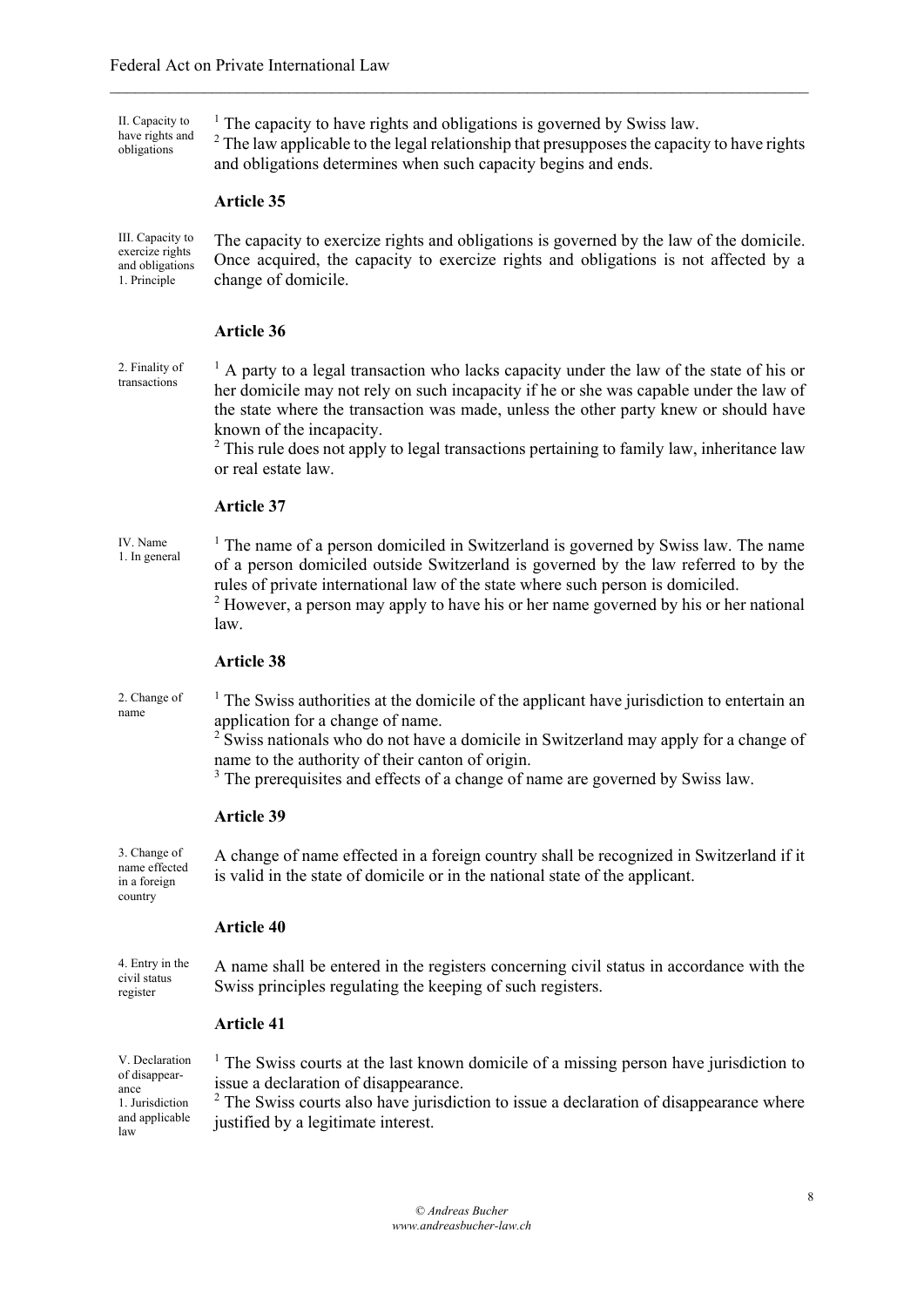<sup>3</sup> The prerequisites and effects of a declaration of disappearance are governed by Swiss law.

 $\mathcal{L}_\mathcal{L} = \{ \mathcal{L}_\mathcal{L} = \{ \mathcal{L}_\mathcal{L} = \{ \mathcal{L}_\mathcal{L} = \{ \mathcal{L}_\mathcal{L} = \{ \mathcal{L}_\mathcal{L} = \{ \mathcal{L}_\mathcal{L} = \{ \mathcal{L}_\mathcal{L} = \{ \mathcal{L}_\mathcal{L} = \{ \mathcal{L}_\mathcal{L} = \{ \mathcal{L}_\mathcal{L} = \{ \mathcal{L}_\mathcal{L} = \{ \mathcal{L}_\mathcal{L} = \{ \mathcal{L}_\mathcal{L} = \{ \mathcal{L}_\mathcal{$ 

# **Article 42**

2. Declaration of disappearance and of death issued in a foreign country

A declaration of disappearance or of death issued in a foreign country shall be recognized in Switzerland if it is issued in the state of the last known domicile or the national state of the missing person.

## **Chapitre 3: Marriage**

*Section 1: Celebration of marriage*

#### **Article 43**

I. Jurisdiction  $1$  The Swiss authorities have jurisdiction to celebrate a marriage if one of the prospective spouses is domiciled in Switzerland or has Swiss nationality.

> <sup>2</sup> Foreign prospective spouses who are not domiciled in Switzerland may also be authorized by the competent authority to marry there, provided such marriage is recognized in the state of their domicile or in their national state.

> <sup>3</sup> Such authorization may not be denied on the sole ground that a divorce granted or recognized in Switzerland is not recognized in the foreign country.

#### **Article 44**

II. Applicable law The marriage celebration in Switzerland is governed by Swiss law.

## **Article 45**

III. Marriage celebrated in a foreign country

<sup>1</sup>A marriage that was validly celebrated in a foreign country shall be recognized in Switzerland.

 $2$  If either prospective spouse is a Swiss national or if both prospective spouses have their domicile in Switzerland, a marriage celebrated in a foreign country shall be recognized, unless it was celebrated in a foreign country with the clear intent of avoiding the grounds of nullity provided for by Swiss law.

<sup>3</sup>A marriage that was validly celebrated in a foreign country between persons of the same sex shall be recognized in Switzerland as a registered partnership.

# **Article 45***a*

IV. Annulment of marriage

<sup>1</sup> The Swiss courts of the domicile or, in the absence of a domicile, those of the place of conclusion of the marriage or the place of origin of either spouse have jurisdiction to entertain an action for annulment of marriage.

 $2$  The action is governed by Swiss law.

<sup>3</sup> Articles 62 to 64 apply by analogy to provisional measures and to the secondary effects.

<sup>4</sup> Foreign decisions on annulment of marriage shall be recognized in Switzerland if they have been rendered in the state where the marriage has been concluded. Article 65 is applicable by analogy if the claim has been brought by one of the spouses.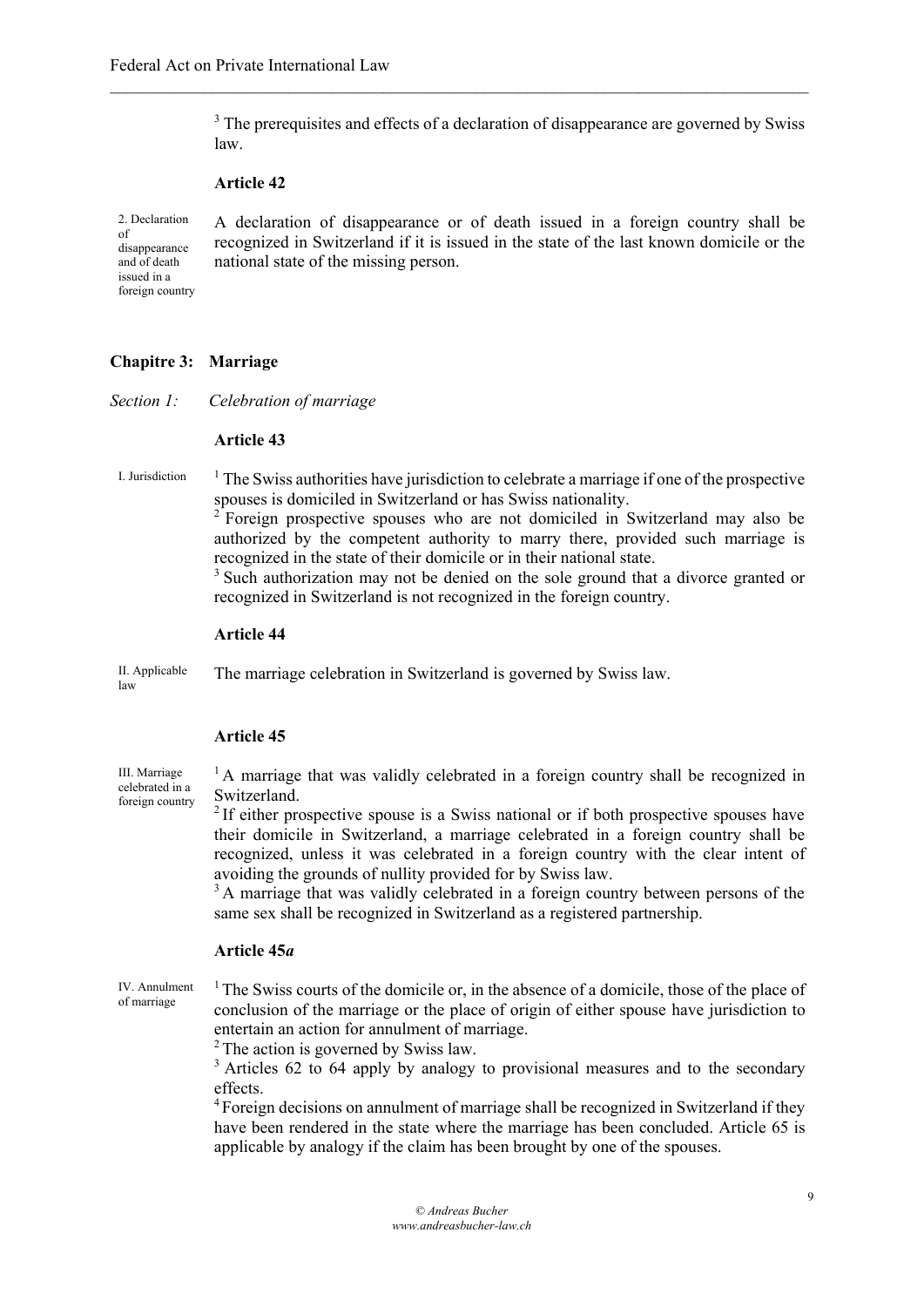# *Section 2: Personal effects of marriage*

#### **Article 46**

I. Jurisdiction 1. Principle The Swiss judicial or administrative authorities of the domicile or, in the absence of a domicile, those of the habitual residence of either spouse have jurisdiction to entertain actions or other measures relating to the effects of marriage.

 $\mathcal{L}_\mathcal{L} = \{ \mathcal{L}_\mathcal{L} = \{ \mathcal{L}_\mathcal{L} = \{ \mathcal{L}_\mathcal{L} = \{ \mathcal{L}_\mathcal{L} = \{ \mathcal{L}_\mathcal{L} = \{ \mathcal{L}_\mathcal{L} = \{ \mathcal{L}_\mathcal{L} = \{ \mathcal{L}_\mathcal{L} = \{ \mathcal{L}_\mathcal{L} = \{ \mathcal{L}_\mathcal{L} = \{ \mathcal{L}_\mathcal{L} = \{ \mathcal{L}_\mathcal{L} = \{ \mathcal{L}_\mathcal{L} = \{ \mathcal{L}_\mathcal{$ 

#### **Article 47**

2. Jurisdiction at the place of origin When the spouses have neither a domicile nor an habitual residence in Switzerland, and at least one of them is a Swiss national, the judicial or administrative authorities at the place of origin have jurisdiction to entertain actions or other measures relating to the effects of marriage, provided such action or petition cannot be filed at the domicile or at the habitual residence of either spouse, or provided that such filing there cannot reasonably be required.

#### **Article 48**

- II. Applicable law 1. Principle  $<sup>1</sup>$  The effects of marriage are governed by the law of the state in which the spouses are</sup> domiciled.
	- <sup>2</sup> When the spouses are not domiciled in the same state, the effects of marriage are governed by the law of that state of the domicile with which the case has the closest connection.

<sup>3</sup> When the Swiss judicial or administrative authorities at the place of origin have jurisdiction pursuant to Article 47, such authorities shall apply Swiss law.

#### **Article 49**

2. Maintenance obligations Maintenance obligations between spouses are governed by the Hague Convention of 2 October 1973 on the Law Applicable to Maintenance Obligations.

#### **Article 50**

III. Foreign decisions or measures Foreign decisions or measures relating to the effects of marriage shall be recognized in Switzerland provided that they were rendered in the state of domicile or habitual residence of either spouse.

#### *Section 3: Marital property relations*

- I. Jurisdiction The following courts or authorities have jurisdiction to entertain actions and to order measures relating to marital property:
	- a. with respect to the liquidation of marital property upon the death of either spouse: the Swiss judicial or administrative authorities having jurisdiction to deal with the inheritance estate (Art. 86 to 89);
	- b. with respect to the liquidation of marital property upon a divorce or a separation: the Swiss judicial authorities having jurisdiction in this respect (Art. 59, 60, 63, 64);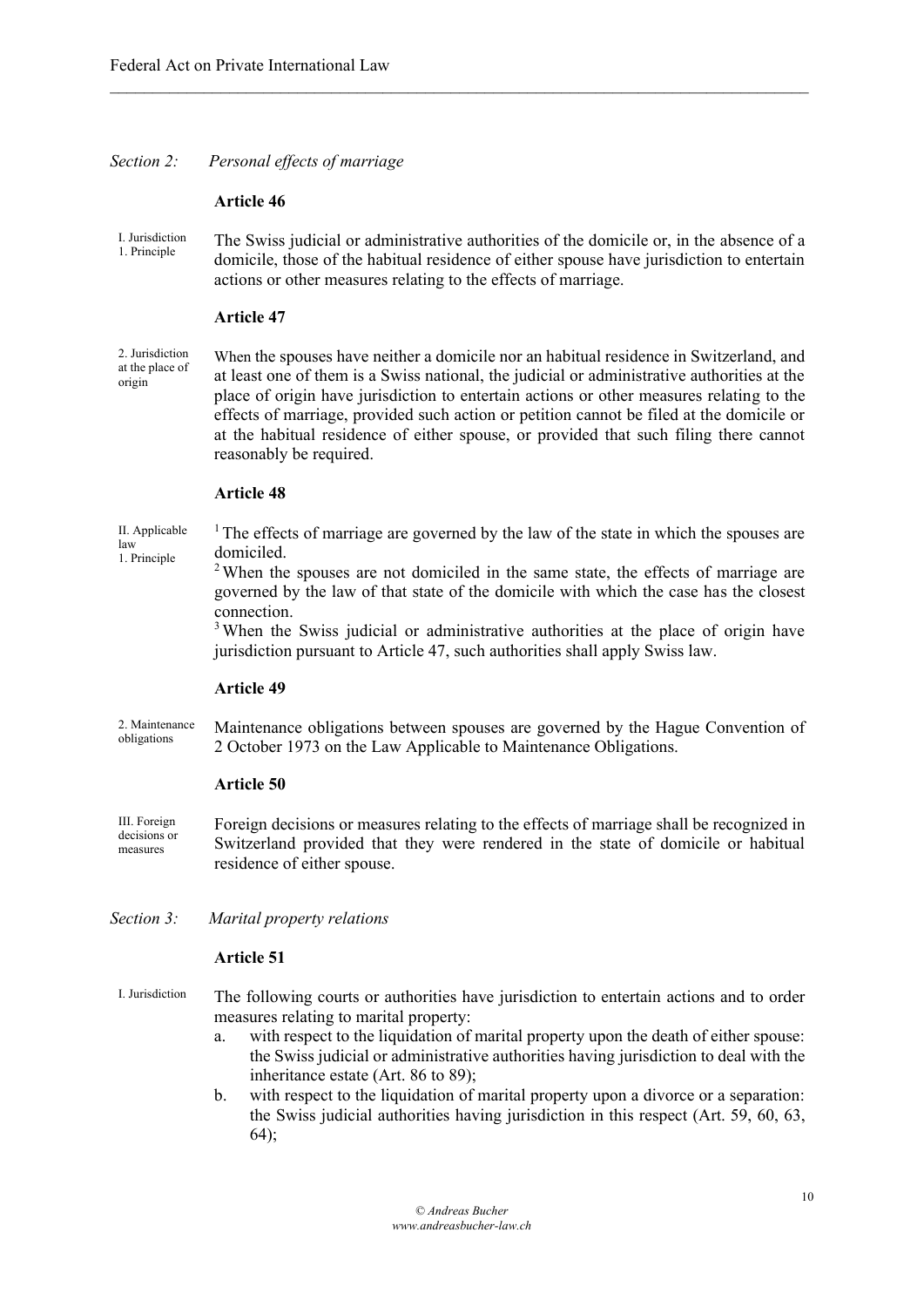c. in all other cases: the Swiss judicial or administrative authorities having jurisdiction to rule on the personal effects of marriage (Art. 46, 47).

#### **Article 52**

II. Applicable law 1. Choice of law a. Principle

<sup>1</sup> Marital property relations are governed by the law chosen by the spouses.

 $\mathcal{L}_\mathcal{L} = \{ \mathcal{L}_\mathcal{L} = \{ \mathcal{L}_\mathcal{L} = \{ \mathcal{L}_\mathcal{L} = \{ \mathcal{L}_\mathcal{L} = \{ \mathcal{L}_\mathcal{L} = \{ \mathcal{L}_\mathcal{L} = \{ \mathcal{L}_\mathcal{L} = \{ \mathcal{L}_\mathcal{L} = \{ \mathcal{L}_\mathcal{L} = \{ \mathcal{L}_\mathcal{L} = \{ \mathcal{L}_\mathcal{L} = \{ \mathcal{L}_\mathcal{L} = \{ \mathcal{L}_\mathcal{L} = \{ \mathcal{L}_\mathcal{$ 

<sup>2</sup> The spouses may choose the law of the state in which they are both domiciled or will be domiciled after the marriage celebration, or the law of a state of which either of them is a national. Article 23, paragraph 2, does not apply.

#### **Article 53**

b. Specific conditions

 $<sup>1</sup>$  A choice of law must be agreed in writing or result with certainty from the provisions</sup> of a marital property agreement; furthermore, such choice is governed by the chosen law.

<sup>2</sup> A choice of law may be made or amended at any time. A choice of law made after the marriage celebration has retroactive effect as of the date of the marriage, unless otherwise agreed.

<sup>3</sup>The chosen law remains applicable as long as the spouses have not amended or revoked such choice.

#### **Article 54**

2. Absent a choice of law a. Principle

<sup>1</sup> Absent a choice of law, marital property relations are governed:

- a. by the law of the state in which both spouses are domiciled at the same time, or, if that is not the case,
- b. by the law of the state in which both spouses were for the last time domiciled at the same time.

 $2<sup>2</sup>$  If the spouses were never domiciled at the same time in the same state, their common national law applies.

<sup>3</sup> Spouses who were never domiciled in the same state and who do not have a common nationality are subject to the Swiss rules about separate property.

#### **Article 55**

b. Mutability and retroactivity in case of change of domicile

<sup>1</sup> If the spouses' domicile is transferred from one state to another, the law of the new domicile applies and has retroactive effect as of the day of the marriage. Spouses may exclude retroactivity by so agreeing in writing.

<sup>2</sup>A change of domicile has no effect on the applicable law if the spouses have agreed in writing to continue the application of the former law or if they are bound by a marital property agreement.

# **Article 56**

3. Form of marital property agreements

A marital property agreement is valid as to form if it fulfils the requirements of the law applicable to the substance or of the law of the place where the agreement was entered into.

#### **Article 57**

4. Legal relationships with third parties

<sup>1</sup> The effects of marital property relations on a legal relationship between one spouse and a third party are governed by the law of the state in which such spouse was domiciled at the time when such relationship was initiated.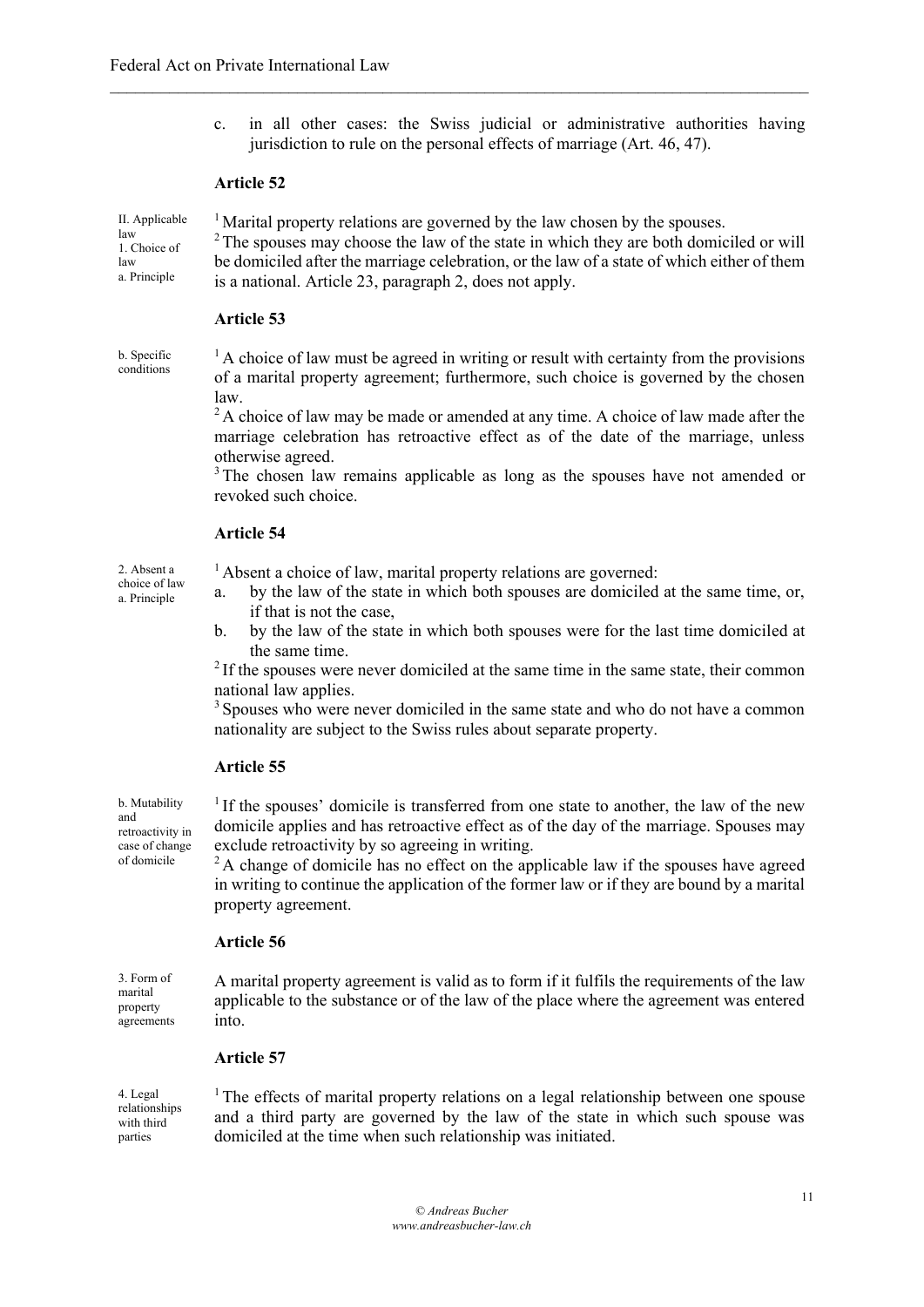<sup>2</sup> However, these effects are governed by the law applicable to the marital property relations if the third party knew or should have known such law at the time when the legal relationship was initiated.

 $\mathcal{L}_\mathcal{L} = \{ \mathcal{L}_\mathcal{L} = \{ \mathcal{L}_\mathcal{L} = \{ \mathcal{L}_\mathcal{L} = \{ \mathcal{L}_\mathcal{L} = \{ \mathcal{L}_\mathcal{L} = \{ \mathcal{L}_\mathcal{L} = \{ \mathcal{L}_\mathcal{L} = \{ \mathcal{L}_\mathcal{L} = \{ \mathcal{L}_\mathcal{L} = \{ \mathcal{L}_\mathcal{L} = \{ \mathcal{L}_\mathcal{L} = \{ \mathcal{L}_\mathcal{L} = \{ \mathcal{L}_\mathcal{L} = \{ \mathcal{L}_\mathcal{$ 

## **Article 58**

III. Foreign decisions

<sup>1</sup> Foreign decisions relating to marital property relations shall be recognized in Switzerland:

- a. if they were rendered, or are recognized, in the state of domicile of the defendant spouse;
- b. if they were rendered, or are recognized, in the state of domicile of the plaintiff spouse, provided that the defendant spouse was not domiciled in Switzerland;
- c. if they were rendered, or are recognized, in the state whose law applies to the marital property relations pursuant to this Act; or
- d. to the extent that they relate to real property, if they were rendered, or are recognized, in the state in which such real property is located.

<sup>2</sup> The recognition of decisions relating to marital property relations taken in the context of measures of protection of the marital union, or upon a death, a declaration of nullity of marriage, a divorce or a separation is governed by the provisions of this Act relating to the personal effects of marriage, to divorce or to inheritance (Art. 50, 65 and 96).

#### **Article 59**

I. Jurisdiction 1. Principle The following courts have jurisdiction to entertain an action for divorce or legal separation:

- a. the Swiss courts at the domicile of the defendant spouse;
- b. the Swiss courts at the domicile of the plaintiff spouse, provided that the latter has been residing in Switzerland for a year or is a Swiss national.

#### **Article 60**

2. Jurisdiction at the place of origin When the spouses are not domiciled in Switzerland and at least one of them is a Swiss national, the courts at the place of origin have jurisdiction to entertain an action for divorce or legal separation, provided the action cannot be brought at the domicile of either spouse or cannot reasonably be required to be brought there.

#### **Article 61**

II. Applicable law Divorce and legal separation are governed by Swiss law.

#### **Article 62**

III. Provisional measures

 $<sup>1</sup>A$  Swiss court before which an action for divorce or legal separation is pending has</sup> jurisdiction to order provisional measures, except if such court clearly lacks jurisdiction to decide on the merits or if such lack of jurisdiction is established in a decision having *res judicata* effect.

<sup>2</sup> Provisional measures are governed by Swiss law.

<sup>3</sup> The above does not affect the provisions of this Act regarding maintenance obligations between spouses (Art. 49), the effects of a parent-child relationship (Art. 82 and 83), and the protection of minors (Art. 85).

*Section 4: Divorce and legal separation*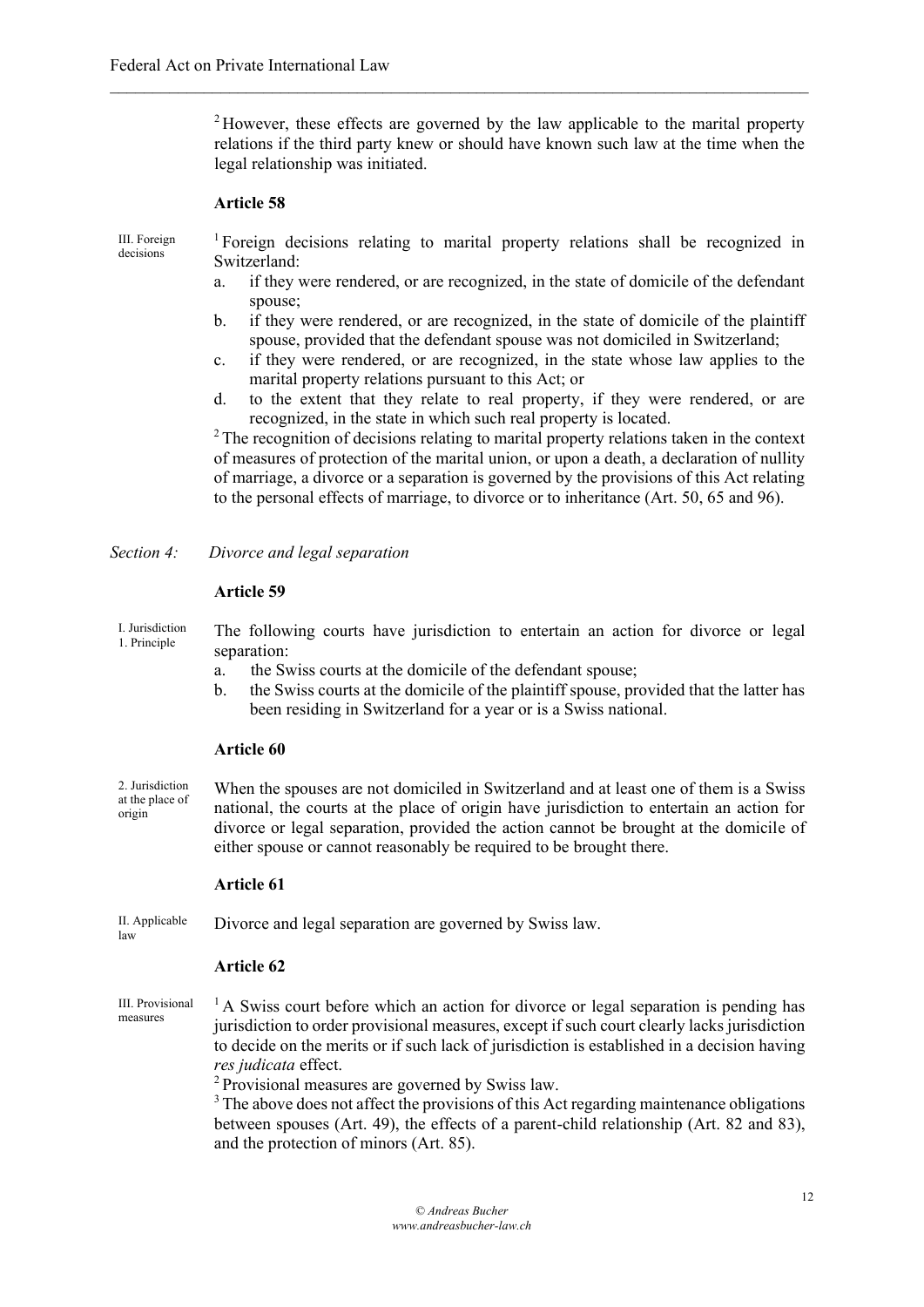#### **Article 63**

IV. Subsequent effects

<sup>1</sup> Swiss courts having jurisdiction to entertain an action for divorce or legal separation also have jurisdiction to rule on the subsequent effects thereof. This provision does not affect the provisions of this Act relating to the protection of minors (Art. 85).

 $\mathcal{L}_\mathcal{L} = \{ \mathcal{L}_\mathcal{L} = \{ \mathcal{L}_\mathcal{L} = \{ \mathcal{L}_\mathcal{L} = \{ \mathcal{L}_\mathcal{L} = \{ \mathcal{L}_\mathcal{L} = \{ \mathcal{L}_\mathcal{L} = \{ \mathcal{L}_\mathcal{L} = \{ \mathcal{L}_\mathcal{L} = \{ \mathcal{L}_\mathcal{L} = \{ \mathcal{L}_\mathcal{L} = \{ \mathcal{L}_\mathcal{L} = \{ \mathcal{L}_\mathcal{L} = \{ \mathcal{L}_\mathcal{L} = \{ \mathcal{L}_\mathcal{$ 

1bis Swiss courts have exclusive jurisdiction to rule upon claims for the allocation of occupational pension against a Swiss pension fund.

 $2$  Swiss law governs the subsequent effects of the divorce or the legal separation. This provision does not affect the provisions of this Act relating to the name (Art. 37 to 40), to maintenance obligations between spouses (Art. 49), to marital property relations (Art. 52 to 57), to the effects of a parent-child relationship (Art. 82 and 83), and to the protection of minors (Art. 85).

#### **Article 64**

V. Supplementing or amending decisions

<sup>1</sup> Swiss courts have jurisdiction to entertain an action to supplement or amend a decree of divorce or legal separation if they have rendered such decree or if they have jurisdiction pursuant to Articles 59 or 60. This provision does not affect the rules of this Act regarding the protection of minors (Art. 85).

<sup>1bis</sup> Swiss courts have exclusive jurisdiction to rule upon claims for the allocation of occupational pension against a Swiss pension fund. In the absence of a jurisdiction within the meaning of paragraph 1, Swiss courts of the seat of the pension fund have jurisdiction.

<sup>2</sup> Swiss law governs an action for supplementing or amending a divorce or a legal separation decree. This provision does not affect the rules of this Act relating to the name (Art. 37 to 40), to maintenance obligations between spouses (Art. 49), to marital property relations (Art. 52 to 57), to the effects of a parent-child relationship (Art. 82 and 83), and to the protection of minors (Art. 85).

#### **Article 65**

VI. Foreign decisions

<sup>1</sup> Foreign decrees of divorce or legal separation shall be recognized in Switzerland if they have been rendered in the state of domicile or habitual residence, or in the national state, of either spouse, or if they are recognized in one of these states.

<sup>2</sup> However, a decree that was rendered in a state of which neither spouse or only the plaintiff spouse is a national shall be recognized in Switzerland only:

- a. if, at the time of filing the action, at least one of the spouses was domiciled or had his or her habitual residence in that state and the defendant spouse was not domiciled in Switzerland;
- b. if the defendant spouse submitted to the jurisdiction of the foreign court without reservation; or
- c. if the defendant spouse expressly consented to recognition of the decree in Switzerland.

#### **Chapitre 3***a***: Registered partnership**

# **Article 65***a*

I. Application of chapter 3

The provisions of chapter 3 are to be applied by analogy to registred partnerships, except for Articles 43, paragraph 2.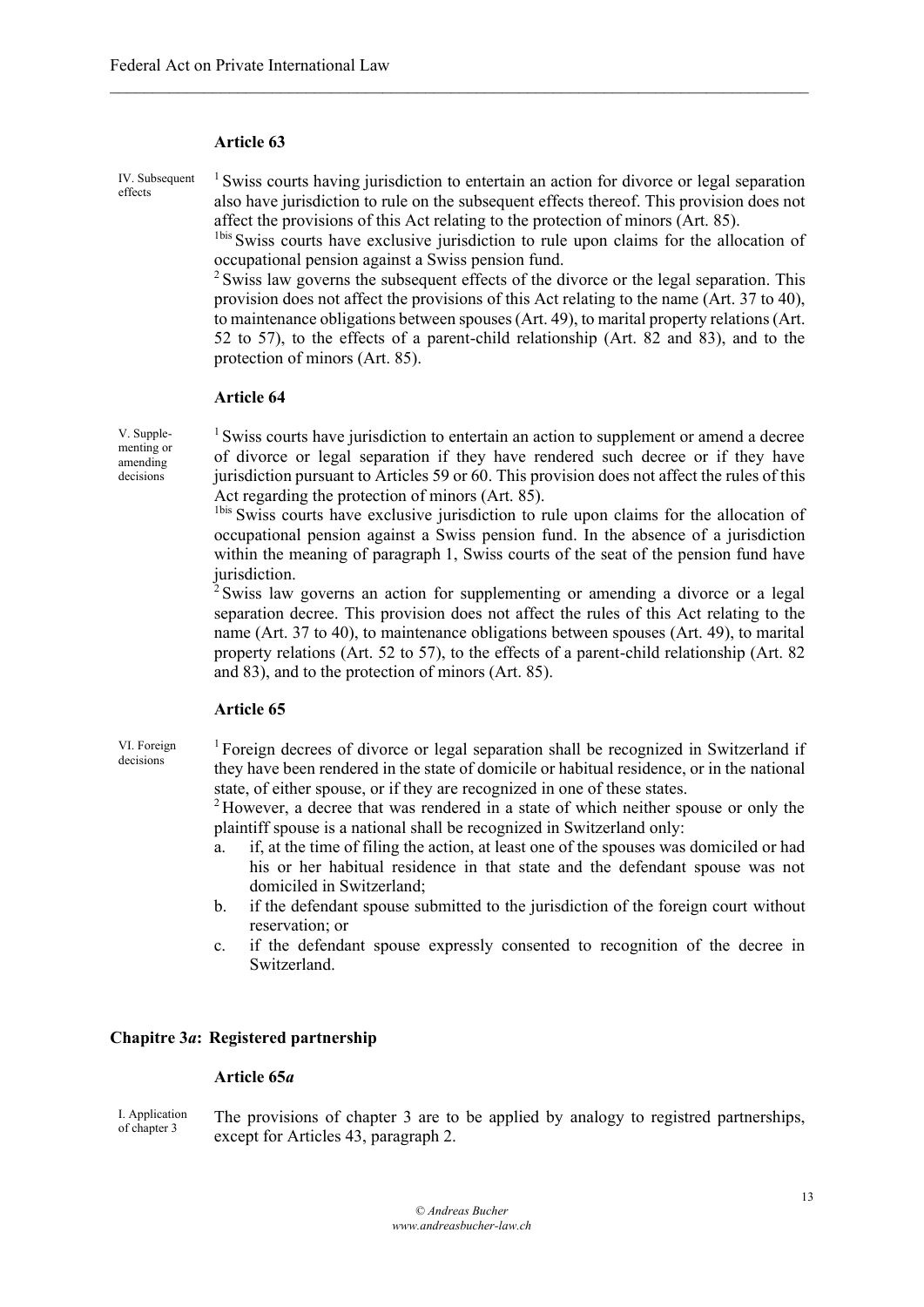## **Article 65***b*

II. Forum in the event of dissolution of a registered partnership

the state of registration

When the partners are not domiciled in Switzerland and neither of them is Swiss, the Swiss courts at the place of registration have jurisdiction to entertain actions or petitions relating to the dissolution of a registered partnership, provided that the action or petition cannot be brought at the domicile of either partner or provided that such filing there cannot reasonably be required.

## **Article 65***c*

III. Applicable law <sup>1</sup> Where the law applicable pursuant to chapter 3 contains no provisions applicable to the registered partnership, Swiss law is applicable, except as provided under Article 49.  $2$  In addition to the laws designated by Article 52, paragraph 2, the partners may choose the law of the State in which the partnership has been registered.

 $\mathcal{L}_\mathcal{L} = \{ \mathcal{L}_\mathcal{L} = \{ \mathcal{L}_\mathcal{L} = \{ \mathcal{L}_\mathcal{L} = \{ \mathcal{L}_\mathcal{L} = \{ \mathcal{L}_\mathcal{L} = \{ \mathcal{L}_\mathcal{L} = \{ \mathcal{L}_\mathcal{L} = \{ \mathcal{L}_\mathcal{L} = \{ \mathcal{L}_\mathcal{L} = \{ \mathcal{L}_\mathcal{L} = \{ \mathcal{L}_\mathcal{L} = \{ \mathcal{L}_\mathcal{L} = \{ \mathcal{L}_\mathcal{L} = \{ \mathcal{L}_\mathcal{$ 

#### **Article 65***d*

|                | IV. Decisions Foreign decisions and measures shall be recognized in Switzerland:                                                                                                                                                          |
|----------------|-------------------------------------------------------------------------------------------------------------------------------------------------------------------------------------------------------------------------------------------|
| or measures of | $\mathcal{L}(\mathcal{L})$ . The contract of the set of the state of the set of the set of the set of the set of the set of the set of the set of the set of the set of the set of the set of the set of the set of the set of the set of |

- a) if they were rendered in the state in which the partnership was registered, and
	- b) if the action or petition could not have been brought, or it could not reasonably have been required of the partners that such action or petition be brought in a foreign state the jurisdiction of which is recognized in Switzerland in accordance with the provisions of chapter 3.

# **Chapitre 4: Parent-Child Relationship**

*Section 1 : Parent-child relationship by birth*

## **Article 66**

I. Jurisdiction 1. Principle The Swiss courts at the child's habitual residence or at either parent's domicile have jurisdiction to entertain an action for a declaration establishing or denying a parentchild relationship.

# **Article 67**

2. Jurisdiction at the place of origin When the parents are not domiciled in Switzerland and the child does not have his habitual residence there, the courts at the Swiss place of origin of either parent have jurisdiction to entertain an action for a declaration establishing or denying a parentchild relationship, provided such action cannot be brought at either parent's domicile nor at the child's habitual residence, or provided that one cannot reasonably be required to bring such action there

## **Article 68**

II. Applicable law 1. Principle  $<sup>1</sup>$  The establishment, declaration and denial of a parent-child relationship are governed</sup> by the law of the state of the child's habitual residence.

<sup>2</sup> However, if neither parent is domiciled in the state of the child's habitual residence and if the parents and the child are nationals of the same state, the law of such state applies.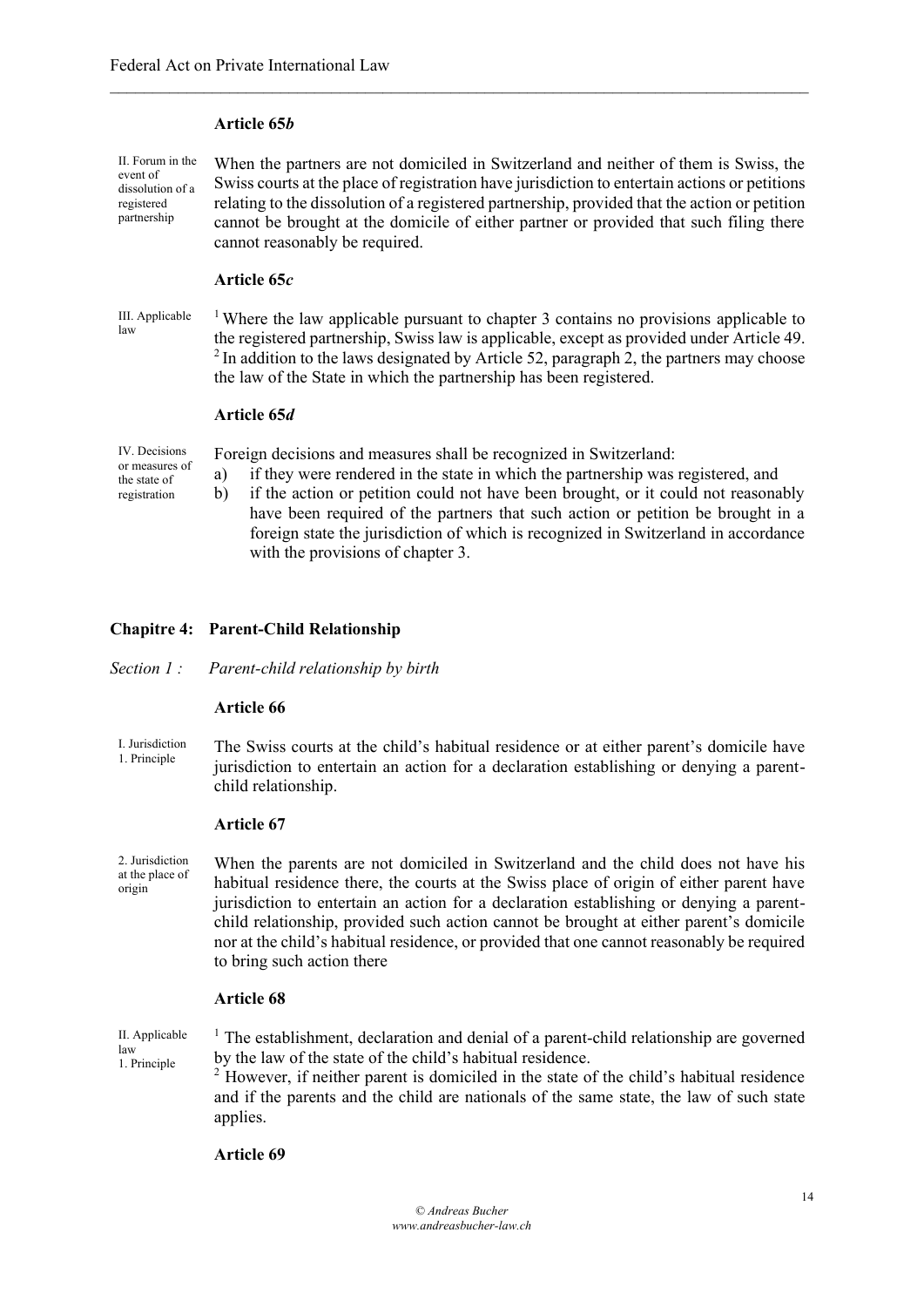2. Relevant time <sup>1</sup> In order to determine the law applicable to the establishment, declaration or denial of a parent-child relationship, the date of birth shall be used as the reference date. <sup>2</sup> However, in case of a judicial declaration or denial of a parent-child relationship, the date of the action shall be used as the reference date if the child's overriding interest so requires.

 $\mathcal{L}_\mathcal{L} = \{ \mathcal{L}_\mathcal{L} = \{ \mathcal{L}_\mathcal{L} = \{ \mathcal{L}_\mathcal{L} = \{ \mathcal{L}_\mathcal{L} = \{ \mathcal{L}_\mathcal{L} = \{ \mathcal{L}_\mathcal{L} = \{ \mathcal{L}_\mathcal{L} = \{ \mathcal{L}_\mathcal{L} = \{ \mathcal{L}_\mathcal{L} = \{ \mathcal{L}_\mathcal{L} = \{ \mathcal{L}_\mathcal{L} = \{ \mathcal{L}_\mathcal{L} = \{ \mathcal{L}_\mathcal{L} = \{ \mathcal{L}_\mathcal{$ 

## **Article 70**

III. Foreign decisions Foreign decisions relating to a declaration or denial of a parent-child relationship shall be recognized in Switzerland if they were rendered in the state of the child's habitual residence or in the child's national state or in the state of domicile or the national state of the mother or of the father.

*Section 2: Acknowledgment*

#### **Article 71**

I. Jurisdiction  $\frac{1}{1}$  The Swiss authorities at the child's place of birth or habitual residence, as well as those of the domicile or the place of origin of the mother or father, have jurisdiction to receive the acknowledgment of a child.

> <sup>2</sup> When such acknowledgment takes place in a judicial proceeding, in which the parentchild relationship is legally relevant, the judge before whom the action is pending may also receive the acknowledgment.

> <sup>3</sup> The courts having jurisdiction to entertain an action for a declaration or denial of a parent-child relationship also have jurisdiction to rule on objections to an acknowledgment (Art. 66 and 67).

# **Article 72**

II. Applicable law  $<sup>1</sup>$  An acknowledgment in Switzerland may be made in accordance with the law of the</sup> state of the child's habitual residence, the law of the child's national state, or the law of the domicile or of the national state of the mother or the father. The reference date is the date of the acknowledgment.

<sup>2</sup> The form of an acknowledgment in Switzerland is governed by Swiss law.

<sup>3</sup> Objections to an acknowledgment are governed by Swiss law.

## **Article 73**

III. Acknowledgment made or objected to in a foreign country

 $1$  The acknowledgment of a child made in a foreign country shall be recognized in Switzerland provided it is valid in the state of the child's habitual residence, in the child's national state, or in the state of domicile or the national state of the mother or the father.

<sup>2</sup> Foreign decisions on objections to an acknowledgment shall be recognized in Switzerland if they were rendered in one of the states mentioned in paragraph 1.

#### **Article 74**

IV. Legitimation of an illegitimate child

Article 73 applies by analogy to the legitimation of an illegitimate child in a foreign country.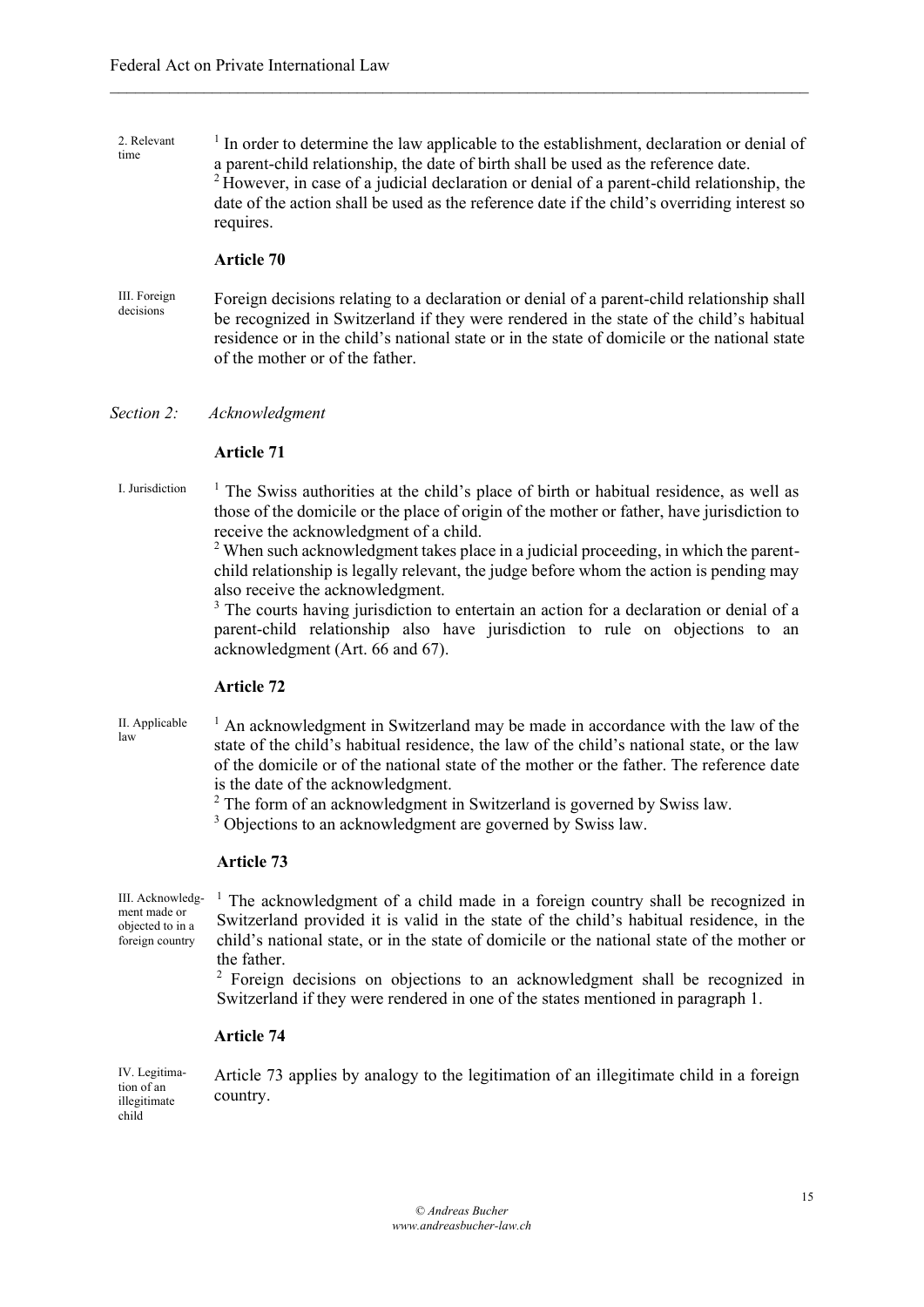#### *Section 3: Adoption*

#### **Article 75**

I. Jurisdiction

1. Principle

<sup>1</sup> The Swiss judicial or administrative authorities at the domicile of the adopting person or adopting spouses have jurisdiction to rule on the adoption.

 $\mathcal{L}_\mathcal{L} = \{ \mathcal{L}_\mathcal{L} = \{ \mathcal{L}_\mathcal{L} = \{ \mathcal{L}_\mathcal{L} = \{ \mathcal{L}_\mathcal{L} = \{ \mathcal{L}_\mathcal{L} = \{ \mathcal{L}_\mathcal{L} = \{ \mathcal{L}_\mathcal{L} = \{ \mathcal{L}_\mathcal{L} = \{ \mathcal{L}_\mathcal{L} = \{ \mathcal{L}_\mathcal{L} = \{ \mathcal{L}_\mathcal{L} = \{ \mathcal{L}_\mathcal{L} = \{ \mathcal{L}_\mathcal{L} = \{ \mathcal{L}_\mathcal{$ 

 $2$  Courts having jurisdiction to entertain actions for the declaration or denial of a parentchild relationship also have jurisdiction to decide on challenges against adoptions (Art. 66 and 67).

## **Article 76**

2. Jurisdiction at the place of origin

The Swiss judicial or administrative authorities at the place of origin have jurisdiction to rule on an adoption provided that the adopting person or adopting spouses are not domiciled in Switzerland, that at least one of them is a Swiss national, and provided further that they cannot adopt at the place of their foreign domicile or that one cannot reasonably require them to initiate an adoption proceeding there.

## **Article 77**

II. Applicable law

 $1$  The requirements for an adoption decreed in Switzerland are governed by Swiss law. <sup>2</sup> Where it appears that an adoption would not be recognized in the state of the domicile or the national state of the adopting person or adopting spouses and that a serious prejudice would result for the child, the authority shall also take into account the requirements set forth by the law of such state. If, even then, recognition does not appear to be assured, the adoption shall not be decreed.

<sup>3</sup> An action to annul an adoption decreed in Switzerland is governed by Swiss law. An adoption decreed in a foreign country may be annulled in Switzerland only if a ground for annulment also exists under Swiss law.

## **Article 78**

III. Adoptions and similar institutions of foreign law

 $<sup>1</sup>$  Adoptions made in a foreign country shall be recognized in Switzerland provided they</sup> were decreed in the state of domicile or the national state of the adopting person or adopting spouses.

<sup>2</sup> Adoptions and similar institutions of foreign law, the effects of which differ substantially from the parent-child relationship within the meaning of Swiss law shall be recognized in Switzerland only with the effects that are attached to them in the state where they were decreed.

*Section 4: Effects of a parent-child relationship*

#### **Article 79**

I. Jurisdiction 1. Principle

<sup>1</sup> Swiss courts at the child's habitual residence or those of the domicile and, in the absence of a domicile, those of the habitual residence of the respondent parent have jurisdiction to entertain an action relating to the relationship between parents and child, including an action relating to child support.

<sup>2</sup> The above provision does not affect the provisions of this Act relating to the name (Art. 33, 37 to 40), to the protection of minors (Art. 85) and to inheritance (Art. 86 to 89).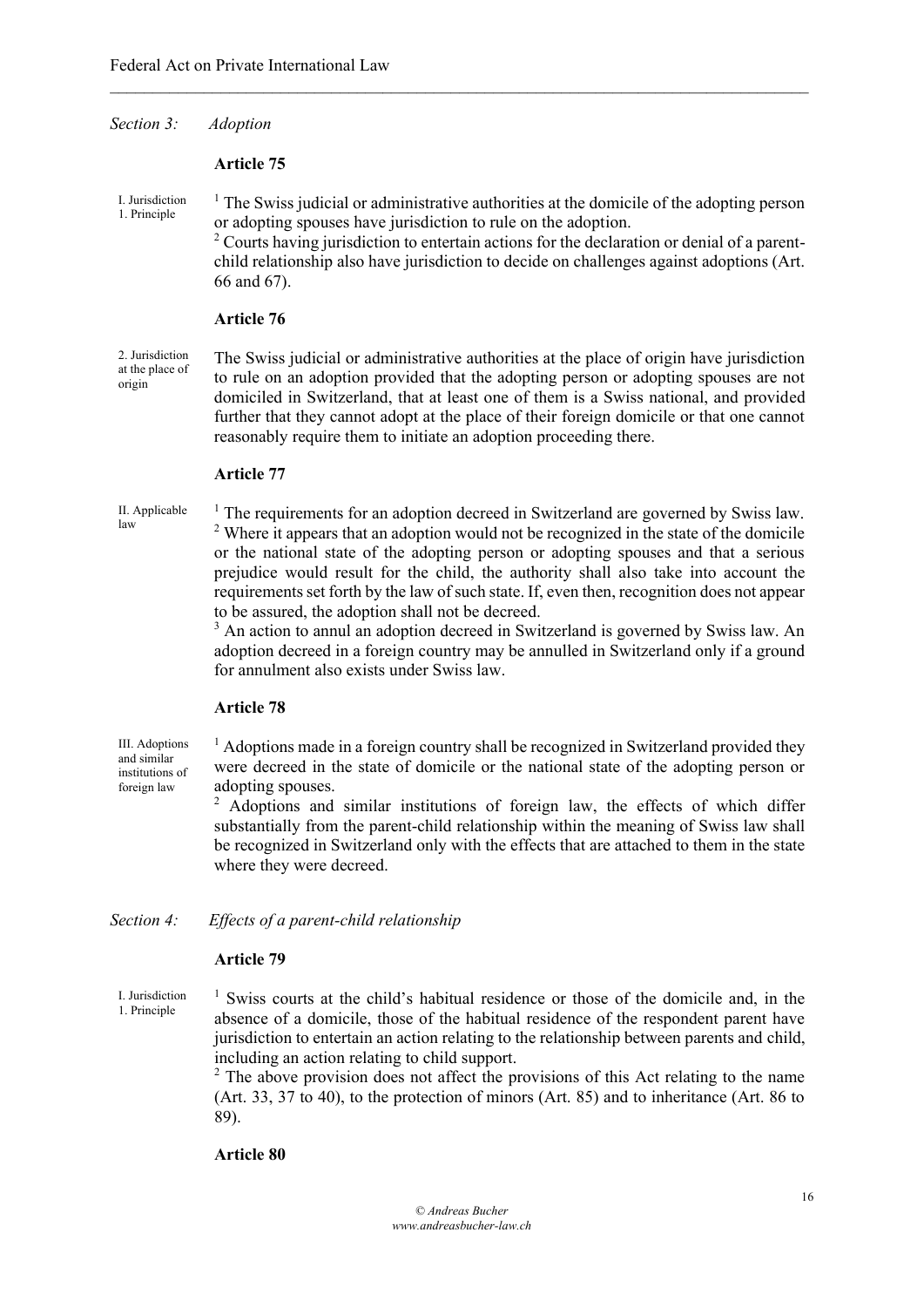2. Jurisdiction at the place of origin When neither the child nor the respondent parent have a domicile or habitual residence in Switzerland and one of them is a Swiss national, the courts at the place of origin have jurisdiction.

 $\mathcal{L}_\mathcal{L} = \{ \mathcal{L}_\mathcal{L} = \{ \mathcal{L}_\mathcal{L} = \{ \mathcal{L}_\mathcal{L} = \{ \mathcal{L}_\mathcal{L} = \{ \mathcal{L}_\mathcal{L} = \{ \mathcal{L}_\mathcal{L} = \{ \mathcal{L}_\mathcal{L} = \{ \mathcal{L}_\mathcal{L} = \{ \mathcal{L}_\mathcal{L} = \{ \mathcal{L}_\mathcal{L} = \{ \mathcal{L}_\mathcal{L} = \{ \mathcal{L}_\mathcal{L} = \{ \mathcal{L}_\mathcal{L} = \{ \mathcal{L}_\mathcal{$ 

#### **Article 81**

3. Third-party claims The Swiss courts referred to in Articles 79 and 80 also have jurisdiction to entertain: a. claims for maintenance payments by authorities which have made advances; b. claims by the mother for maintenance payments and reimbursement of expenses incurred in relation to the birth.

#### **Article 82**

II. Applicable law 1. Principle <sup>1</sup> The relationship between parents and child is governed by the law of the state of the child's habitual residence.

<sup>2</sup> However, if neither parent is domiciled in the state of the child's habitual residence and if the parents and the child are nationals of the same state, the law of such state applies.

<sup>3</sup> The above provisions do not affect the rules of this Act relating to the name (Art. 33, 37 to 40), to the protection of minors (Art. 85) and to inheritance (Art. 90 to 95).

#### **Article 83**

2. Maintenance obligations <sup>1</sup> Maintenance obligations between parents and child are governed by the Hague Convention of 2 October 1973 on the Law Applicable to Maintenance Obligations. <sup>2</sup> To the extent that the mother's rights to maintenance and the reimbursement of expenses incurred in relation to the birth are not dealt with in the said Convention, its provisions apply by analogy.

# **Article 84**

III. Foreign decisions

<sup>1</sup> Foreign decisions relating to the relationship between parents and child shall be recognized in Switzerland if they were rendered in the state of the child's habitual residence or in the state of domicile or habitual residence of the respondent parent.  $2$  The above provision does not affect the rules of this Act relating to the name (Art. 39), to the protection of minors (Art. 85) and to inheritance (Art. 96).

#### **Chapitre 5: Guardianship, Protection of Adults and Other Protective Measures**

#### **Article 85**

 $<sup>1</sup>$  In respect of protection of children, the jurisdiction of the Swiss courts or authorities,</sup> the applicable law as well as the recognition and enforcement of foreign decisions or measures are governed by the Hague Convention of 19 Octobre 1996 on Jurisdiction, Applicable Law, Recognition, Enforcement and Co-operation in Respect of Parental Responsability and Measures for the Protection of Children.

 $2 \text{ In respect of protection of adults, the jurisdiction of the Swiss courts or authorities, }$ the applicable law as well as the recognition and enforcement of foreign decisions or measures are governed by the Hague Convention of 13 January 2000 on the International Protection of Adults.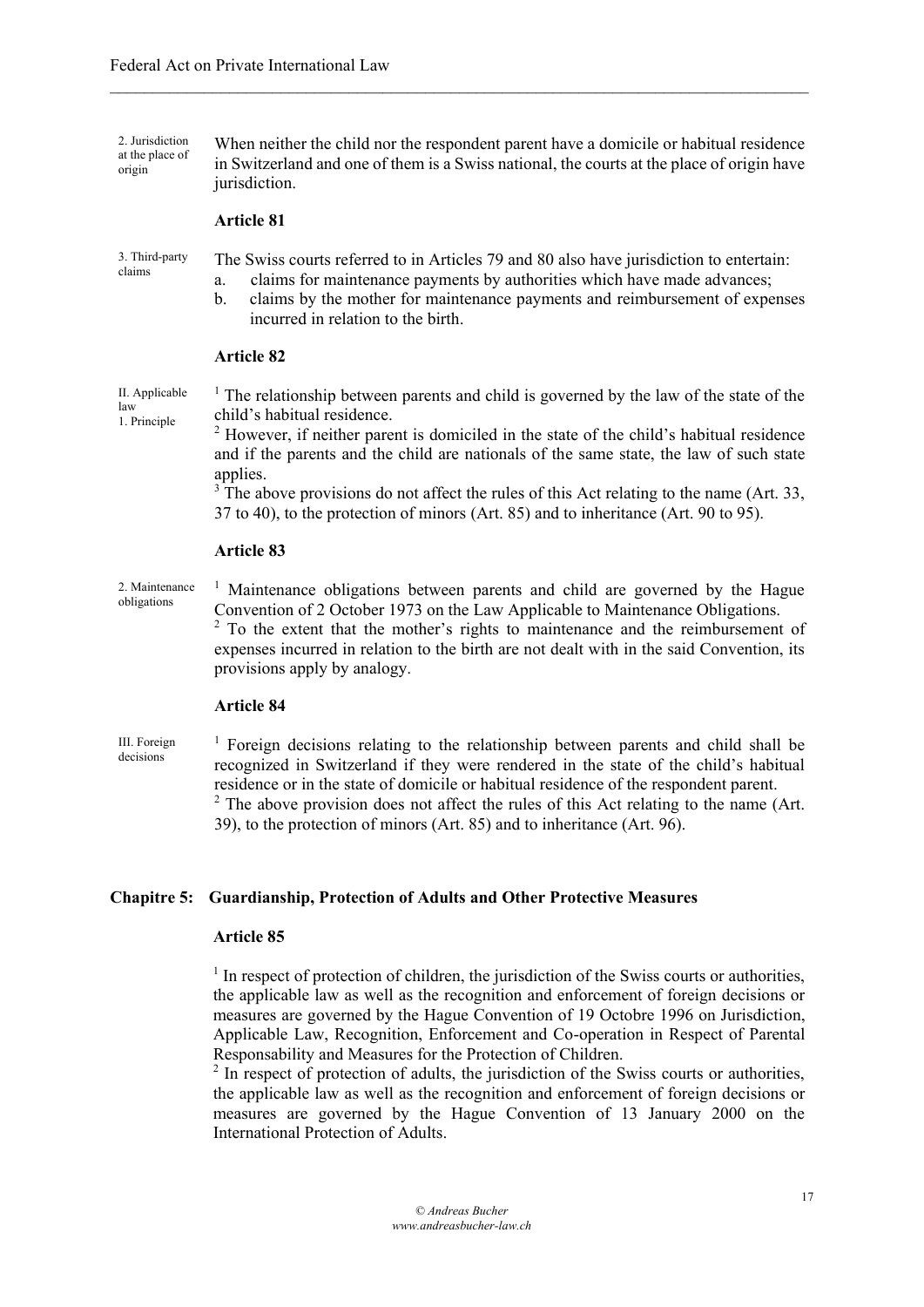<sup>3</sup> The Swiss courts or authorities also have jurisdiction where the protection of a person or of his or her property so requires.

 $\mathcal{L}_\mathcal{L} = \{ \mathcal{L}_\mathcal{L} = \{ \mathcal{L}_\mathcal{L} = \{ \mathcal{L}_\mathcal{L} = \{ \mathcal{L}_\mathcal{L} = \{ \mathcal{L}_\mathcal{L} = \{ \mathcal{L}_\mathcal{L} = \{ \mathcal{L}_\mathcal{L} = \{ \mathcal{L}_\mathcal{L} = \{ \mathcal{L}_\mathcal{L} = \{ \mathcal{L}_\mathcal{L} = \{ \mathcal{L}_\mathcal{L} = \{ \mathcal{L}_\mathcal{L} = \{ \mathcal{L}_\mathcal{L} = \{ \mathcal{L}_\mathcal{$ 

<sup>4</sup> The measures taken in a State which is not party of the Conventions referred to in paragraphs 1 and 2 are recognized provided that they have been taken or recognized in the State of the habituel residence of the child or the adult.

## **Chapitre 6: Inheritance**

# **Article 86**

I. Jurisdiction 1. Principle

 $1$  Swiss judicial or administrative authorities at the last domicile of the deceased have jurisdiction to take the measures necessary to deal with the inheritance estate and to entertain disputes relating thereto.

<sup>2</sup> The above provision does not affect the exclusive jurisdiction claimed by the state where real property is located.

#### **Article 87**

2. Jurisdiction at the place of origin

 $<sup>1</sup>$  Judicial or administrative authorities at the deceased's place of origin have jurisdiction</sup> to deal with the inheritance estate of a Swiss national domiciled in a foreign country at the time of death to the extent that the foreign authorities do not deal with such estate. <sup>2</sup> The authorities at the place of origin always have jurisdiction when a Swiss national having his or her last domicile in a foreign country submits, in a will or an inheritance agreement, his or her entire estate or the portion thereof located in Switzerland to the jurisdiction or to the law of Switzerland. This provision does not affect Article 86, paragraph 2.

#### **Article 88**

3. Jurisdiction at the situs of property

 $<sup>1</sup>$  If a foreign national domiciled in a foreign country at the time of death had property</sup> in Switzerland, Swiss judicial or administrative authorities at the place where such property is located have jurisdiction to deal with the portion of the estate located in Switzerland to the extent that the foreign authorities do not deal with such portion of the estate.

 $2<sup>2</sup>$  If there is property located in different places, the Swiss authority before which the matter was first brought has jurisdiction.

#### **Article 89**

4. Conservatory measures

If the deceased had his or her last domicile in a foreign country and had property in Switzerland, the Swiss authorities at the place where such property is located shall take the measures necessary to the interim protection of such property.

# **Article 90**

II. Applicable law 1. Last domicile in Switzerland

<sup>1</sup> The inheritance estate of a person who had his or her last domicile in Switzerland is governed by Swiss law.

<sup>2</sup> A foreign national may, however, submit by will or inheritance agreement his or her estate to the law of one of his or her national states. Such submission is void if, at the time of death, the deceased no longer had such nationality or had acquired Swiss nationality.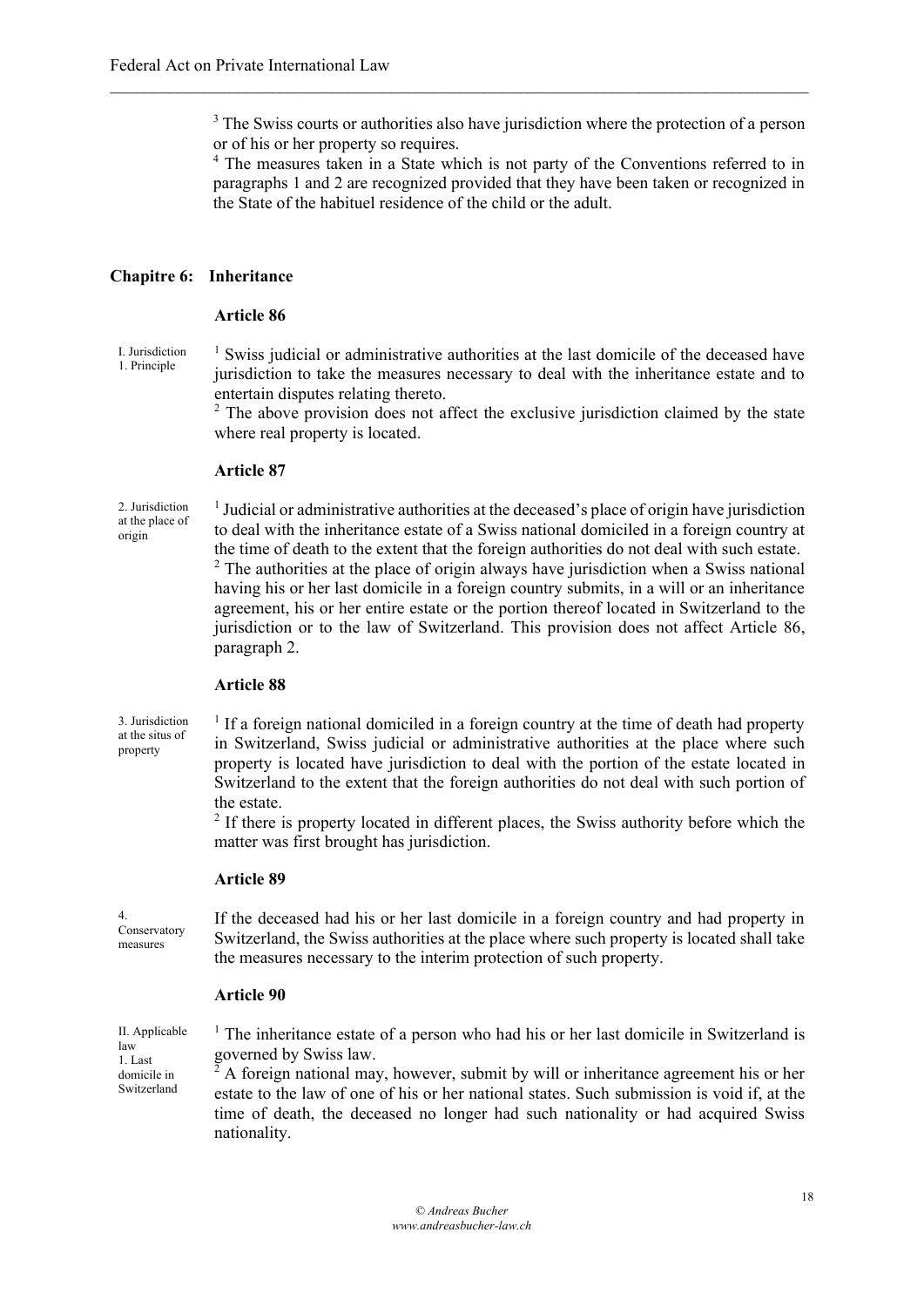#### **Article 91**

2. Last domicile in a foreign country

 $<sup>1</sup>$  The inheritance estate of a person who had his or her last domicile in a foreign country</sup> is governed by the law referred to by the private international law rules of the state in which the deceased was domiciled.

 $\mathcal{L}_\mathcal{L} = \{ \mathcal{L}_\mathcal{L} = \{ \mathcal{L}_\mathcal{L} = \{ \mathcal{L}_\mathcal{L} = \{ \mathcal{L}_\mathcal{L} = \{ \mathcal{L}_\mathcal{L} = \{ \mathcal{L}_\mathcal{L} = \{ \mathcal{L}_\mathcal{L} = \{ \mathcal{L}_\mathcal{L} = \{ \mathcal{L}_\mathcal{L} = \{ \mathcal{L}_\mathcal{L} = \{ \mathcal{L}_\mathcal{L} = \{ \mathcal{L}_\mathcal{L} = \{ \mathcal{L}_\mathcal{L} = \{ \mathcal{L}_\mathcal{$ 

<sup>2</sup> To the extent that Swiss judicial or administrative authorities have jurisdiction pursuant to Article 87, the inheritance estate of a Swiss deceased who had his or her last domicile in a foreign country is governed by Swiss law, unless the deceased expressly provided by will or inheritance agreement for the application of the law of his or her last domicile.

## **Article 92**

3. Scope of the law governing inheritance and distribution of the estate

<sup>1</sup> The law applicable to the inheritance estate determines what is included in the estate, who is entitled to inherit and for what share, who is liable for the debts of the estate, which legal institutions of inheritance law may be relied upon, and which measures may be ordered and subject to which requirements.

<sup>2</sup> The implementing details are governed by the law of the state whose authority has jurisdiction. Such law governs *inter alia* conservatory measures and the distribution of the estate, including the administration by an executor.

#### **Article 93**

4. Form requirements

 $<sup>1</sup>$  The validity of wills as to form is governed by the Hague Convention of 5 October</sup> 1961 on the Conflict of Laws Relating to the Form of Testamentary Dispositions. <sup>2</sup> This Convention applies by analogy to the form requirements in respect of other provisions made for the event of death.

#### **Article 94**

5. Capacity to dispose

A person is capable of disposing for the event of death if, at the time of making the disposition, he or she has the capacity to do so under the law of the state of his or her domicile or habitual residence, or under the law of one of the states of which he or she is a national.

#### **Article 95**

6. Inheritance agreements and other reciprocal provisions for the event of death

<sup>1</sup> Inheritance agreements are governed by the law of the state in which the disposing party is domiciled at the time of entering into the agreement.<br><sup>2</sup> If a disposing party submits in the agreement, his estate

If a disposing party submits, in the agreement, his estate to the law of the state of which he or she is a national, such law applies in lieu of the law of the domicile.

<sup>3</sup> Reciprocal provisions for the event of death are valid if they are consistent with the law of the domicile of each disposing party or, if the disposing parties are nationals of the same state, with the law of that state if they have chosen such law.

<sup>4</sup> The above provisions do not affect the rules of this Act regarding form requirements and the capacity to dispose (Art. 93 and 94).

#### **Article 96**

III. Foreign decisions, measures, documents and rights

<sup>1</sup> Decisions, measures and documents relating to, as well as rights deriving from, an inheritance estate in a foreign country shall be recognized in Switzerland:

a. if they are rendered, taken, drawn up or declared in the state of the deceased's last domicile or in the state to the law of which the deceased submitted his or her estate, or if they are recognized in any one of these states; or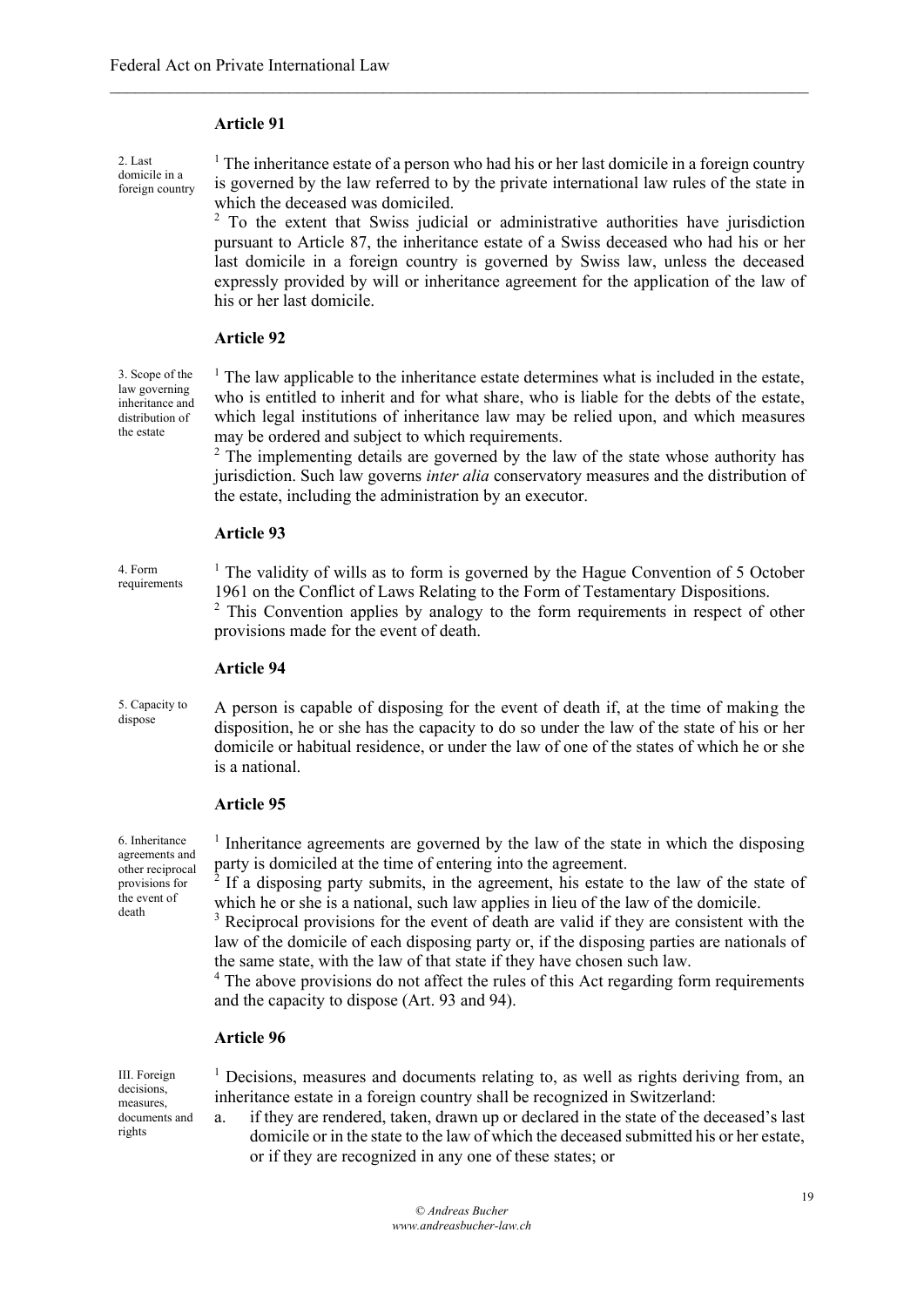b. has if they relate to real property and were rendered, taken, drawn up or declared in the state in which such property is located, or if they are recognized in such state.

 $\mathcal{L}_\mathcal{L} = \{ \mathcal{L}_\mathcal{L} = \{ \mathcal{L}_\mathcal{L} = \{ \mathcal{L}_\mathcal{L} = \{ \mathcal{L}_\mathcal{L} = \{ \mathcal{L}_\mathcal{L} = \{ \mathcal{L}_\mathcal{L} = \{ \mathcal{L}_\mathcal{L} = \{ \mathcal{L}_\mathcal{L} = \{ \mathcal{L}_\mathcal{L} = \{ \mathcal{L}_\mathcal{L} = \{ \mathcal{L}_\mathcal{L} = \{ \mathcal{L}_\mathcal{L} = \{ \mathcal{L}_\mathcal{L} = \{ \mathcal{L}_\mathcal{$ 

<sup>2</sup> With respect to real property located in a state which claims exclusive jurisdiction, only the decisions, measures or documents originating from that state shall be recognized.

<sup>3</sup> Conservatory measures ordered in the state where the deceased's property is located shall be recognized in Switzerland.

# **Chapitre 7: Property Law**

### **Article 97**

I.Jurisdiction 1. Real property The courts at the place where real property is located in Switzerland have exclusive jurisdiction to entertain actions relating to real property rights.

## **Article 98**

2. Personal property  $<sup>1</sup>$  Swiss courts at the domicile or, in the absence of a domicile, at the habitual residence</sup> of the defendant have jurisdiction to entertain actions relating to personal property rights.

 $2$  Swiss courts at the place where the property is located have also jurisdiction.

# **Article 98***a*

3. Cultural property The court at the domicile or at the registered office of the defendant or the court at the place where the cultural property is located has jurisdiction to entertain actions for recovery within the meaning of Article 9 of the Act on the Transfer of Cultural Property of 20 June 2003.

# **Article 99**

II. Applicable law 1. Real property  $1$  Real property rights are governed by the law of the place where the real property is located. <sup>2</sup> Claims arising out of nuisances originating from real property are governed by the provisions of this Act relating to torts (Art. 138).

## **Article 100**

2. Personal property a. Principle <sup>1</sup> The acquisition and loss of personal property rights are governed by the law of the place where the personal property is located at the time of the facts on which the acquisition or loss is based.

<sup>2</sup> The substance and exercise of personal property rights are governed by the law of the place where the personal property is located.

# **Article 101**

b. Goods in transit The acquisition and loss, through legal transactions, of property rights on goods in transit are governed by the law of the state of destination.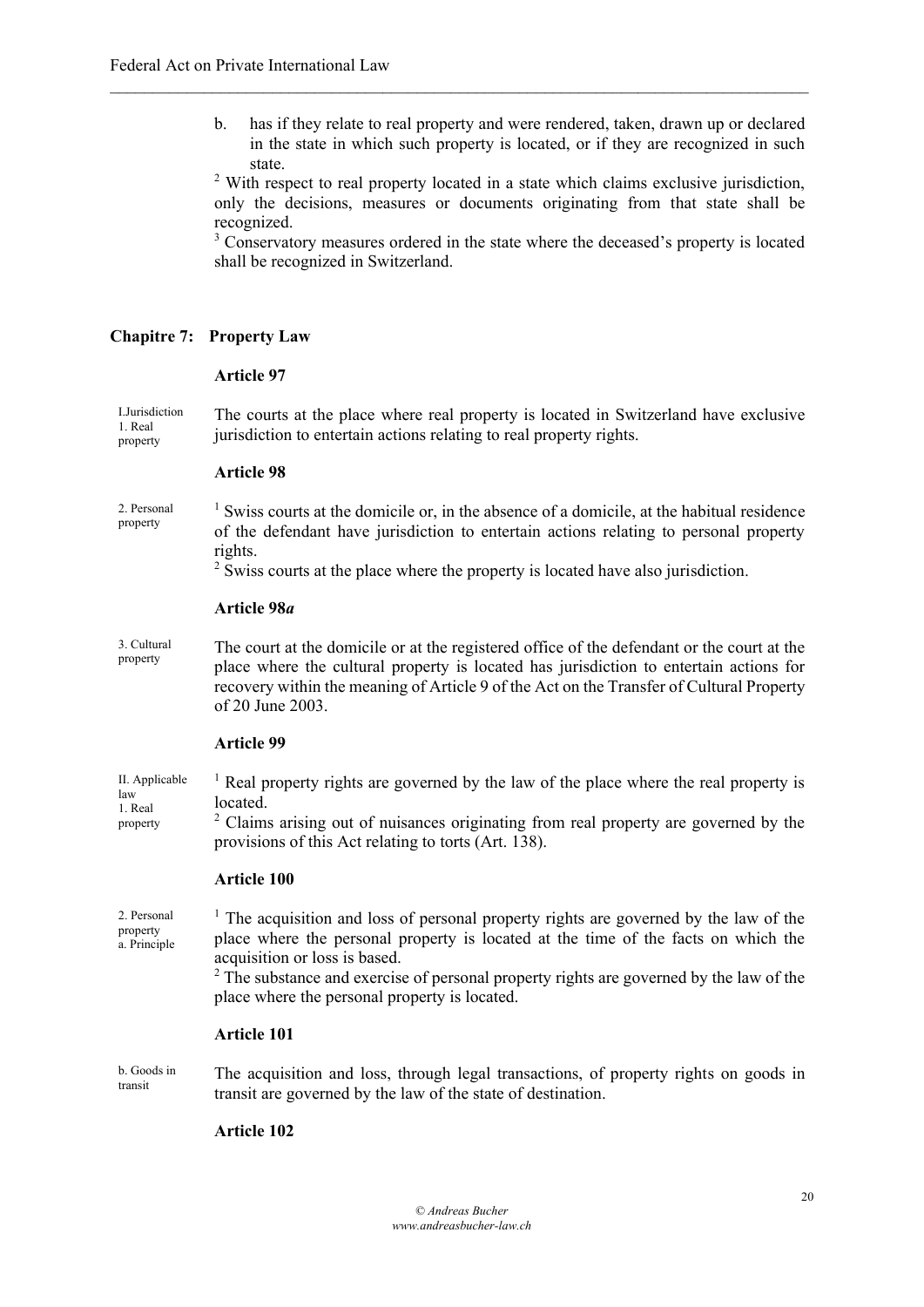c. Goods carried into Switzerland

<sup>1</sup> When personal property is carried from a foreign country into Switzerland and the acquisition or loss of property rights has not yet taken place in the foreign country, the facts that have occurred in the foreign country are deemed to have occurred in Switzerland.

 $\mathcal{L}_\mathcal{L} = \{ \mathcal{L}_\mathcal{L} = \{ \mathcal{L}_\mathcal{L} = \{ \mathcal{L}_\mathcal{L} = \{ \mathcal{L}_\mathcal{L} = \{ \mathcal{L}_\mathcal{L} = \{ \mathcal{L}_\mathcal{L} = \{ \mathcal{L}_\mathcal{L} = \{ \mathcal{L}_\mathcal{L} = \{ \mathcal{L}_\mathcal{L} = \{ \mathcal{L}_\mathcal{L} = \{ \mathcal{L}_\mathcal{L} = \{ \mathcal{L}_\mathcal{L} = \{ \mathcal{L}_\mathcal{L} = \{ \mathcal{L}_\mathcal{$ 

<sup>2</sup> When goods enter Switzerland and are subject to a retention of title validly created in a foreign country, but which does not meet the requirements of Swiss law, such retention of title nonetheless remains valid for three months.

<sup>3</sup> Such a retention of title created in a foreign country may not be asserted against a third party acting in good faith.

#### **Article 103**

d. Retention of title to goods intended for export

A retention of title created on personal property intended for export is governed by the law of the state of destination.

#### **Article 104**

e. Choice of law

<sup>1</sup> Parties may submit the acquisition and loss of property rights to the law of the state of shipment or of destination or to the law which governs the underlying legal transaction.

<sup>2</sup> Such choice of law may not be asserted against third parties.

#### **Article 105**

3. Special rules a. Pledging receivables, negotiable instruments and other rights

<sup>1</sup> The pledging of receivables, negotiable instruments or other rights is governed by the law chosen by the parties. Such choice of law may not be asserted against third parties. <sup>2</sup> Failing a choice of law, the pledging of receivables and negotiable instruments is governed by the law of the state of the obligee-pledgee's habitual residence; the pledging of other rights is governed by the law which applies to such rights.

A law other than the one governing the pledged right may not be asserted against the debtor.

# **Article 106**

b. Warrants incorporating title to goods

 $1$ . The law referred to in a warrant determines whether such warrant incorporates title to the goods. Failing such a reference, the issue is governed by the law of the state of the issuer's place of business.

<sup>2</sup> When a warrant incorporates title to goods, property rights relating to the warrant and to the goods are governed by the law applicable to the warrant considered as personal property.

 $3$  When several persons are asserting property rights to the goods, some directly, others on the basis of a warrant, the law applicable to the goods themselves determines which one of these rights prevails.

# **Article 107**

c. Means of transportation

The above provisions do not affect those provisions in other Acts relating to property rights on ships, aircraft or other means of transportation.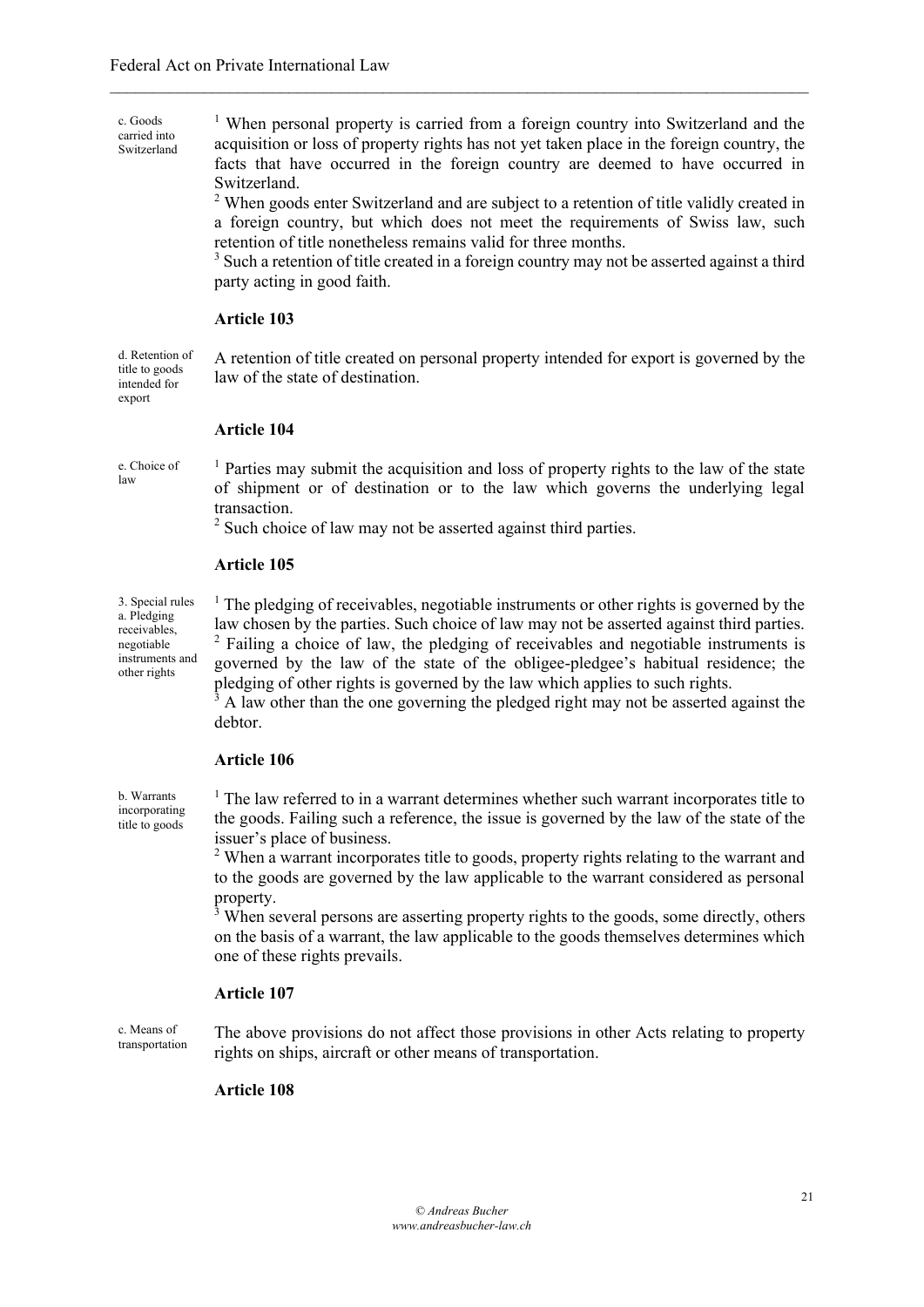III. Foreign decisions <sup>1</sup> Foreign decisions in matters of real property rights shall be recognized in Switzerland if they were rendered in the state in which the property is located or if they are recognized in such state.

 $\mathcal{L}_\mathcal{L} = \{ \mathcal{L}_\mathcal{L} = \{ \mathcal{L}_\mathcal{L} = \{ \mathcal{L}_\mathcal{L} = \{ \mathcal{L}_\mathcal{L} = \{ \mathcal{L}_\mathcal{L} = \{ \mathcal{L}_\mathcal{L} = \{ \mathcal{L}_\mathcal{L} = \{ \mathcal{L}_\mathcal{L} = \{ \mathcal{L}_\mathcal{L} = \{ \mathcal{L}_\mathcal{L} = \{ \mathcal{L}_\mathcal{L} = \{ \mathcal{L}_\mathcal{L} = \{ \mathcal{L}_\mathcal{L} = \{ \mathcal{L}_\mathcal{$ 

<sup>2</sup> Foreign decisions in matters of personal property rights shall be recognized in Switzerland:

- a. if they were rendered in the state of domicile of the defendant;
- b. if they were rendered in the state in which the property is located, insofar as the defendant had its habitual residence there.

# **Chapitre 7***a***: Securities Held with an Intermediary**

#### **Article 108***a*

I. Definition Securities held with an intermediary are securities held with an intermediary as defined in the Hague Convention of 5 July 2006 on the Law Applicable to Certain Rights in Respect of Securities held with an Intermediary.

#### **Article 108***b*

II. Jurisdiction  $1$  Swiss courts at the domicile or, in the absence of a domicile, at the habitual residence of the defendant have jurisdiction to entertain actions regarding securities held with an intermediary.

> <sup>2</sup> Swiss courts at the defendant's place of business also have jurisdiction to entertain actions regarding securities held with an intermediary arising out of the operations of such place of business.

#### **Article 108***c*

III. Applicable Law The law applicable to securities held with an intermediary is governed by the Hague Convention of 5 July 2006 on the Law Applicable to Certain Rights in Respect of Securities held with an Intermediary.

#### **Article 108***d*

IV. Foreign decisions Foreign decisions regarding securities held with an intermediary shall be recognized in Switzerland:

- a. if they were rendered in the state of the defendant's domicile or habitual residence;
	- b. if they were rendered in the state of the defendant's place of business, provided the action arised out of the operations of this place of business.

## **Chapitre 8: Intellectual Property**

#### **Article 109**

I. Jurisdiction  $\frac{1}{1}$  Swiss courts of the defendant's domicile have jurisdiction to entertain actions pertaining to the validity or registration in Switzerland of intellectual property rights. When a defendant does not have a domicile in Switzerland, these actions shall be brought before the Swiss courts at the commercial office of the representative recorded in the register or, in the absence of such representative, before the courts at the place where the authority keeping the register has its office.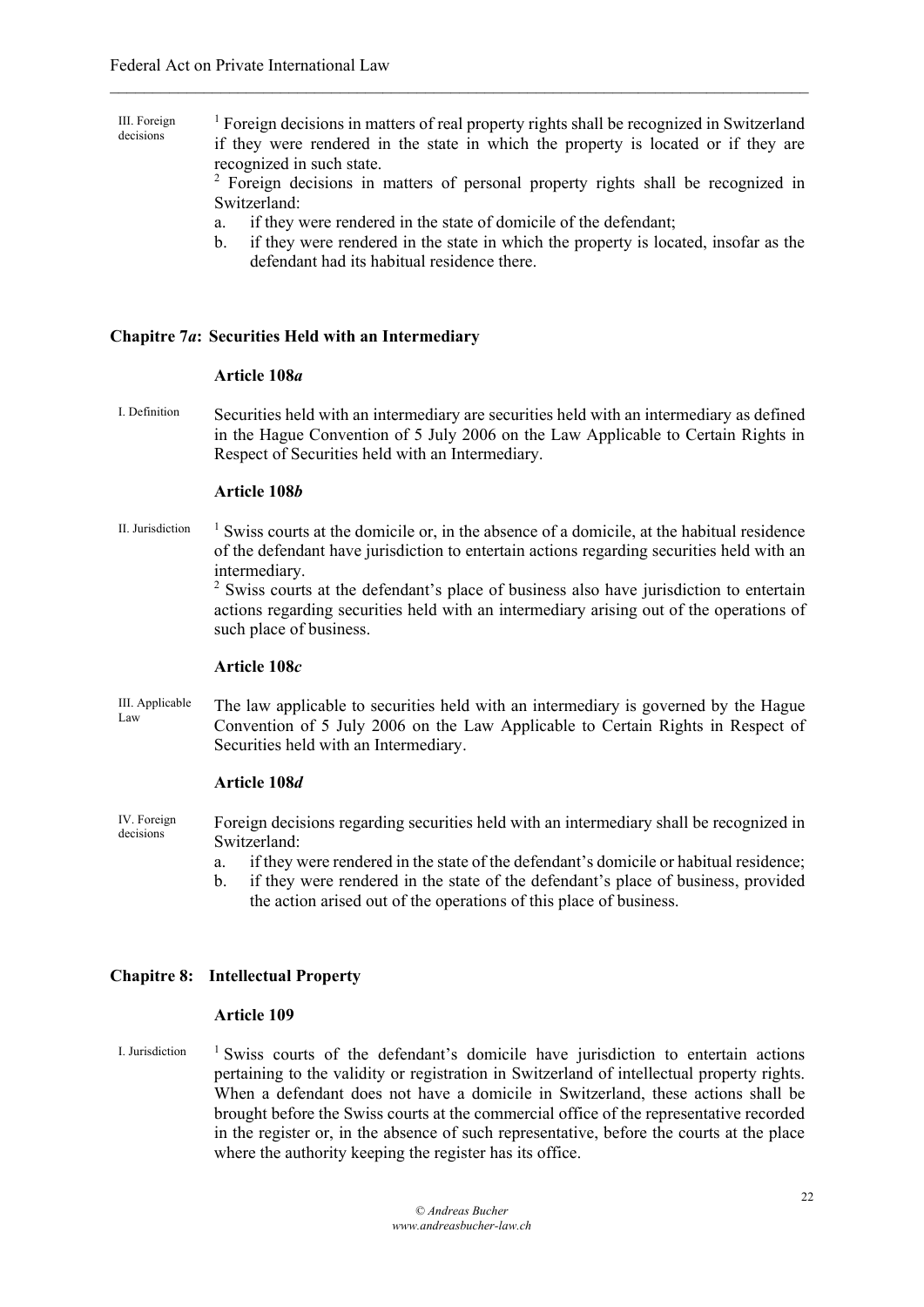<sup>2</sup> Actions pertaining to the violation of intellectual property rights shall be brought before the Swiss courts at the defendant's domicile or, in the absence of a domicile, at the defendant's habitual residence. Have also jurisdiction the Swiss courts at the place where the act or the result occurred and, to entertain actions pertaining to the operation of the place of business in Switzerland, the courts at the place of business.

 $\mathcal{L}_\mathcal{L} = \{ \mathcal{L}_\mathcal{L} = \{ \mathcal{L}_\mathcal{L} = \{ \mathcal{L}_\mathcal{L} = \{ \mathcal{L}_\mathcal{L} = \{ \mathcal{L}_\mathcal{L} = \{ \mathcal{L}_\mathcal{L} = \{ \mathcal{L}_\mathcal{L} = \{ \mathcal{L}_\mathcal{L} = \{ \mathcal{L}_\mathcal{L} = \{ \mathcal{L}_\mathcal{L} = \{ \mathcal{L}_\mathcal{L} = \{ \mathcal{L}_\mathcal{L} = \{ \mathcal{L}_\mathcal{L} = \{ \mathcal{L}_\mathcal{$ 

<sup>2bis</sup> Paragraph 2 applies by analogy to actions pertaining to claims for remuneration provided for by law for the legal use of intangible property.

# **Article 110**

II. Applicable law

<sup>1</sup> Intellectual property rights are governed by the law of the state in respect of which intellectual property protection is sought.

<sup>2</sup> With respect to claims arising out of tortious acts, the parties may always agree, after the damage has occurred, to apply the law of the forum.

<sup>3</sup> Agreements pertaining to intellectual property are governed by the provisions of this Act relating to contracts (Art. 122).

# **Article 111**

III. Foreign decisions

 $1$  Foreign decisions relating to the infringement of intellectual property rights shall be recognized in Switzerland:

- a. if the decision was rendered in the state of the defendant's domicile; or
- b. if the decision was rendered at the place where the act or the result occurred and if the defendant was not domiciled in Switzerland.

<sup>2</sup> Foreign decisions pertaining to the existence, validity or registration of intellectual property rights shall be recognized only if they were rendered in a state with respect to which the intellectual property protection is sought or if such decisions are recognized there.

#### **Chapitre 9: Law of Obligations**

*Section 1: Contracts*

# **Article 112**

I. Jurisdiction 1. Domicile and place of business

 $1$  Swiss courts at the domicile or, in the absence of a domicile, at the habitual residence of the defendant have jurisdiction to entertain actions arising out of a contract. <sup>2</sup> Swiss courts at the defendant's place of business also have jurisdiction to entertain actions relating to an obligation arising out of the operation of such place of business.

## **Article 113**

2. Place of performance When the characteristic obligation of the contract must be performed in Switzerland, the action may also be brought before the Swiss Court at the place of performance.

- 3. Consumer contracts <sup>1</sup> With respect to contracts which meet the requirements stated in Article 120, paragraph 1, the action initiated by a consumer may be brought at the latter's choice before the Swiss court:
	- a. at his or her domicile or habitual residence; or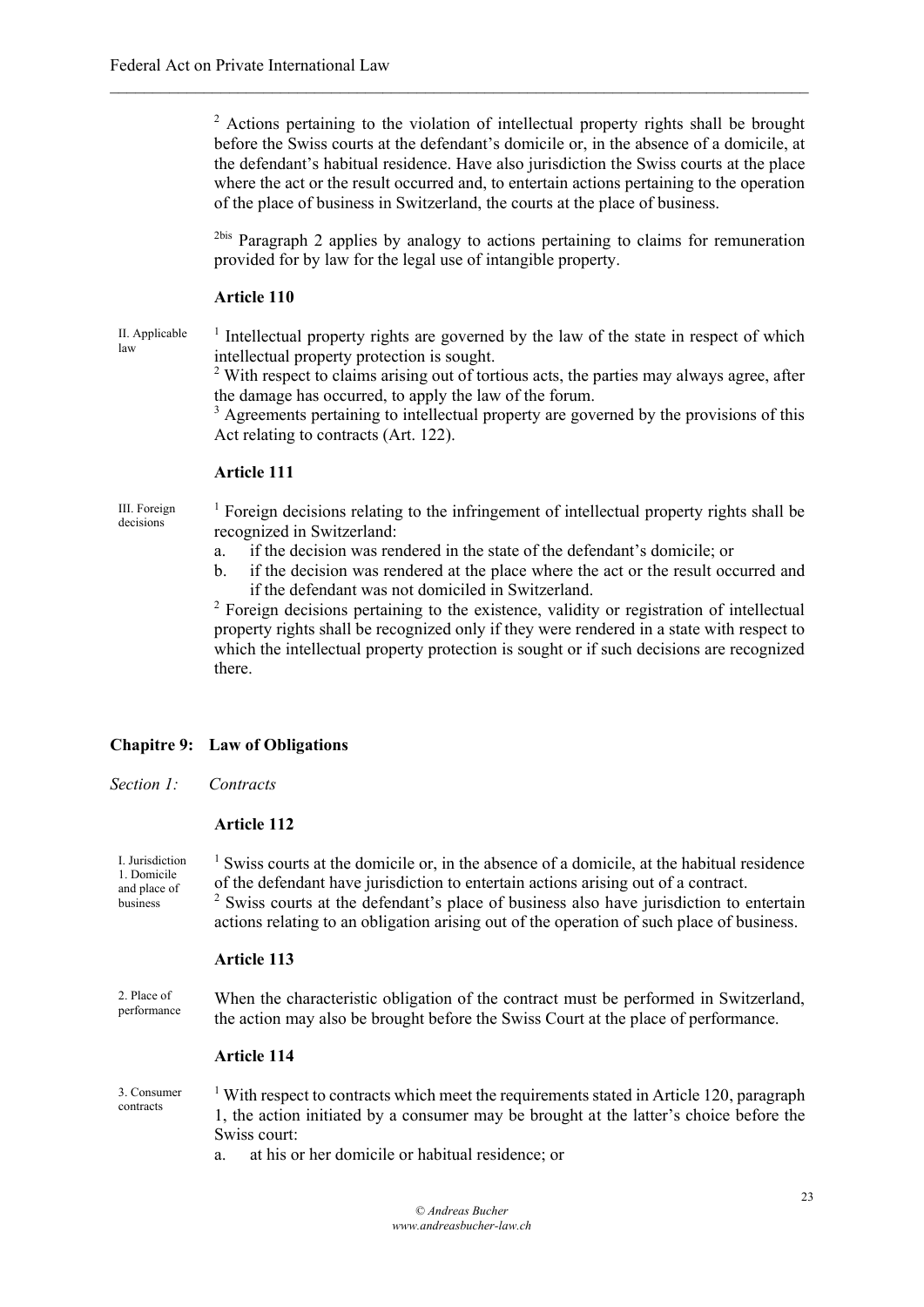b. at the domicile or, in the absence of a domicile, at the habitual residence of the supplier.

 $\mathcal{L}_\mathcal{L} = \{ \mathcal{L}_\mathcal{L} = \{ \mathcal{L}_\mathcal{L} = \{ \mathcal{L}_\mathcal{L} = \{ \mathcal{L}_\mathcal{L} = \{ \mathcal{L}_\mathcal{L} = \{ \mathcal{L}_\mathcal{L} = \{ \mathcal{L}_\mathcal{L} = \{ \mathcal{L}_\mathcal{L} = \{ \mathcal{L}_\mathcal{L} = \{ \mathcal{L}_\mathcal{L} = \{ \mathcal{L}_\mathcal{L} = \{ \mathcal{L}_\mathcal{L} = \{ \mathcal{L}_\mathcal{L} = \{ \mathcal{L}_\mathcal{$ 

<sup>2</sup> A consumer may not waive in advance jurisdiction at his or her domicile or habitual residence.

# **Article 115**

4. Employment contracts

 $<sup>1</sup>$  Swiss courts at the defendant's domicile or at the place where the employee habitually</sup> performs his or her work have jurisdiction to entertain actions relating to employment contracts.

 $2 \text{ An action initiated by an employee may also be brought before the court of his or her }$ domicile or habitual residence in Switzerland.

<sup>3</sup> Swiss courts of the place where the employee hired abroad is posted for a limited period to perform all or a part of the services for which he or she was employed, also have jurisdiction to entertain actions pertaining to terms of employment and salary in connection with such services.

## **Article 116**

II. Applicable law 1. In general a. Choice of law

 $1$  Contracts are governed by the law chosen by the parties.

<sup>2</sup> The choice of law must be express or result with certainty from the provisions of the contract or from the circumstances; it is further governed by the chosen law.

<sup>3</sup> The choice of law may be made or changed at any time. If a choice of law is made after entering into the contract, such choice has retroactive effect as of the time of entering into the contract. This provision does not affect the rights of third parties.

## **Article 117**

b. Failing a choice of law

 $<sup>1</sup>$  Failing a choice of law, contracts are governed by the law of the state with which they</sup> have the closest connection.

<sup>2</sup> Such a connection is deemed to exist with the state of the habitual residence of the party having to perform the characteristic obligation or, if the contract is entered into in the course of a professional or business activity, with the state of such party's place of business.

<sup>3</sup> Characteristic obligation means in particular:

- a. in contracts for the transfer of property: the transferor's obligation;
- b. in contracts pertaining to the use of property or of a right: the obligation of the party conferring such use;
- c. in contracts of mandate, contracts for work and other contracts to perform services: the service obligation;
- d. in contracts of deposit: the obligation of the depositary;
- e. in guarantee or suretyship agreements: the obligation of the guarantor or surety.

# **Article 118**

2. In particular a. Sale of personal property <sup>1</sup> Sales of personal property are governed by the Hague Convention of 15 June 1955 on the Law Applicable to International Sales of Goods. <sup>2</sup> The above provision does not affect Article 120.

# **Article 119**

b. Real property

 $1$  Agreements relating to real property or to the use of real property are governed by the law of the place where such property is located.

<sup>2</sup> A choice of law is allowed.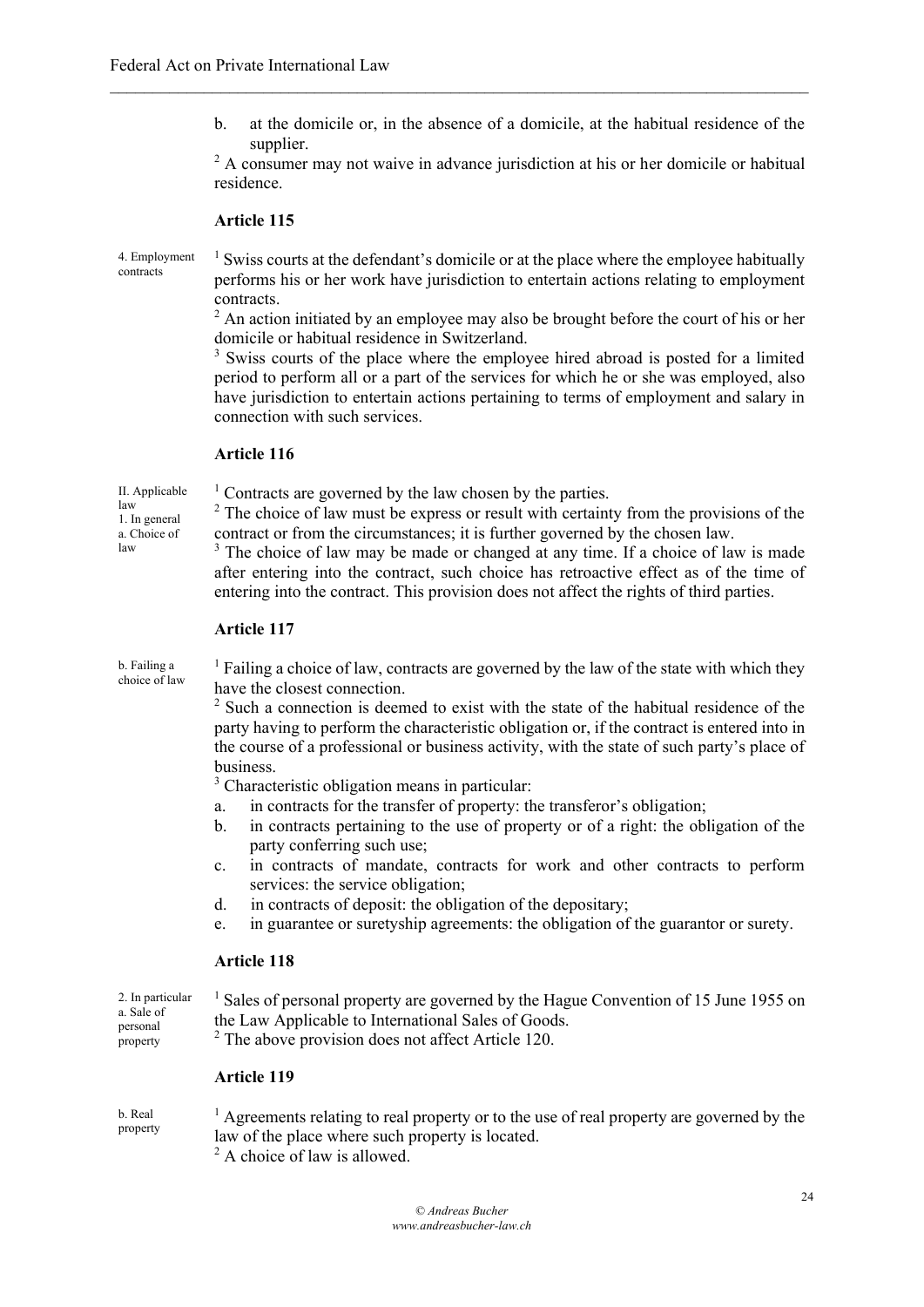<sup>3</sup> However, the validity of the contract as to form is governed by the law of the state in which the real property is located, unless such state allows the application of another law. For real property located in Switzerland, the validity of the contract as to form is governed by Swiss law.

 $\mathcal{L}_\mathcal{L} = \{ \mathcal{L}_\mathcal{L} = \{ \mathcal{L}_\mathcal{L} = \{ \mathcal{L}_\mathcal{L} = \{ \mathcal{L}_\mathcal{L} = \{ \mathcal{L}_\mathcal{L} = \{ \mathcal{L}_\mathcal{L} = \{ \mathcal{L}_\mathcal{L} = \{ \mathcal{L}_\mathcal{L} = \{ \mathcal{L}_\mathcal{L} = \{ \mathcal{L}_\mathcal{L} = \{ \mathcal{L}_\mathcal{L} = \{ \mathcal{L}_\mathcal{L} = \{ \mathcal{L}_\mathcal{L} = \{ \mathcal{L}_\mathcal{$ 

# **Article 120**

c. Consumer contracts

<sup>1</sup> Contracts pertaining to goods or services of ordinary consumption intended for a consumer's personal or family use, provided such use is not connected with the consumer's professional or business activity, are governed by the law of the state of the consumer's habitual residence:

- a. if the supplier received the order in that state;
- b. if the contract was entered into after an offer or advertising in that state and if the consumer performed in that state the acts required to enter into the contract; or
- c. if the consumer was induced by the supplier to go to a foreign state for the purpose of delivering the order.

<sup>2</sup> No choice of law is allowed.

# **Article 121**

d. Employment contracts

 $1$  Employment contracts are governed by the law of the state in which the employee habitually performs his or her work.

 $2<sup>2</sup>$  If the employee habitually performs his or her work in several states, the employment contract is governed by the law of the state of the place of business or, in the absence of a place of business, of the domicile or habitual residence of the employer.

<sup>3</sup> The parties may submit the employment contract to the law of the state in which the employee has his or her habitual residence or in which the employer has its place of business, domicile or habitual residence.

# **Article 122**

e. Agreements pertaining to intellectual property

<sup>1</sup> Agreements pertaining to intellectual property are governed by the law of the state in which the transferor or grantor of the intellectual property right has his or her habitual residence.

 $2$  A choice of law is allowed.

<sup>3</sup> Agreements made between an employer and an employee concerning intellectual property rights to inventions made by the employee in the course of performing his or her work are governed by the law applicable to the employment contract.

# **Article 123**

3. Common provisions a. Silence upon receipt of an offer

A party who does not respond to an offer to enter into an agreement is entitled to have the effects of such silence governed by the law of the state in which such party has its habitual residence.

## **Article 124**

b. Validity as to form

 $<sup>1</sup>$  As to form, contracts are valid if they meet the requirements set forth in the law</sup> applicable to the contract or in the law of the place where the contract was entered into.  $2^2$ The form of a contract entered into between persons who are located in different states is valid if it meets the requirements set forth in the law of at least one of such states.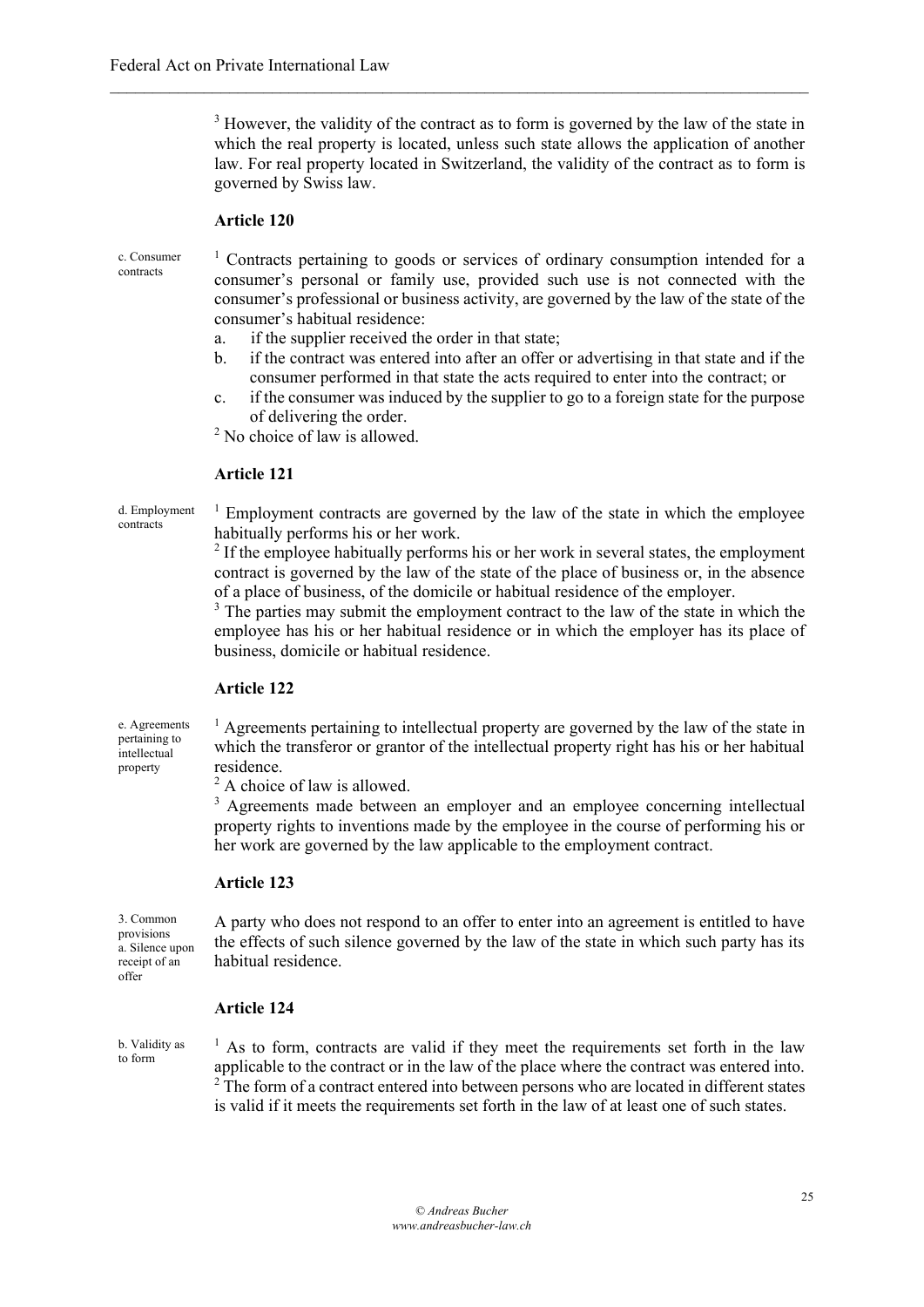<sup>3</sup> The form of a contract is governed exclusively by the law applicable to the contract itself when, in order to protect a party, such law requires compliance with a specific form, unless such law allows the application of another law.

#### **Article 125**

c. Means of performance The means of performance and of inspection are governed by the law of the state in which they are actually carried out.

 $\mathcal{L}_\mathcal{L} = \{ \mathcal{L}_\mathcal{L} = \{ \mathcal{L}_\mathcal{L} = \{ \mathcal{L}_\mathcal{L} = \{ \mathcal{L}_\mathcal{L} = \{ \mathcal{L}_\mathcal{L} = \{ \mathcal{L}_\mathcal{L} = \{ \mathcal{L}_\mathcal{L} = \{ \mathcal{L}_\mathcal{L} = \{ \mathcal{L}_\mathcal{L} = \{ \mathcal{L}_\mathcal{L} = \{ \mathcal{L}_\mathcal{L} = \{ \mathcal{L}_\mathcal{L} = \{ \mathcal{L}_\mathcal{L} = \{ \mathcal{L}_\mathcal{$ 

## **Article 126**

and of inspection

 $d.$  Agency  $1$  When agency is based on a contract, the relationship between the principal and the agent is governed by the law applicable to their contract.

 $2^2$  The requirements for the agent's acts to be binding on the principal and the contracting third party are governed by the law of the state of the agent's place of business or, failing such place of business or if the latter was not apparent for the contracting third party, by the law of the state in which the agent carries out his or her main activity in the case at hand.

<sup>3</sup> When the agent is bound to the principal by an employment contract and does not have his or her own place of business, such place of business is deemed to be at the principal's registered office.

The law referred to in paragraph 2 also governs the relationship between an unauthorized agent and the third party.

*Section 2: Unjust enrichment*

#### **Article 127**

I. Jurisdiction Swiss courts at the domicile or, in the absence of a domicile, at the habitual residence of the defendant have jurisdiction to entertain actions for unjust enrichment. Courts at the place of business in Switzerland have also jurisdiction to entertain actions pertaining to the operation of the place of business.

#### **Article 128**

II. Applicable law <sup>1</sup> Claims for unjust enrichment are governed by the law which governs the legal relationship, either existing or assumed, on the basis on which the enrichment occurred. <sup>2</sup> Failing such a relationship, these claims are governed by the law of the state in which the enrichment occurred; the parties may agree to apply the law of the forum.

#### *Section 3: Torts*

## **Article 129**

I. Jurisdiction 1. In general Swiss courts at the domicile or, failing a domicile, at the habitual residence of the defendant have jurisdiction to entertain actions in tort. Swiss courts at the place where the act or the result occurred have also jurisdiction as well as the courts at the place of business to entertain actions pertaining to the operation of the place of business in Switzerland.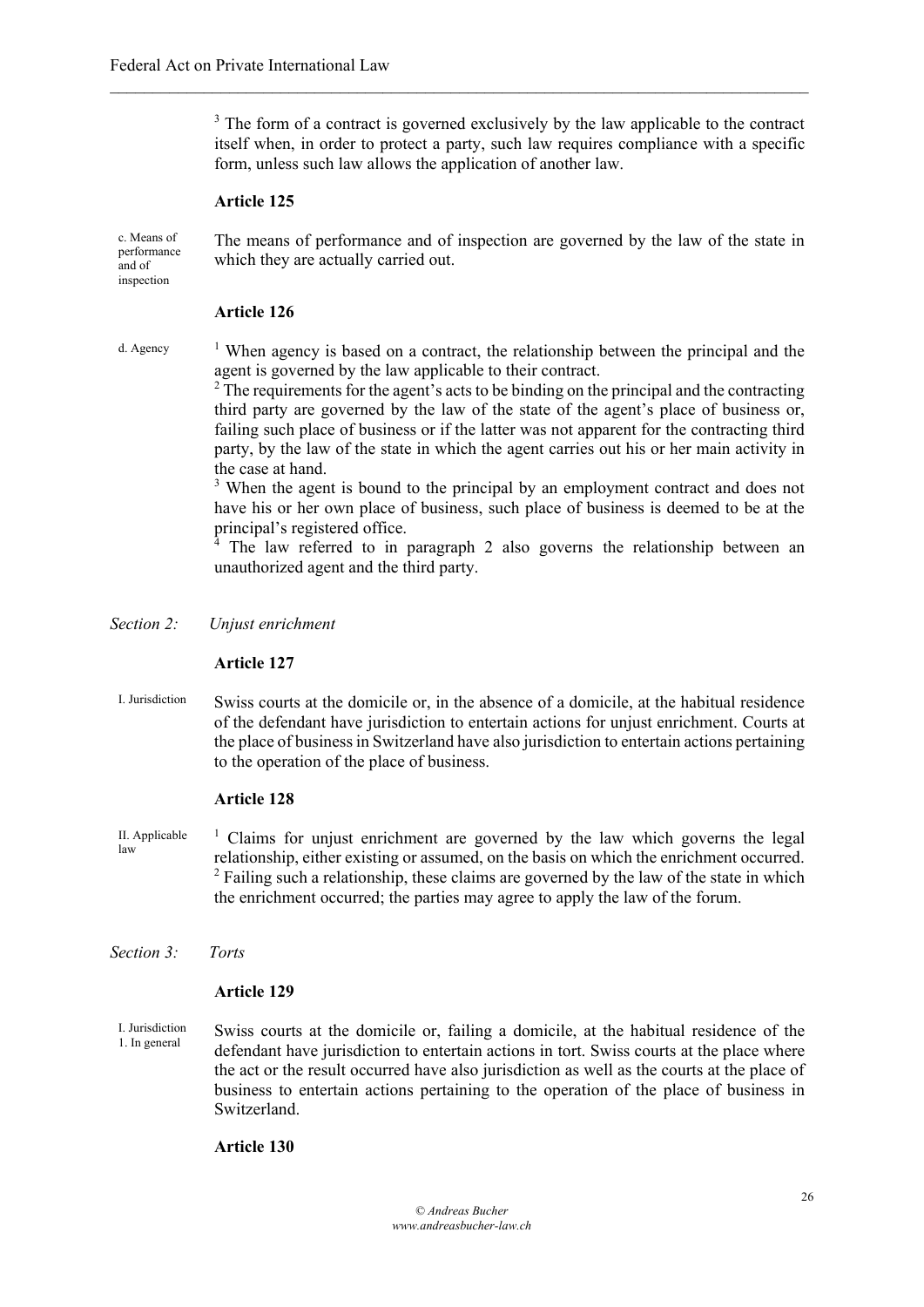2. In particular  $\frac{1}{1}$  Swiss courts at the place where the event causing the damage occurred have jurisdiction to entertain actions relating to damages caused by a nuclear installation or by the transportation of nuclear substances.

 $\mathcal{L}_\mathcal{L} = \{ \mathcal{L}_\mathcal{L} = \{ \mathcal{L}_\mathcal{L} = \{ \mathcal{L}_\mathcal{L} = \{ \mathcal{L}_\mathcal{L} = \{ \mathcal{L}_\mathcal{L} = \{ \mathcal{L}_\mathcal{L} = \{ \mathcal{L}_\mathcal{L} = \{ \mathcal{L}_\mathcal{L} = \{ \mathcal{L}_\mathcal{L} = \{ \mathcal{L}_\mathcal{L} = \{ \mathcal{L}_\mathcal{L} = \{ \mathcal{L}_\mathcal{L} = \{ \mathcal{L}_\mathcal{L} = \{ \mathcal{L}_\mathcal{$ 

<sup>2</sup> When such place cannot be ascertained, the action may be brought:

- a. if liability lies with the operator of a nuclear installation, before the Swiss courts where such installation is located;
- b. if liability lies with the holder of a transportation permit, before the Swiss courts at the place where such permit holder is domiciled or elected domicile for service of process.

<sup>3</sup> Actions to enforce the right of access directed against the keeper of a database may be brought before the courts mentioned in Article 129 or before the Swiss courts at the place where the database is managed or used.

## **Article 131**

3. Direct action against an insurer

II. Applicable law

law

A direct action against an insurer of civil liability may be brought before the Swiss courts either at the insurer's place of business in Switzerland or at the place where the act or the result occurred.

# **Article 132**

**Article 133**

Parties may, at any time after the damage occurred, agree to apply the law of the forum.

1. In general a. Choice of

b. Failing a choice of law

<sup>1</sup> When the tortfeasor and the injured party have their habitual residence in the same state, claims in tort are governed by the law of such state.

<sup>2</sup> When the tortfeasor and the injured party do not have an habitual residence in the same state, these claims are governed by the law of the state in which the tort was committed. However, if the result occurred in another state, the law of such state applies if the tortfeasor should have foreseen that the result would occur there.

<sup>3</sup> Notwithstanding the above, when a tort breaches a legal relationship existing between the tortfeasor and the injured party, claims based on such tort are governed by the law applicable to such legal relationship.

# **Article 134**

2. In particular a. Road traffic accidents

Claims arising out of road traffic accidents are governed by the Hague Convention of 4 May 1971 on the Law Applicable to Traffic Accidents.

# **Article 135**

b. Product liability

<sup>1</sup> Claims based on a defect, or defective description, of a product are governed at the option of the injured party:

- a. by the law of the state in which the tortfeasor has its place of business or, failing a place of business, its habitual residence; or
- b. by the law of the state in which the product was acquired, unless the tortfeasor proves that the product was introduced in the market of that state without its consent.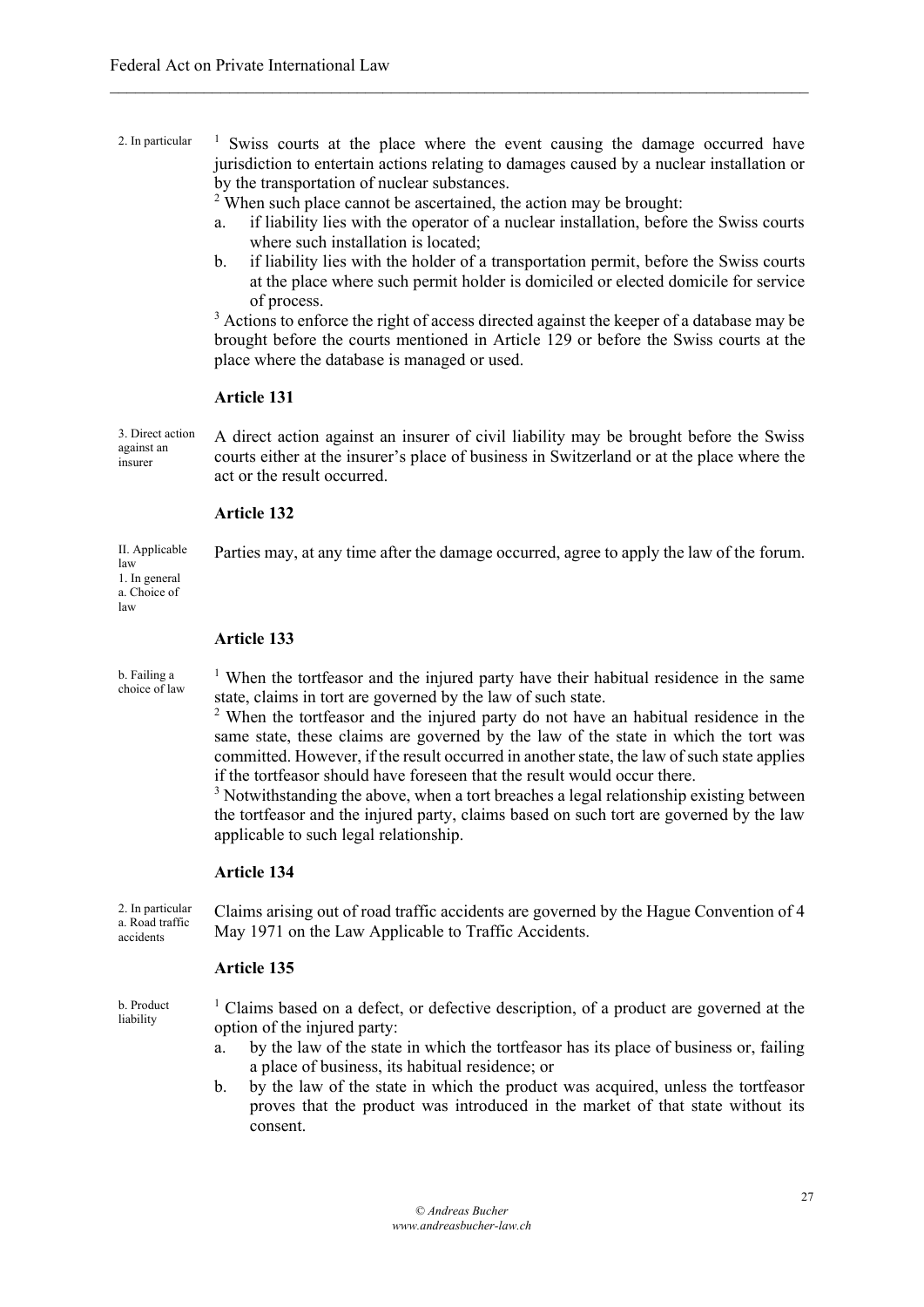<sup>2</sup> When claims based on a defect, or defective description, of a product are governed by a foreign law, no other compensation may be awarded in Switzerland than that which would be awarded for such a damage pursuant to Swiss law.

 $\mathcal{L}_\mathcal{L} = \{ \mathcal{L}_\mathcal{L} = \{ \mathcal{L}_\mathcal{L} = \{ \mathcal{L}_\mathcal{L} = \{ \mathcal{L}_\mathcal{L} = \{ \mathcal{L}_\mathcal{L} = \{ \mathcal{L}_\mathcal{L} = \{ \mathcal{L}_\mathcal{L} = \{ \mathcal{L}_\mathcal{L} = \{ \mathcal{L}_\mathcal{L} = \{ \mathcal{L}_\mathcal{L} = \{ \mathcal{L}_\mathcal{L} = \{ \mathcal{L}_\mathcal{L} = \{ \mathcal{L}_\mathcal{L} = \{ \mathcal{L}_\mathcal{$ 

#### **Article 136**

c. Unfair competition <sup>1</sup> Claims based on a tort of unfair competition are governed by the law of the state in whose market the result occurred.

 $2$  If the tort injures exclusively the business interests of a specific competitor, the applicable law is that of the injured firm's registered office.

<sup>3</sup> The above provisions do not affect Article 133, paragraph 3.

#### **Article 137**

d. Restraint of competition

 $1$  Claims based on a restraint of competition are governed by the law of the state in whose market the restraint has direct effects on the injured party.

<sup>2</sup> If claims based on a restraint of competition are governed by a foreign law, no compensation may be awarded in Switzerland other than that which would be awarded for a restraint of competition pursuant to Swiss law.

#### **Article 138**

e. Nuisances Claims arising out of damaging nuisances originating from real property are governed at the option of the injured party by the law of the state in which the real property is located or by the law of the state in which the result occurred.

#### **Article 139**

f. Infringement of personal rights

<sup>1</sup> Claims based on the infringement of personal rights by the media, including press, radio, television or any other public information medium, are governed at the option of the injured party:

- a. by the law of the state in which the injured party has its habitual residence, provided the tortfeasor should have expected that the result would occur in that state;
- b. by the law of the state in which the tortfeasor has its place of business or habitual residence; or
- c. by the law of the state in which the result of the infringement occurs, provided the tortfeasor should have expected that the result would occur in that state.

<sup>2</sup> The right of reply to media having a periodical character is exclusively governed by the law of the state in which the publication appeared or the program was broadcasted. <sup>3</sup> Paragraph 1 also applies to infringements of personal rights resulting from the processing of personal data, as well as to obstacles to the exercise of the right of access to personal data.

#### **Article 140**

3. Special rules a. Multiple tortfeasors

If several persons have taken part in the commission of a tort, the applicable law shall be determined separately for each one of them regardless of their role.

## **Article 141**

b. Direct action against an insurer

The injured party may bring the action directly against the insurer of the person liable if the law applicable to the tort or the law applicable to the insurance contract so provides.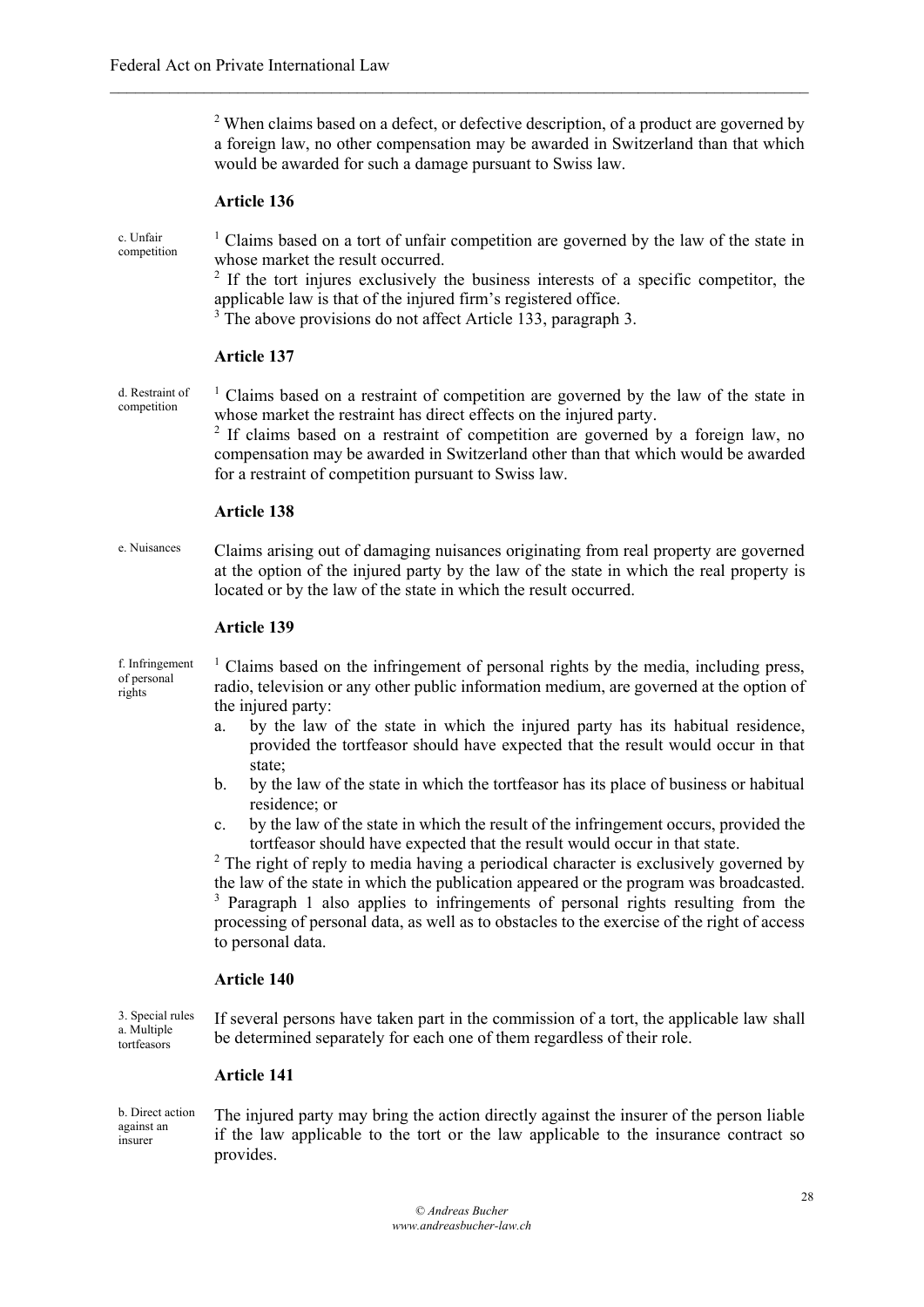#### **Article 142**

4. Scope of the applicable law

 $<sup>1</sup>$  The law applicable to a tort determines in particular the capacity to be liable in tort,</sup> the prerequisites and extent of liability, as well as the person liable.

 $\mathcal{L}_\mathcal{L} = \{ \mathcal{L}_\mathcal{L} = \{ \mathcal{L}_\mathcal{L} = \{ \mathcal{L}_\mathcal{L} = \{ \mathcal{L}_\mathcal{L} = \{ \mathcal{L}_\mathcal{L} = \{ \mathcal{L}_\mathcal{L} = \{ \mathcal{L}_\mathcal{L} = \{ \mathcal{L}_\mathcal{L} = \{ \mathcal{L}_\mathcal{L} = \{ \mathcal{L}_\mathcal{L} = \{ \mathcal{L}_\mathcal{L} = \{ \mathcal{L}_\mathcal{L} = \{ \mathcal{L}_\mathcal{L} = \{ \mathcal{L}_\mathcal{$ 

<sup>2</sup> Rules of conduct and safety in force at the place of the tort are taken into consideration.

#### *Section 4: Common provisions*

# **Article 143**

I. Multiple obligors 1. Claims against several obligors

When an obligee is entitled to assert a claim against several obligors, the legal consequences are determined under the law governing the relationship between the obligee and the obligor against whom the claim is made.

#### **Article 144**

2. Action for contribution among coobligors

 $<sup>1</sup>$  An obligor has an action for contribution against a co-obligor, either directly or by</sup> subrogation, only to the extent that the laws governing both obligations allow such action.

 $2$  The exercise of an action for contribution against a co-obligor is governed by the law applicable to the obligation of such co-obligor towards the obligee. Issues concerning exclusively the relationship between the obligee and the obligor seeking contribution are governed by the law applicable to such obligor's obligation.

<sup>3</sup> The possibility for an institution entrusted with a public function to seek contribution is determined by the law applicable to such institution. The existence and exercise of the action for contribution are governed by the two preceding paragraphs.

# **Article 145**

II. Transfer of rights 1. Assignment by contract

<sup>1</sup> The assignment of a right by contract is governed by the law chosen by the parties or, failing such choice, by the law applicable to the assigned right; a choice made by the assignor and the assignee may not be asserted against the obligor without the latter's assent.

 $2A$  choice of law relating to the assignment of an employee's right is valid only to the extent that Article 121, paragraph 3, relating to employment contracts, allows it.

<sup>3</sup> The validity as to form of an assignment is governed exclusively by the law applicable to the assignment contract.

<sup>4</sup> Issues concerning exclusively the relationship between the assignor and the assignee are governed by the law applicable to the legal relationship underlying the assignment.

## **Article 146**

2. Assignment by operation of law

 $<sup>1</sup>$  An assignment by operation of law is governed by the law applicable to the original</sup> relationship between the former and the new obligee and, failing such a relationship, by the law governing the right.

<sup>2</sup> The above provision does not affect those rules in the law governing the rights that are intended to protect the obligor.

#### **Article 147**

III. Currency  $\frac{1}{1}$  A currency is defined by the law of the state issuing it.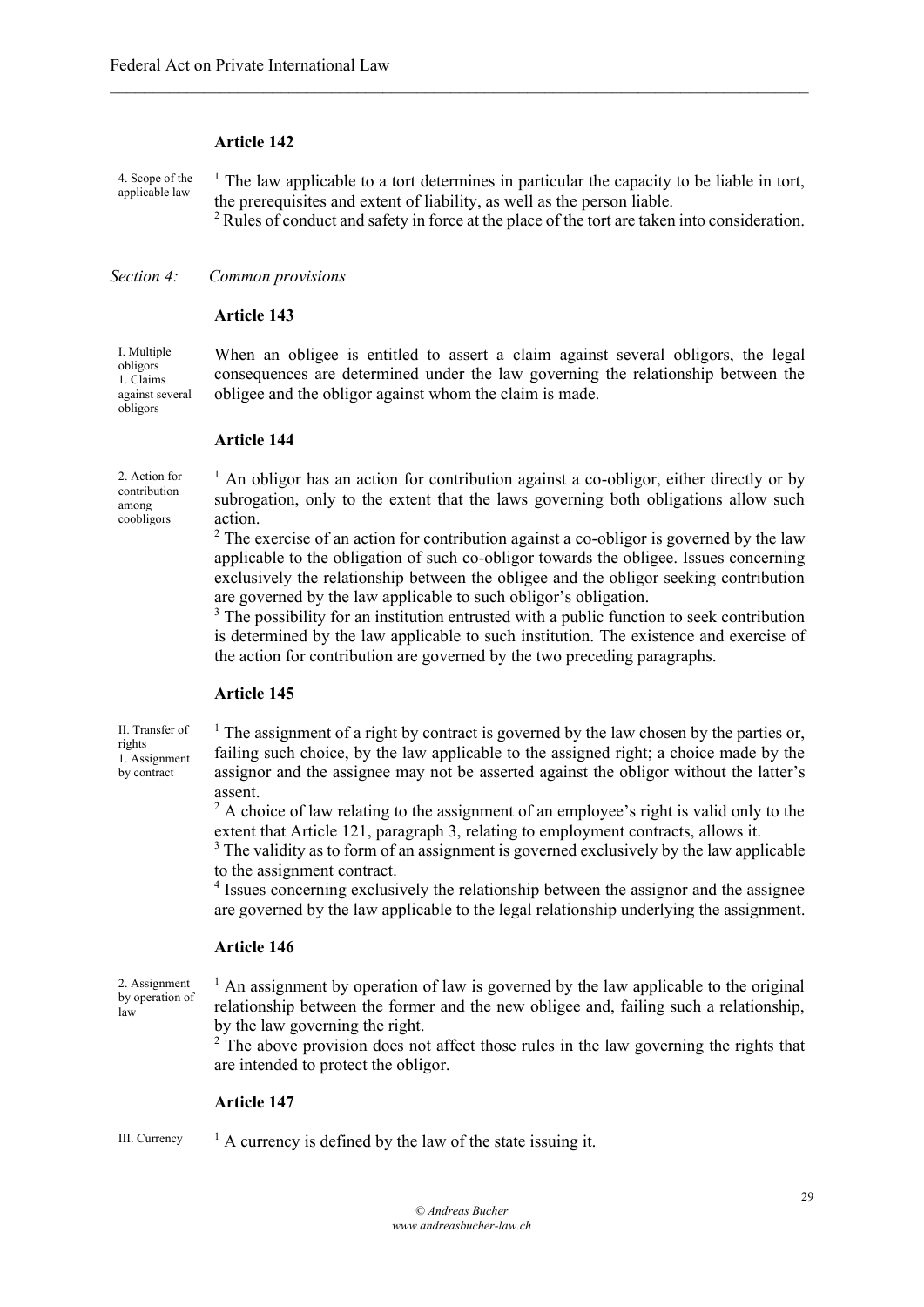$2$  The effects of a currency on the extent of an obligation are governed by the law applicable to such obligation.

 $\mathcal{L}_\mathcal{L} = \{ \mathcal{L}_\mathcal{L} = \{ \mathcal{L}_\mathcal{L} = \{ \mathcal{L}_\mathcal{L} = \{ \mathcal{L}_\mathcal{L} = \{ \mathcal{L}_\mathcal{L} = \{ \mathcal{L}_\mathcal{L} = \{ \mathcal{L}_\mathcal{L} = \{ \mathcal{L}_\mathcal{L} = \{ \mathcal{L}_\mathcal{L} = \{ \mathcal{L}_\mathcal{L} = \{ \mathcal{L}_\mathcal{L} = \{ \mathcal{L}_\mathcal{L} = \{ \mathcal{L}_\mathcal{L} = \{ \mathcal{L}_\mathcal{$ 

 $3\hat{ }$ . The law of the state in which payment must be made determines in which currency such payment must be made.

# **Article 148**

IV. Statute of limitations and extinction of rights

<sup>1</sup> The law applicable to a right governs the statute of limitations and the extinction of such right.

 $2 \text{ In the event of extinction by set-off, the applicable law is that governing the right.}$ against which set-off is asserted.

<sup>3</sup> Novation, release and set-off agreements are governed by the provisions of this Act relating to the law applicable to contracts (Art. 116 *et seq.*).

*Section 5: Foreign decisions*

## **Article 149**

<sup>1</sup> Foreign decisions relating to a right pertaining to the law of obligations shall be recognized in Switzerland:

- a. if they were rendered in the state of the defendant's domicile; or
- b. if they were rendered in the state of the defendant's habitual residence, insofar as the rights relate to an activity carried out in such state.
- <sup>2</sup> They shall also be recognized:
- a. if the decision pertains to a contractual obligation, was rendered in the State of performance of the characteristic obligation and the defendant was not domiciled in Switzerland;
- b. if the decision pertains to a claim relating to a contract made with a consumer, was rendered at the consumer's domicile or habitual residence, and the requirements provided in Article 120, paragraph 1, are met;
- c. if the decision pertains to a claim under an employment contract and was rendered either at the place of the enterprise or at the place of work, and the employee was not domiciled in Switzerland;
- d. if the decision pertains to a claim arising out of the operation of a place of business and was rendered at the location of such place of business;
- e. if the decision pertains to unjust enrichment, was rendered at the place where the act or result occurred, and the defendant was not domiciled in Switzerland; or
- f. if the decision pertains to an obligation in tort, was rendered at the place where the act or the result occurred, and the defendant was not domiciled in Switzerland.

# **Chapitre 9***a***: Trusts**

## **Article 149***a*

I. Definition Trusts are trusts created voluntarily as defined in the Hague Convention of 1st July 1985 on the Law Applicable to Trusts and on their Recognition, irrespective of whether they are evidenced in writing pursuant to Article 3 of the Convention.

#### **Article 149***b*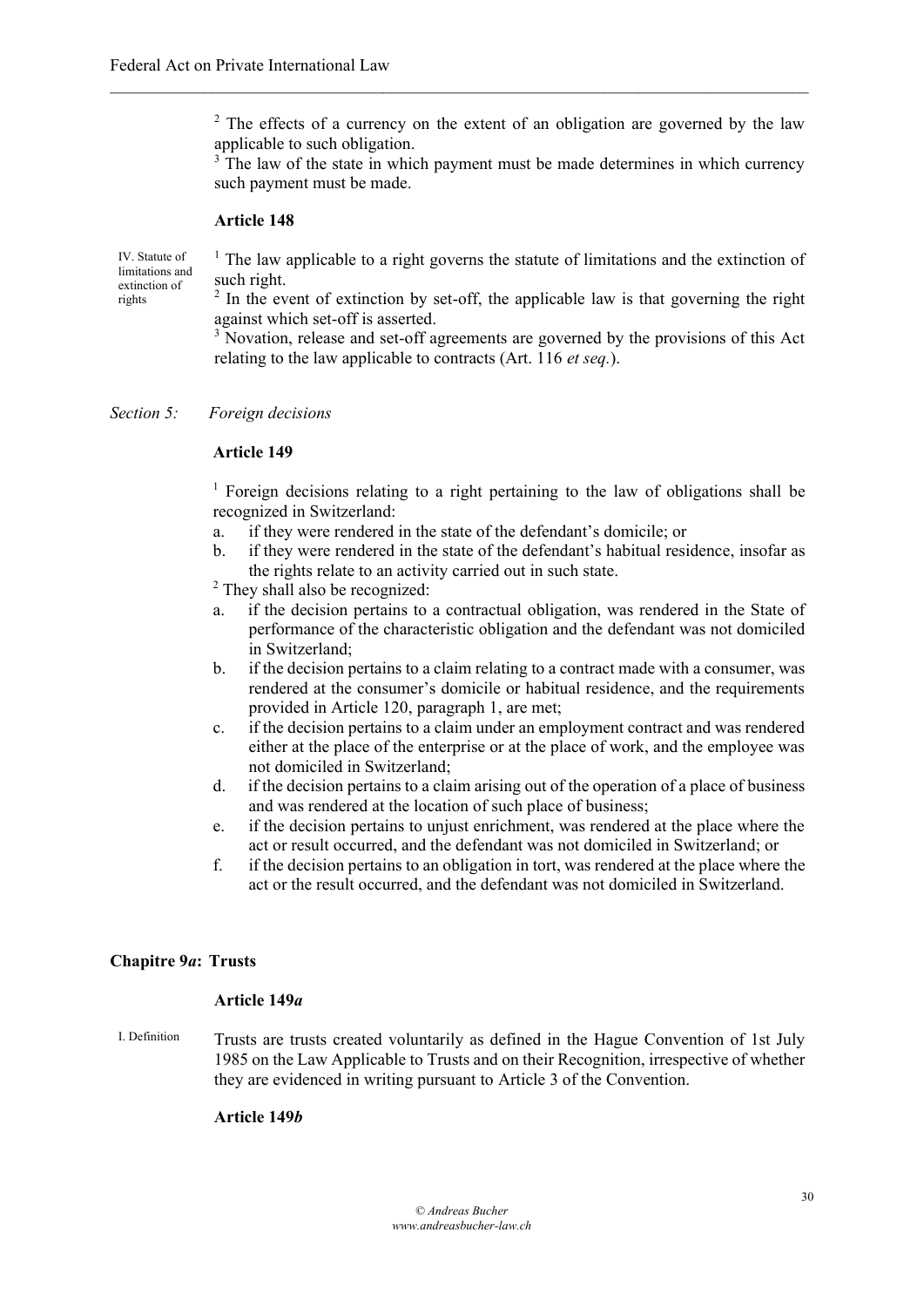#### II. Jurisdiction  $<sup>1</sup>$  In matters concerning the trust law, the choice of forum contained in the trust deed</sup> shall prevail. The choice of forum or the authorisation to choose the forum contained in the trust deed may only be taken into consideration if it is made in writing or in any other form which permits it to be evidenced by a text. Unless otherwise provided, a choice of forum is exclusive. Article 5, paragraph 2, shall apply by analogy.

 $\mathcal{L}_\mathcal{L} = \{ \mathcal{L}_\mathcal{L} = \{ \mathcal{L}_\mathcal{L} = \{ \mathcal{L}_\mathcal{L} = \{ \mathcal{L}_\mathcal{L} = \{ \mathcal{L}_\mathcal{L} = \{ \mathcal{L}_\mathcal{L} = \{ \mathcal{L}_\mathcal{L} = \{ \mathcal{L}_\mathcal{L} = \{ \mathcal{L}_\mathcal{L} = \{ \mathcal{L}_\mathcal{L} = \{ \mathcal{L}_\mathcal{L} = \{ \mathcal{L}_\mathcal{L} = \{ \mathcal{L}_\mathcal{L} = \{ \mathcal{L}_\mathcal{$ 

<sup>2</sup> The chosen court may not deny jurisdiction:

- a. if one of the parties, the trust or one of the trustees is domiciled, habitually resident or has a place of business in the canton where the court is located, or
- b. if a major share of the assets of the trust are located in Switzerland.

<sup>3</sup> Where there is no valid choice of forum, or if the choice of forum is not exclusive, jurisdiction shall lie with the Swiss courts:

- a. at the domicile or, in the absence of a domicile, at the habitual residence of the defendant;
- b. at the registered office of the trust; or
- c. for claims arising out of the operations of a place of business in Switzerland, at such place of business.

<sup>4</sup> Disputes regarding liability arising out of the public issue of equity and other securities may also be brought before the Swiss courts at the place of issue. This jurisdiction may not be excluded by a choice of forum.

# **Article 149***c*

III. Applicable <sup>1</sup> The law applicable to trusts is governed by the Hague Convention of 1st July 1985 on the Law Applicable to Trusts and on their Recognition.

<sup>2</sup> The law designated by the Convention shall also apply when the Convention does not apply pursuant to its Article 5 or when a state is not bound to recognise a trust under its Article 13.

#### **Article 149***d*

IV. Special rules concerning publicity

law

<sup>1</sup> Where the assets of the trust are registered in the name of the trustee in the land register, the ships register or the aircraft register, reference to a trust can be made by adding an annotation.

The relation with a trust relating to intellectual property rights registered in Switzerland shall be registered on request in the relevant register.

<sup>3</sup> The relation with a trust that is not annotated or registered in the register is not enforceable against *bona fide* third parties.

# **Article 149***e*

V. Foreign decisions

<sup>1</sup> Foreign decisions in matters regarding a trust shall be recognised in Switzerland:

- a. if they were rendered by a court that was validly designated pursuant to Article 149*b*, paragraph 1;
- b. if they were rendered in the state in which the defendant was domiciled, habitually resident or had a place of business;
- c. if they were rendered in the state in which the trust has its registered office;
- d. if they were rendered in the state whose law applies to the trust; or
- e. if they are recognised in the state in which the trust has its registered office, provided the defendant was not domiciled in Switzerland.

 $2$  Article 165, paragraph 2, shall apply by analogy to foreign decisions relating to claims regarding public issues of equity or other securities based on prospectuses, circulars or similar publications.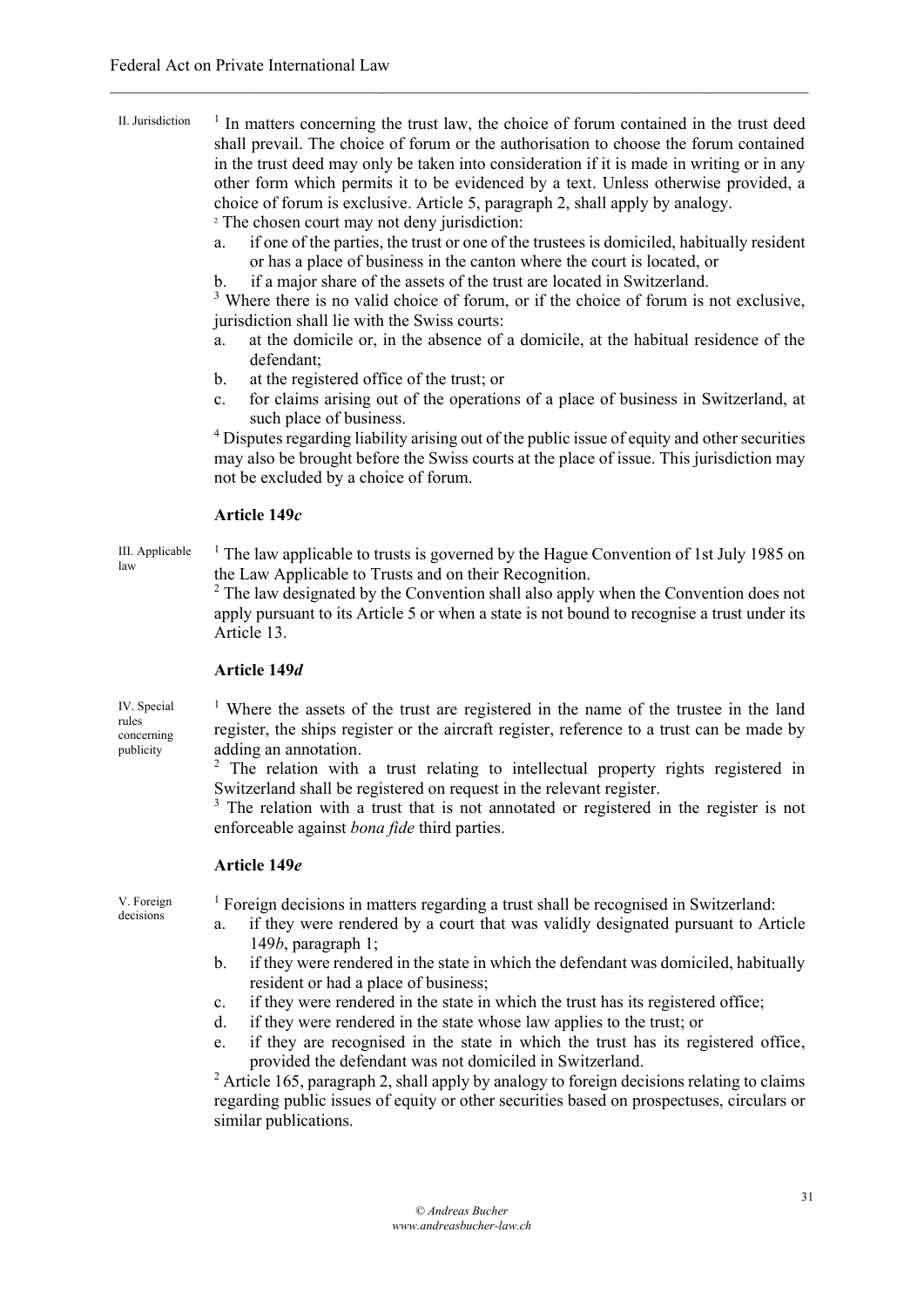# **Chapitre 10: Companies**

## **Article 150**

I. Definitions  $\frac{1}{1}$  For the purposes of this Act, a company is any organized association of persons and any organized unit of assets.

 $\mathcal{L}_\mathcal{L} = \{ \mathcal{L}_\mathcal{L} = \{ \mathcal{L}_\mathcal{L} = \{ \mathcal{L}_\mathcal{L} = \{ \mathcal{L}_\mathcal{L} = \{ \mathcal{L}_\mathcal{L} = \{ \mathcal{L}_\mathcal{L} = \{ \mathcal{L}_\mathcal{L} = \{ \mathcal{L}_\mathcal{L} = \{ \mathcal{L}_\mathcal{L} = \{ \mathcal{L}_\mathcal{L} = \{ \mathcal{L}_\mathcal{L} = \{ \mathcal{L}_\mathcal{L} = \{ \mathcal{L}_\mathcal{L} = \{ \mathcal{L}_\mathcal{$ 

<sup>2</sup> Simple partnerships without any organization are governed by the provisions of this Act relating to the law applicable to contracts (Art. 116 *et seq.*).

## **Article 151**

II. Jurisdiction 1. Principle

<sup>1</sup> In matters concerning company law, Swiss courts at the registered office of the company have jurisdiction to entertain actions against the company, its shareholders or members, or persons liable under company law.

<sup>2</sup> Swiss courts at the domicile or, failing a domicile, at the habitual residence of the defendant also have jurisdiction to entertain actions against the shareholders or members of the company, or persons liable under company law.

<sup>3</sup> Notwithstanding a choice of forum, Swiss courts at the place of a public issue also have jurisdiction for disputes concerning liability for public issues of equity and other securities.

<sup>4</sup> Swiss courts at the registered office of the company involved have jurisdiction to entertain actions concerning the suspension of the voting rights pursuant to the Law of 24 March 1995 on the Stock Exchange and Securities Trading.

# **Article 152**

2. Liability for a foreign company

The following courts have jurisdiction to entertain actions against a person liable under Article 159 or against the foreign company for which such person is acting:

- a. Swiss courts at the domicile or, in the absence of a domicile, at the habitual residence of the defendant; or
- b. Swiss courts at the place where the company is in fact managed.

#### **Article 153**

3. Protective measures The Swiss judicial or administrative authorities at the place where the assets are located have jurisdiction over measures intended to protect the assets in Switzerland that belong to a company which registered office is abroad.

# **Article 154**

III. Applicable law 1. Principle

<sup>1</sup> Companies are governed by the law of the state under which they are organized, provided they fulfil the publicity or registration requirements of this law or, where such requirements do not exist, if they are organized under the law of this state.

 $2 \text{ A company which does not fulfill these requirements is governed by the law of the$ state in which it is in fact managed.

## **Article 155**

2. Scope of the applicable law

Subject to Articles 156 to 161, the law applicable to a company governs in particular:

- a. the legal nature of the company; b. its establishment and dissolution;
- c. its legal capacity and capacity to act;
- d. its name or business designation;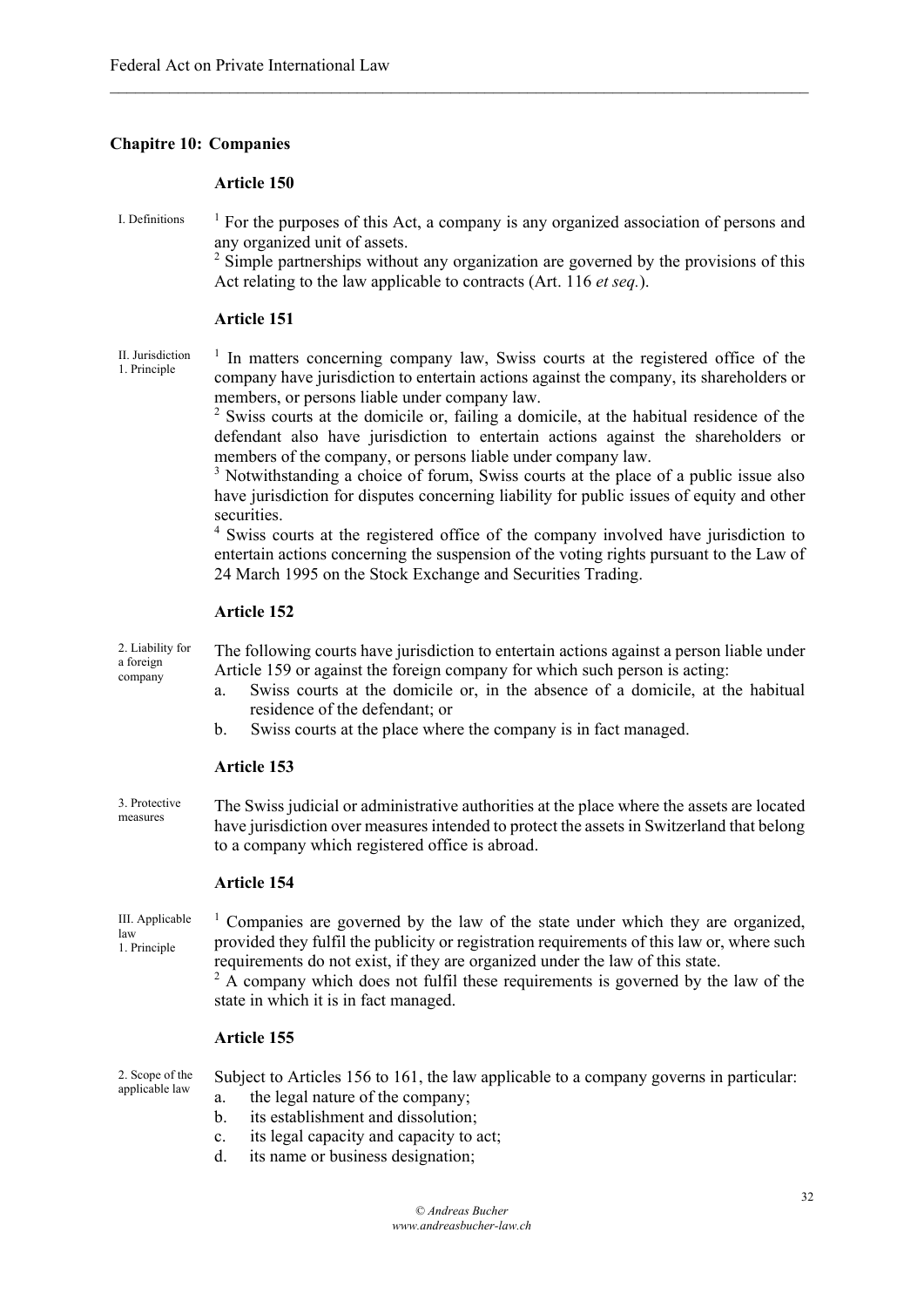- e. its organization;
- f. the internal relationships, including the relationships between the company and its members;

 $\mathcal{L}_\mathcal{L} = \{ \mathcal{L}_\mathcal{L} = \{ \mathcal{L}_\mathcal{L} = \{ \mathcal{L}_\mathcal{L} = \{ \mathcal{L}_\mathcal{L} = \{ \mathcal{L}_\mathcal{L} = \{ \mathcal{L}_\mathcal{L} = \{ \mathcal{L}_\mathcal{L} = \{ \mathcal{L}_\mathcal{L} = \{ \mathcal{L}_\mathcal{L} = \{ \mathcal{L}_\mathcal{L} = \{ \mathcal{L}_\mathcal{L} = \{ \mathcal{L}_\mathcal{L} = \{ \mathcal{L}_\mathcal{L} = \{ \mathcal{L}_\mathcal{$ 

- g. liability for the violation of company law;
- h. liability for the debts of the company;
- i. the power of representation of the persons acting on behalf of the company, according to its organization.

# **Article 156**

Claims regarding public issues of equity or other debt securities based on prospectuses, circulars or similar publications are governed either by the law applicable to the company or the law of the state where the instruments were issued.

**Article 157**

2. Protection of  $<sup>1</sup>$  The protection of the name or business designation of companies registered in the</sup> Swiss commercial register against infringements taking place in Switzerland is governed by Swiss law.

The protection of the name or business designation of a company which is not registered in the Swiss commercial register is governed by the law applicable to unfair competition (Art. 136) or to infringements of personal rights (Art. 132, 133 and 139).

# **Article 158**

3. Restrictions of the power of representation

IV. Special connecting factors 1. Claims arising out of public issues of equity or debt securities

the name and business designation

> A company cannot invoke restrictions of the power of representation of a body or a representative which are unknown in the law of the state where the other party has its place of business or habitual residence, unless such other party knew or should have known these restrictions.

#### **Article 159**

4. Liability for a foreign company When the operations of a company established under a foreign law are managed in or from Switzerland, the liability of the persons acting on behalf of such company is governed by Swiss law.

## **Article 160**

V. Branches of foreign companies in Switzerland

 $<sup>1</sup>$  A company with its registered office in a foreign state may have a branch in</sup> Switzerland. Such branch is governed by Swiss law.

<sup>2</sup> Swiss law governs the power of representation of such branch. At least one of the persons authorized to represent the branch must be domiciled in Switzerland and registered in the Swiss commercial register.

<sup>3</sup> The Federal Council adopts the regulation concerning mandatory registration in the commercial register.

## **Article 161**

VI. Transfer, merger, division and transfer of

 $<sup>1</sup>$  A foreign company may subject itself to Swiss law without going into a liquidation</sup> and a re-establishment, provided this is allowed under the foreign law governing the company. Such company must meet the requirements of its foreign law and must be able to adapt itself to one of the forms of organization of Swiss law.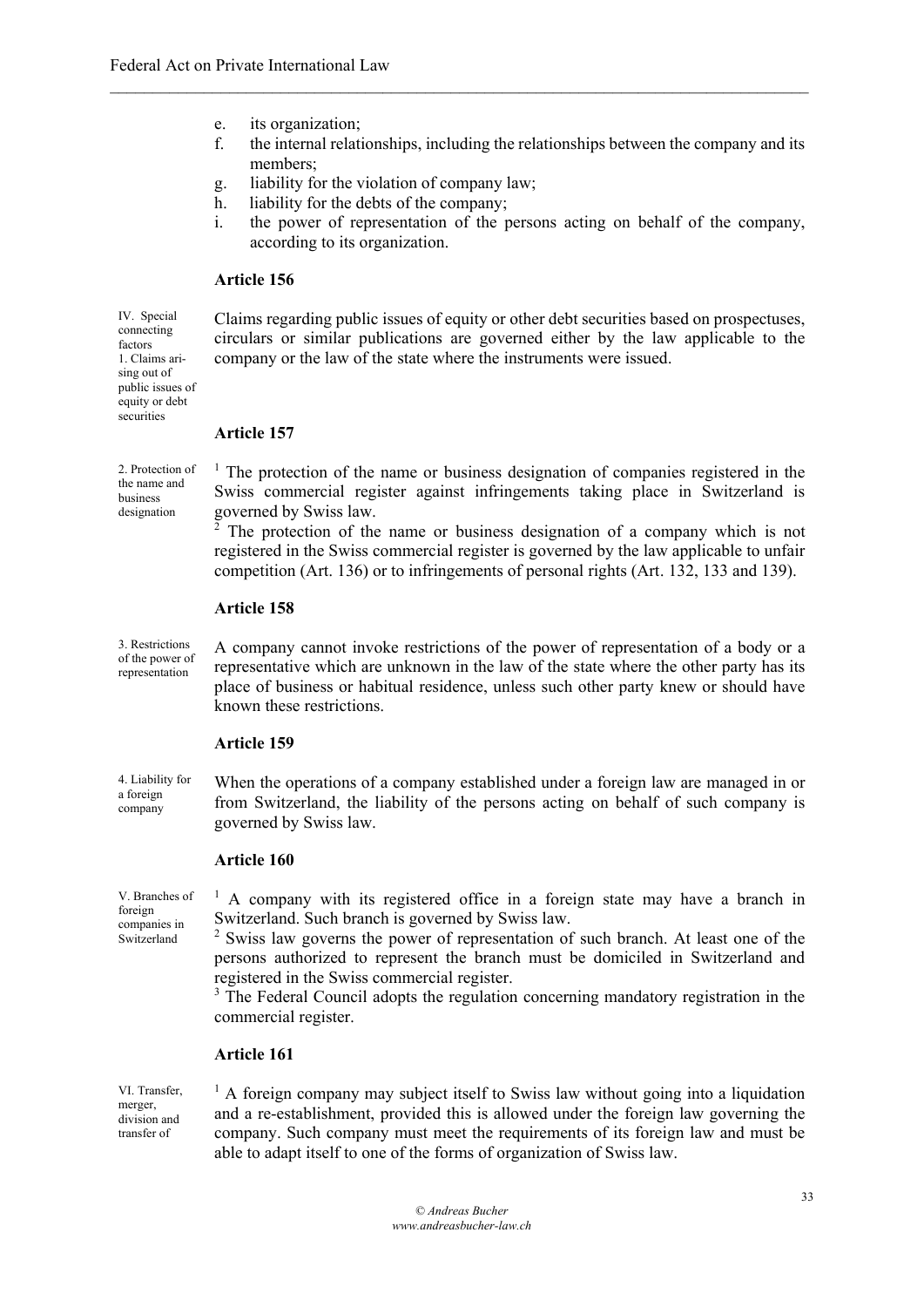assets and liabilities 1. Transfer of a company from abroad to Switzerland a. Principle

b. Relevant time

<sup>2</sup> The Federal Council may authorise a company to subject itself to Swiss law even where the requirements of its foreign law are not met, particularly if significant Swiss interests are at stake.

 $\mathcal{L}_\mathcal{L} = \{ \mathcal{L}_\mathcal{L} = \{ \mathcal{L}_\mathcal{L} = \{ \mathcal{L}_\mathcal{L} = \{ \mathcal{L}_\mathcal{L} = \{ \mathcal{L}_\mathcal{L} = \{ \mathcal{L}_\mathcal{L} = \{ \mathcal{L}_\mathcal{L} = \{ \mathcal{L}_\mathcal{L} = \{ \mathcal{L}_\mathcal{L} = \{ \mathcal{L}_\mathcal{L} = \{ \mathcal{L}_\mathcal{L} = \{ \mathcal{L}_\mathcal{L} = \{ \mathcal{L}_\mathcal{L} = \{ \mathcal{L}_\mathcal{$ 

# **Article 162**

 $<sup>1</sup>$  A company that is required under Swiss law to register in the commercial register is</sup> governed by Swiss law as soon as it proves that the center of its business activities has been transferred to Switzerland and that it has adapted itself to one of the forms of organization of Swiss law.

 $2 \text{ A company that is not required under Swiss law to register in the commercial register.}$ is governed by Swiss law as soon as its intent to be governed by Swiss law appears clearly, it has a sufficient connection with Switzerland, and it has adapted itself to one of the forms of organization of Swiss law.

<sup>3</sup> Before its registration in the commercial register, a company with a share capital must prove that its capital is covered according to Swiss law, by producing a report issued by a chartered auditor within the meaning of the Law of 16 December 2005 on the Audit Supervision.

# **Article 163**

2. Transfer of a company from Switzerland abroad

 $<sup>1</sup>$  A Swiss company may subject itself to a foreign law without going into a liquidation</sup> and a re-establishment, provided it meets the requirements of Swiss law and continues to exist under the foreign law.

<sup>2</sup> The creditors must be invited to file their claims by public notification announcing the forthcoming change of the legal status of the company. Article 46 of the Merger Law of 3 October 2003 applies by analogy.

<sup>3</sup> The provisions relating to protective measures in the event of international conflicts within the meaning of Article 61 of the Law of 8 October 1982 on National Economic Supply are reserved.

# **Article 163***a*

3. Merger a. Merger from abroad to Switzerland

<sup>1</sup> A Swiss company may acquire a foreign company (absorption by immigration) or form together with a foreign company a new Swiss company (combination by immigration), provided the law governing the foreign company permits such a merger and all the requirements of such law are met.

 $^{2}$  All other aspects of the merger are governed by Swiss Law.

# **Article 163***b*

b. Merger from Switzerland abroad

<sup>1</sup> A foreign compagny may acquire a Swiss company (absorption by emigration) or form together with a Swiss company a new foreign company (combination by emigration), provided the Swiss company can prove that:

- a. all of its assets and liabilities will be transferred to the foreign company with the merger; and
- b. the equity and membership rights will be adequately maintained in the foreign company.

<sup>2</sup> The Swiss company must comply with all provisions of Swiss law applicable to the transferring company.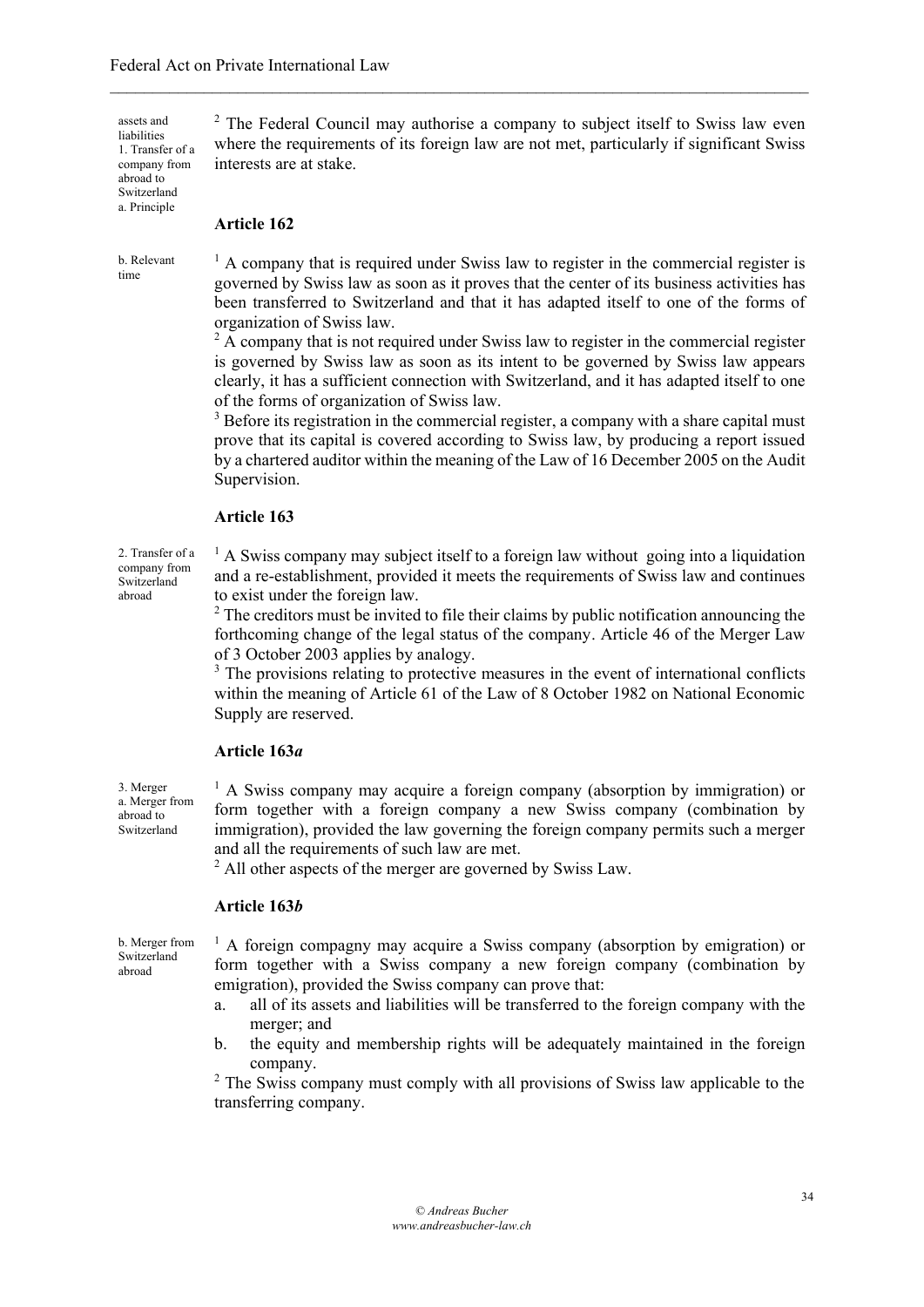<sup>3</sup> The creditors must be invited to file their claims by public notification announcing the forthcoming merger. Article 46 of the Merger Law of 3 October 2003 applies by analogy.

 $\mathcal{L}_\mathcal{L} = \{ \mathcal{L}_\mathcal{L} = \{ \mathcal{L}_\mathcal{L} = \{ \mathcal{L}_\mathcal{L} = \{ \mathcal{L}_\mathcal{L} = \{ \mathcal{L}_\mathcal{L} = \{ \mathcal{L}_\mathcal{L} = \{ \mathcal{L}_\mathcal{L} = \{ \mathcal{L}_\mathcal{L} = \{ \mathcal{L}_\mathcal{L} = \{ \mathcal{L}_\mathcal{L} = \{ \mathcal{L}_\mathcal{L} = \{ \mathcal{L}_\mathcal{L} = \{ \mathcal{L}_\mathcal{L} = \{ \mathcal{L}_\mathcal{$ 

<sup>4</sup> All other aspects of the merger are governed by the law applicable to the foreign acquiring company.

## **Article 163***c*

c. Merger agreement

<sup>1</sup> The merger agreement must comply with the mandatory company law provisions of the laws governing the involved companies, including the provisions concerning form. <sup>2</sup> All other aspects of the merger agreement are governed by the law chosen by the parties. In the absence of a choice of law, the merger agreement is governed by the law of the state with which the agreement has the closest connection. Such a connection is presumed to exist with the state whose law governs the acquiring company.

# **Article 163***d*

4. Division and transfer of assets and liabilities

<sup>1</sup> The provisions of this Act relating to mergers of companies apply by analogy to divisions of companies and to transfers of assets and liabilities involving a Swiss company and a foreign company. Article 163*b*, paragraph 3, does not apply to the transfer of assets and liabilities.

<sup>2</sup> All other aspects of divisions and transfers of assets and liabilities are governed by the law applicable to the company being divided or to the company transferring its assets and liabilities to another legal entity.

<sup>3</sup> The law governing the company being divided is presumed to apply to the division agreement if the requirements of Article 163*c*, paragraph 2, are met. These rules apply by analogy to the transfer of assets and liabilities agreement.

#### **Article 164**

5. Common provisions a. Deregistration from the commercial register

 $<sup>1</sup>$  The registration of a company in the Swiss commercial register may be cancelled only</sup> if a report drawn up by a chartered auditor confirms that the claims of the creditors have either been secured or satisfied in accordance with Article 46 of the Merger Law of 3 October 2003, or that the creditors have agreed to the cancellation of the registration. <sup>2</sup> When a foreign company acquires a Swiss company, or if it forms together with a

Swiss company a new foreign company, or when the assets of a Swiss company are divided among several foreign companies, it is also required:

- a. to prove that the merger or division has become legally valid pursuant to the law applicable to the foreign company; and
- b. that a chartered auditor confirms that the foreign company has granted to the shareholders or members of the Swiss company the equity or membership rights to which they are entitled, or that the company has made or secured compensatory payments in their favour.

#### **Article 164***a*

b. Place of debt enforcement and place of iurisdiction

<sup>1</sup> When a foreign company aquires a Swiss company or forms together with a Swiss company a new foreign company, or when the assets of a Swiss company are divided among several foreign companies, an action requesting the examination of the equity or membership rights pursuant to Article 105 of the Merger Act of 3 October 2003 may also be brought before the courts of the Swiss registered office of the transferring company.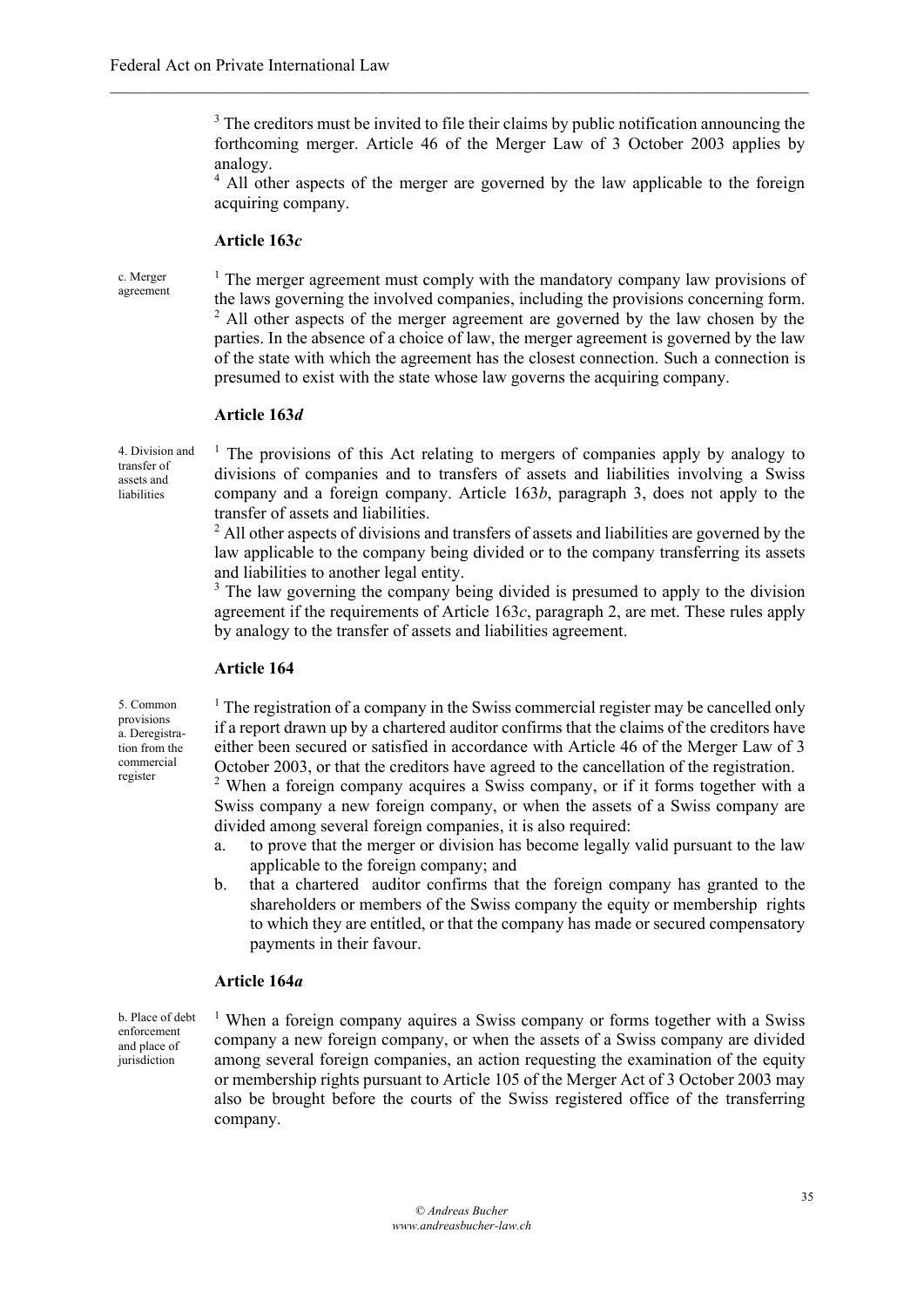<sup>2</sup> The place of debt enforcement and the place of jurisdiction in Switzerland remain valid for so long as the creditors and the shareholders have not been satisfied or their claims secured.

 $\mathcal{L}_\mathcal{L} = \{ \mathcal{L}_\mathcal{L} = \{ \mathcal{L}_\mathcal{L} = \{ \mathcal{L}_\mathcal{L} = \{ \mathcal{L}_\mathcal{L} = \{ \mathcal{L}_\mathcal{L} = \{ \mathcal{L}_\mathcal{L} = \{ \mathcal{L}_\mathcal{L} = \{ \mathcal{L}_\mathcal{L} = \{ \mathcal{L}_\mathcal{L} = \{ \mathcal{L}_\mathcal{L} = \{ \mathcal{L}_\mathcal{L} = \{ \mathcal{L}_\mathcal{L} = \{ \mathcal{L}_\mathcal{L} = \{ \mathcal{L}_\mathcal{$ 

## **Article 164***b*

c. Transfer, merger, division and transfer of assets and liabilities abroad

A submission of a foreign company to another foreign law, as well as a merger, a division or a transfer of assets and liabilities between foreign companies, shall be recognized in Switzerland, provided it is legally valid pursuant to the foreign laws concerned.

#### **Article 165**

VII. Foreign decisions

<sup>1</sup> Foreign decisions relating to claims concerning company law shall be recognized in Switzerland:

a. if they were rendered or are recognized in the state of the registered office of the company, provided the defendant was not domiciled in Switzerland; or

b. if they were rendered in the state of the defendant's domicile or habitual residence. <sup>2</sup> Foreign decisions relating to claims concerning public issues of equity or debt securities based on prospectuses, circulars or similar publications shall be recognized in Switzerland if they were rendered in the state in which the equity or debt securities were issued, provided the defendant was not domiciled in Switzerland.

## **Chapitre 11: Bankruptcy and Composition**

#### **Article 166**

I. Recognition  $\frac{1}{1}$  A foreign bankruptcy decree shall be recognized in Switzerland on application of the trustee in bankruptcy, the debtor or a creditor:

- a. if the decree is enforceable in the state where it was rendered;
- b. if there is no ground to deny recognition within the meaning of Article 27; and
- c. if the decree was rendered:
	- 1. in the state of the domicile of the debtor, or

2. in the state where the centre of the debtor's main interests is situated, if the latter was not domiciled in Switzerland at the time when the foreign bankruptcy proceedings were opened.

 $2$  If the debtor has a branch in Switzerland, the procedure provided for in Article 50, paragraph 1, of the Federal Act on Debt Collection and Bankruptcy of 11 April 1889 (DEBA) may be followed until such time as the decision on the recognition has been published according to Article 169 of this Act.

 $3$  If a procedure within the meaning of Article 50, paragraph 1, DEBA has already been opened and the time limit provided for in Article 250 DEBA has not yet elapsed, the procedure is stayed after the foreign bankruptcy decree has been recognized. The claims that have been presented are admitted to the schedule of debts of the ancillary bankruptcy proceeding as provided for in Article 172. The cost of procedure are deferred to the ancillary bankruptcy proceeding.

# **Article 167**

II. Procedure 1. Jurisdiction

 $<sup>1</sup>$  If the debtor has a branch in Switzerland that is registered in the commercial register,</sup> the petition for recognition of the bankruptcy decree rendered in a foreign country must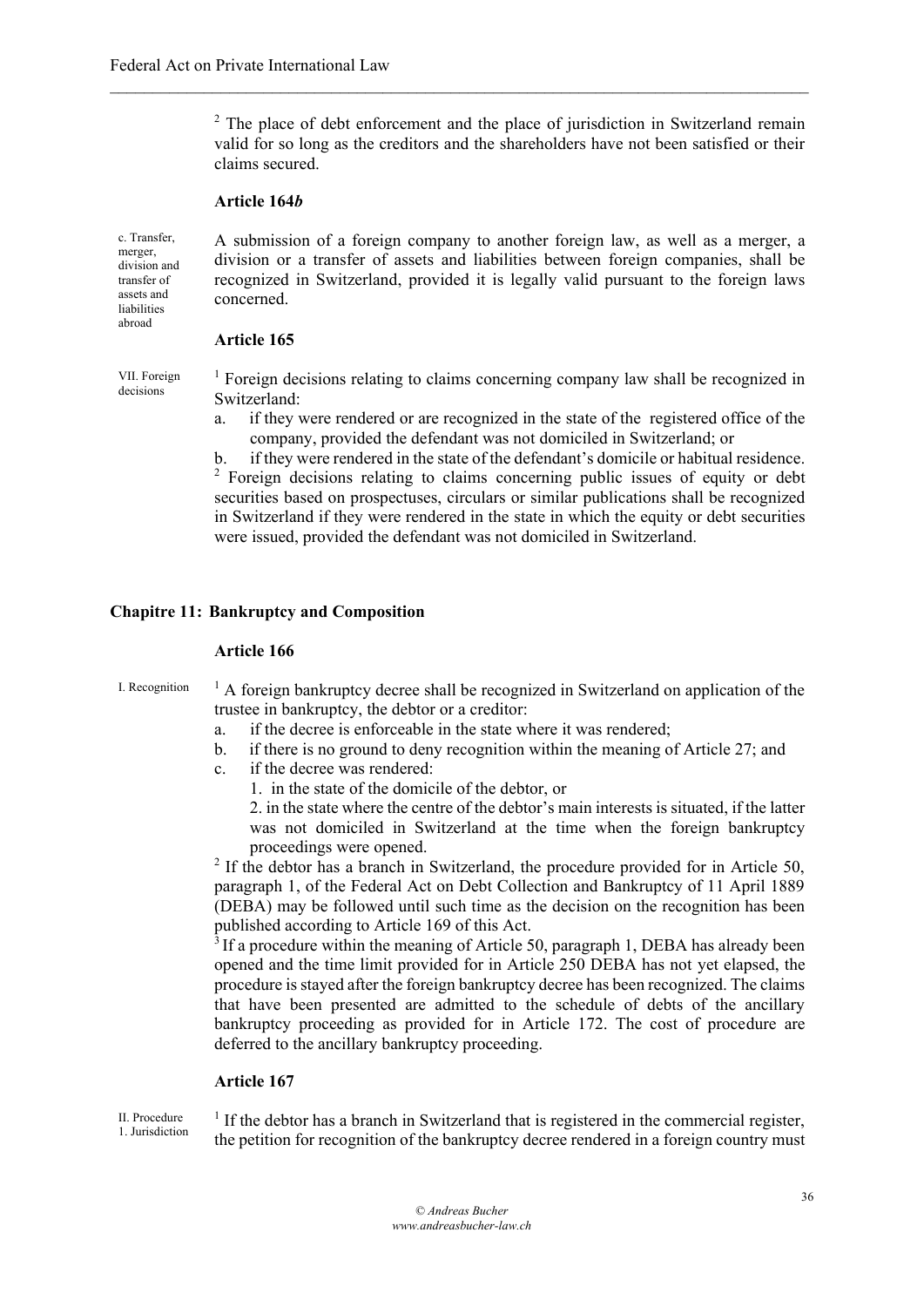be brought before the court of the place where the branch has its seat. In all other cases, the petition must be brought before the court at the place where the assets are situated in Switzerland. Article 29 applies by analogy.

 $\mathcal{L}_\mathcal{L} = \{ \mathcal{L}_\mathcal{L} = \{ \mathcal{L}_\mathcal{L} = \{ \mathcal{L}_\mathcal{L} = \{ \mathcal{L}_\mathcal{L} = \{ \mathcal{L}_\mathcal{L} = \{ \mathcal{L}_\mathcal{L} = \{ \mathcal{L}_\mathcal{L} = \{ \mathcal{L}_\mathcal{L} = \{ \mathcal{L}_\mathcal{L} = \{ \mathcal{L}_\mathcal{L} = \{ \mathcal{L}_\mathcal{L} = \{ \mathcal{L}_\mathcal{L} = \{ \mathcal{L}_\mathcal{L} = \{ \mathcal{L}_\mathcal{$ 

 $2<sup>2</sup>$  If the debtor has more than one branch or if there are assets in more than one place, the court before which a petition was first brought has exclusive jurisdiction.

#### **Article 168**

 $\gamma$ Conservatory measures

As from the filing of the petition for recognition of the bankruptcy decree rendered in a foreign country, the court may, on application of the petitioner, order conservatory measures as provided in Articles 162 to 165 and 170 DEBA.

#### **Article 169**

 $3.$  Publication  $1$  The decision granting recognition to a bankruptcy declared in a foreign country shall be published.

<sup>2</sup> Such decision shall be communicated to the Debt Collection and Bankruptcy Office, to the commissioner of the Land Register, to the head of the Commercial Register at the place where the assets are located and, where appropriate, to the Federal Office for Intellectual Property. The same applies to the decisions closing or staying the ancillary bankruptcy proceedings, the decision to revoke the bankruptcy, as well as the waiver of the procedure relating to the ancillary bankruptcy.

#### **Article 170**

III. Legal effects 1. In general

 $1$  Unless otherwise provided in this Act, the recognition of a bankruptcy decree rendered in a foreign country has the same effect for the debtor's estate located in Switzerland as provided for a bankruptcy under Swiss law.

<sup>2</sup> The time limits set forth by Swiss law start to run as from the publication of the decision granting recognition.

<sup>3</sup> The bankruptcy is conducted through summary liquidation, except in case the foreign trustee in bankruptcy or a creditor within the meaning of Article 172, paragraph 1, requests the Bankruptcy Office that the liquidation may be done in the ordinary way, provided that such request is made before the distribution of the assets and together with sufficient surety for the costs that will probably not be covered.

# **Article 171**

2. Action to set aside an undue preference

<sup>1</sup> The action to set aside an undue preference is governed by Articles 285 to 292 DEBA. Such action may also be initiated by the foreign trustee in bankruptcy or by one of the creditors entitled to bring such action.

<sup>2</sup> The opening of the bancruptcy abroad determines the calculation of time limits set forth in Articles 285 to 288a and 292 DEBA.

## **Article 172**

3. Admission and ranking of debts

 $<sup>1</sup>$  The schedule of debts shall only include:</sup>

- a. the secured creditors defined in Article 219 DEBA;
- b. the unsecured but privileged creditors who have their domicile in Switzerland; and
- c. the claims related to obligations taken into account by a branch of the debtor that is registered in the commercial register.

<sup>2</sup> Only those creditors mentioned in paragraph 1 and the foreign trustee in bankruptcy may bring an action to challenge the schedule of debts as provided in Article 250 DEBA.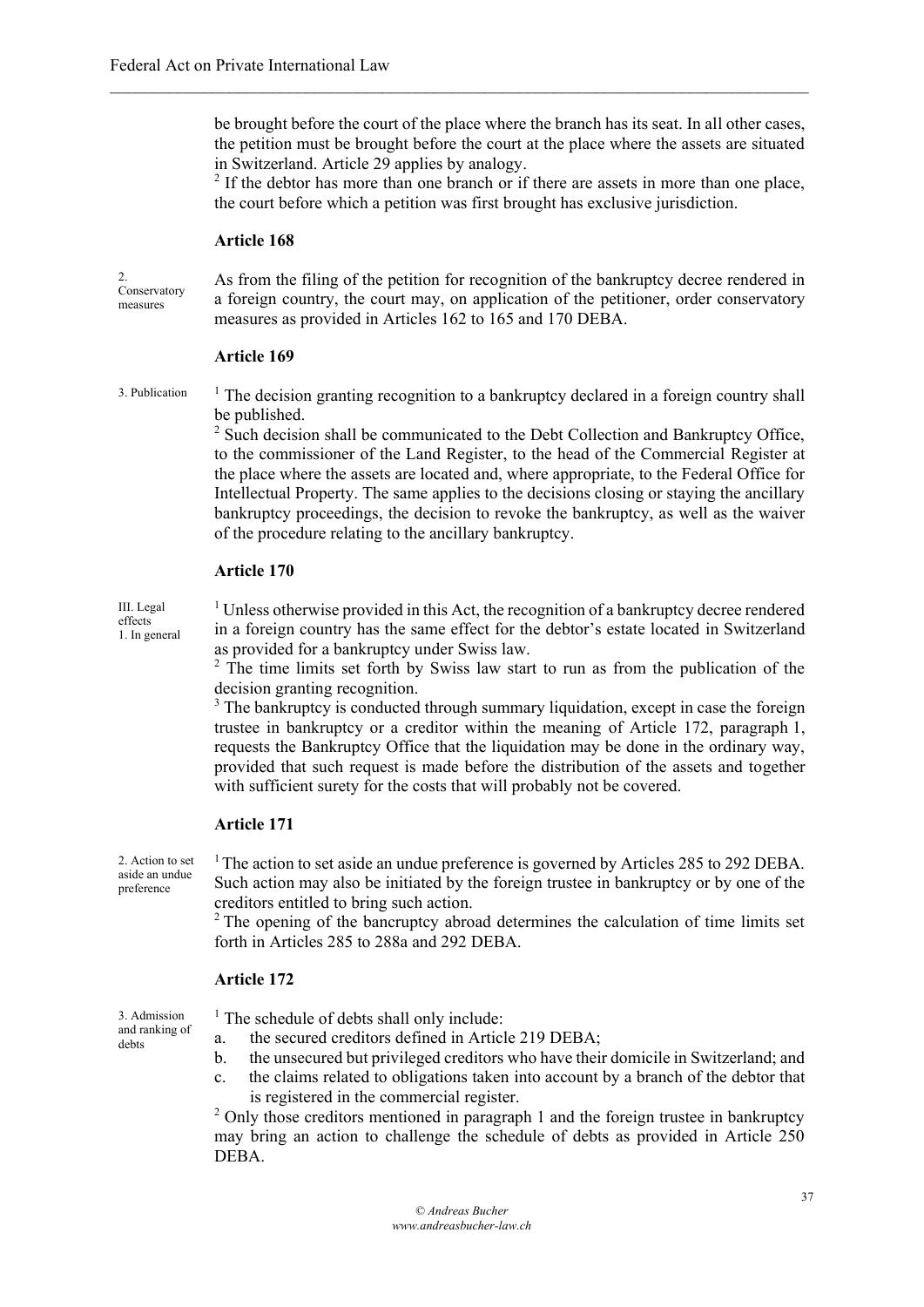#### **Article 173**

4. Distribution a. Recognition of the foreign schedule of debts

 $1$  After distribution of the proceeds within the meaning of Article 172, paragraph 1, any balance shall be remitted to the foreign bankruptcy estate or to those creditors that are entitled to it.

 $\mathcal{L}_\mathcal{L} = \{ \mathcal{L}_\mathcal{L} = \{ \mathcal{L}_\mathcal{L} = \{ \mathcal{L}_\mathcal{L} = \{ \mathcal{L}_\mathcal{L} = \{ \mathcal{L}_\mathcal{L} = \{ \mathcal{L}_\mathcal{L} = \{ \mathcal{L}_\mathcal{L} = \{ \mathcal{L}_\mathcal{L} = \{ \mathcal{L}_\mathcal{L} = \{ \mathcal{L}_\mathcal{L} = \{ \mathcal{L}_\mathcal{L} = \{ \mathcal{L}_\mathcal{L} = \{ \mathcal{L}_\mathcal{L} = \{ \mathcal{L}_\mathcal{$ 

<sup>2</sup> Such balance may only be remitted after recognition of the foreign schedule of debts. <sup>3</sup> The Swiss court having jurisdiction for the recognition of the foreign bankruptcy decree also has jurisdiction for the recognition of the foreign schedule of debts. Such court shall review in particular whether the creditors domiciled in Switzerland have been included fairly in the foreign schedule of debts. Such creditors shall be granted an opportunity to be heard.

## **Article 174**

b. Nonrecognition of a foreign schedule of debts

<sup>1</sup> When a foreign schedule of debts may not be recognized, the balance is distributed among the creditors of the third category according to Article 219, paragraph 4, DEBA, provided they are domiciled in Switzerland.

<sup>2</sup> The same applies when the schedule of debts is not filed for recognition within the time-limit set by the court.

#### **Article 174a**

5. Waiver of the conduct of an ancillary bankruptcy proceeding

<sup>1</sup> Upon request of the foreign trustee in bankruptcy the conduct of an ancillary bankruptcy proceeding can be waived if no claim withing the meaning of Article 172, paragraph 1, has been raised.

2 If creditors domiciled in Switzerland raise claims others than those referred to in Article 172, paragraph 1, the court may waive the procedure on ancillary bankruptcy if the foreign proceeding takes adequately account of their claims. The creditors concerned shall be granted an opportunity to be heard.

<sup>3</sup> The court may subordinate the waiver to conditions and charges.

<sup>4</sup> If the court has waived the procedure on ancillary bankruptcy, the foreign trustee in bankruptcy may, within the limits set by Swiss law, exercise all the powers invested to him by the law of the state where the bankruptcy is open; the trustee may in particular transfer goods abroad or introduce proceedings. Such powers do not comprize the carrying out of sovereign acts, the use of means of force or the the right to dispute resolution.

#### **Article 174b**

IIIbis . Coordination

In case proceedings are connected in respect of their subject matter, the authorities involved and their organs may coordinate their actions between themselves and with foreign authorities and organs.

#### **Article 174c**

 $III<sup>ter</sup>$ . Recognition of foreign decisions on claims for challenge and similar decisions

Foreign decisions on claims for challenge and other acts detrimental to creditors that stay in close connection to a bankruptcy decree recognized in Switzerland are recognized by virtue of Articles 25 to 27 if they have been rendered or are recognized in the state of origin of the bankruptcy decree, and if the defendant was not domiciled in Switzerland.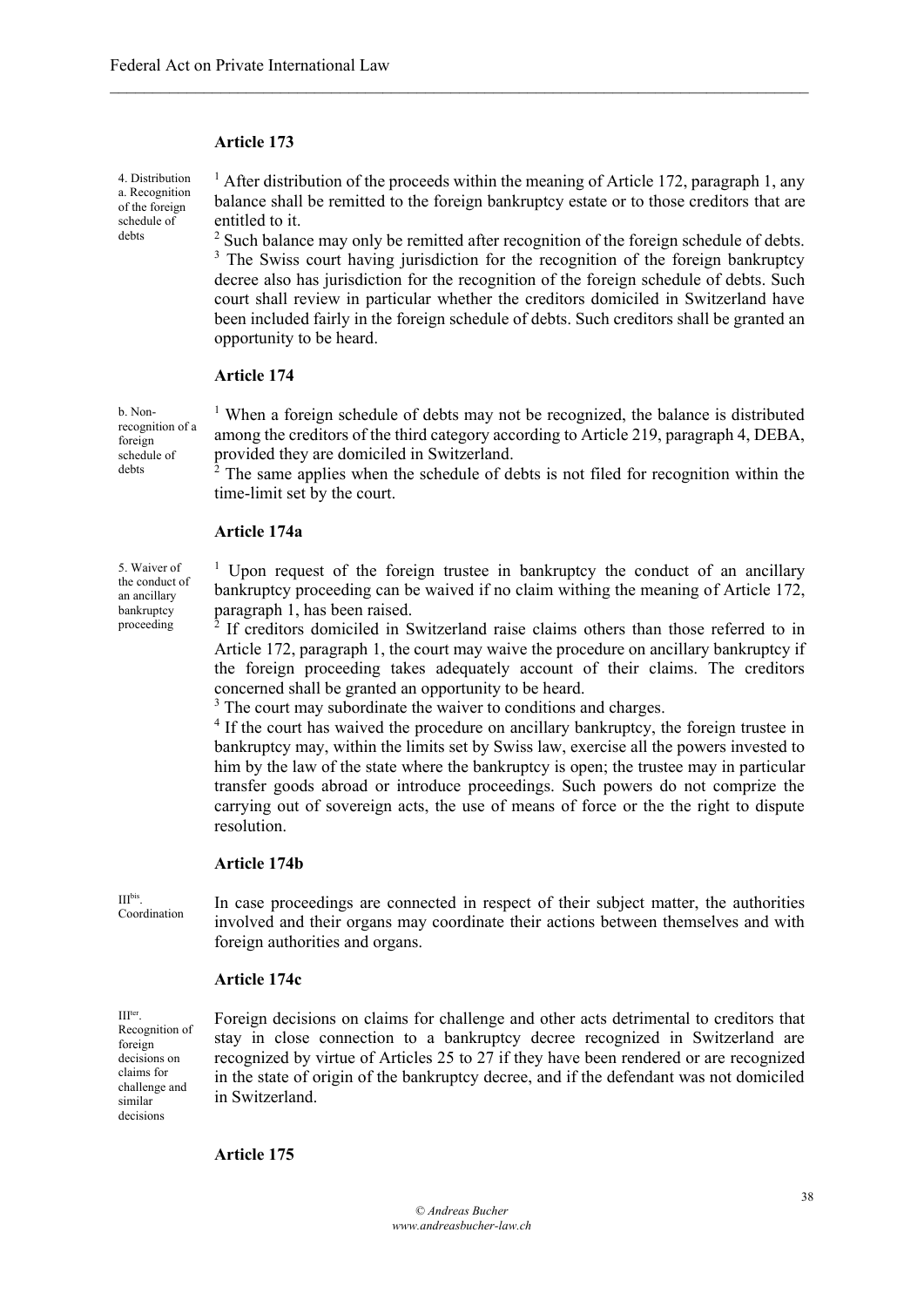IV. Composition and similar proceedings. Recognition A composition or a similar proceeding approved by a foreign authority shall be recognized in Switzerland. Articles 166 to 170 and 174a to 174c apply by analogy. Creditors domiciled in Switzerland shall be granted an opportunity to be heard.

 $\mathcal{L}_\mathcal{L} = \{ \mathcal{L}_\mathcal{L} = \{ \mathcal{L}_\mathcal{L} = \{ \mathcal{L}_\mathcal{L} = \{ \mathcal{L}_\mathcal{L} = \{ \mathcal{L}_\mathcal{L} = \{ \mathcal{L}_\mathcal{L} = \{ \mathcal{L}_\mathcal{L} = \{ \mathcal{L}_\mathcal{L} = \{ \mathcal{L}_\mathcal{L} = \{ \mathcal{L}_\mathcal{L} = \{ \mathcal{L}_\mathcal{L} = \{ \mathcal{L}_\mathcal{L} = \{ \mathcal{L}_\mathcal{L} = \{ \mathcal{L}_\mathcal{$ 

## **Chapitre 12: International Arbitration**

# **Article 176**

I. Scope of application. Seat of the arbitral tribunal

 $<sup>1</sup>$  The provisions of this chapter apply to any arbitration if the seat of the arbitral tribunal</sup> is in Switzerland and if, at the time when the arbitration agreement was entered into, at least one of the parties had neither its domicile nor its habitual residence in Switzerland.

<sup>2</sup> The parties may exclude the application of this chapter and agree to the application of the third part of the CCP by an express statement in the arbitration agreement or in a subsequent agreement.

<sup>3</sup> The seat of the arbitral tribunal is determined by the parties, or the arbitration institution designated by them, or, failing both, by the arbitrators.

#### **Article 177**

II. Arbitrability  $1$  Any dispute involving an economic interest may be the subject-matter of an arbitration.

 $2$  If a party to the arbitration agreement is a state or an enterprise or organization controlled by it, it cannot rely on its own law in order to contest its capacity to be a party to an arbitration or the arbitrability of a dispute covered by the arbitration agreement.

#### **Article 178**

III. Arbitration agreement

 $<sup>1</sup>$  As regards its form, an arbitration agreement is valid if made in writing, by telegram,</sup> telex, telecopier or any other means of communication which permits it to be evidenced by a text.

 $2$  As regards its substance, an arbitration agreement is valid if it conforms either to the law chosen by the parties, or to the law governing the subject-matter of the dispute, in particular the law governing the main contract, or if it conforms to Swiss law.

The validity of an arbitration agreement cannot be contested on the ground that the main contract may not be valid or that the arbitration agreement concerns a dispute which has not yet arisen.

## **Article 179**

IV. Arbitral tribunal 1. Constitution

<sup>1</sup> The arbitrators shall be appointed, removed or replaced in accordance with the agreement of the parties.

 $2$  In the absence of such an agreement, the matter may be referred to the court where the arbitral tribunal has its seat; the court shall apply by analogy the provisions of the CCP concerning the appointment, removal or replacement of arbitrators.

<sup>3</sup> Where a court is called upon to appoint an arbitrator, it shall make the appointment, unless a summary examination shows that no arbitration agreement exists between the parties.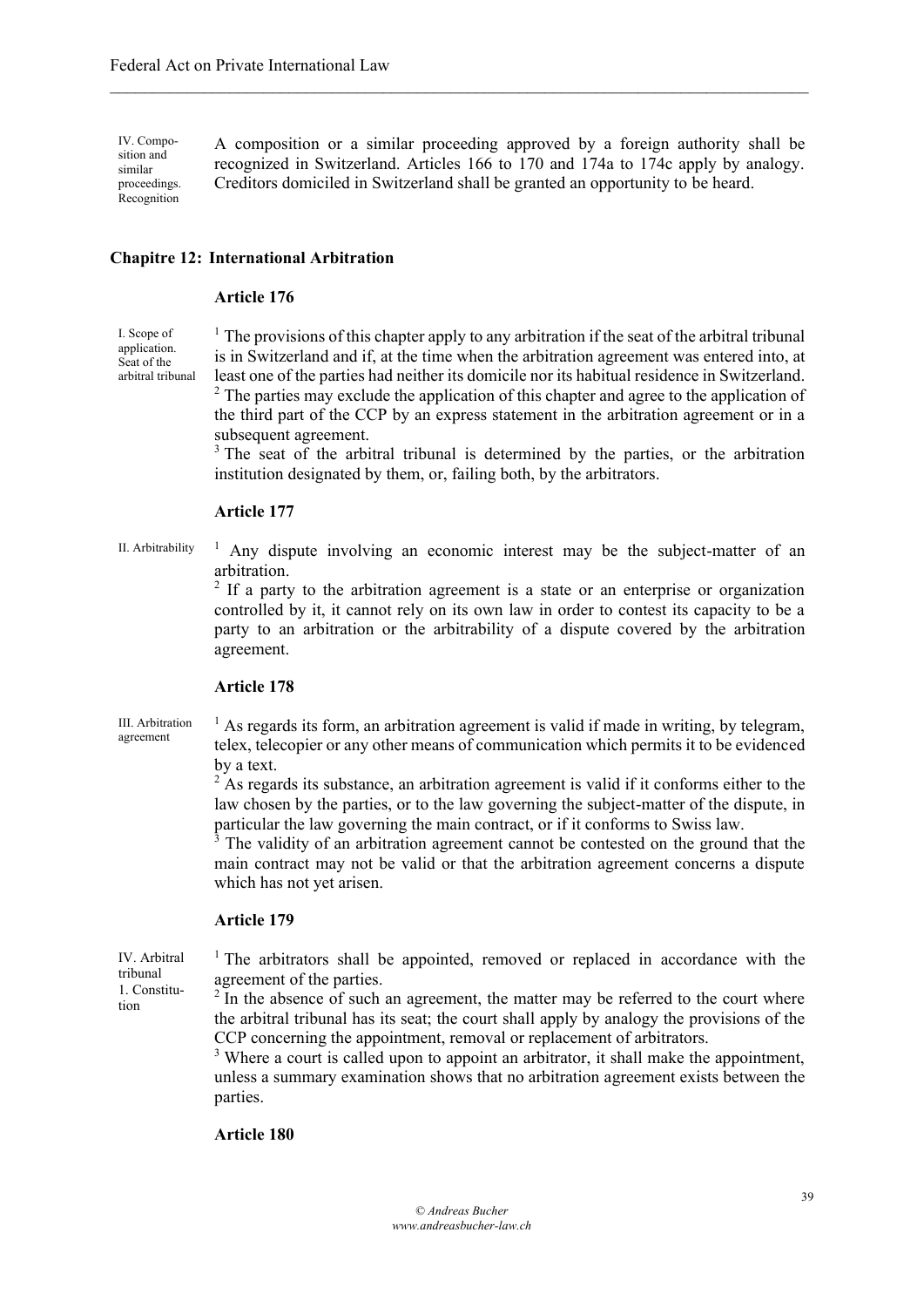#### 2. Challenge of arbitrators  $<sup>1</sup>$  An arbitrator may be challenged:</sup>

a. if he or she does not meet the requirements agreed by the parties;

 $\mathcal{L}_\mathcal{L} = \{ \mathcal{L}_\mathcal{L} = \{ \mathcal{L}_\mathcal{L} = \{ \mathcal{L}_\mathcal{L} = \{ \mathcal{L}_\mathcal{L} = \{ \mathcal{L}_\mathcal{L} = \{ \mathcal{L}_\mathcal{L} = \{ \mathcal{L}_\mathcal{L} = \{ \mathcal{L}_\mathcal{L} = \{ \mathcal{L}_\mathcal{L} = \{ \mathcal{L}_\mathcal{L} = \{ \mathcal{L}_\mathcal{L} = \{ \mathcal{L}_\mathcal{L} = \{ \mathcal{L}_\mathcal{L} = \{ \mathcal{L}_\mathcal{$ 

- b. if the arbitration rules agreed by the parties provide a ground for challenge; or
- c. if circumstances exist that give rise to justifiable doubts as to his or her independence.

<sup>2</sup> A party may challenge an arbitrator whom it has appointed or in whose appointment it has participated only on grounds of which it became aware after such appointment. The ground for challenge must be notified to the arbitral tribunal and to the other party without delay.

 $3$  In the event of a dispute and to the extent that the parties have not determined the procedure for the challenge, the court having jurisdiction at the seat of the arbitral tribunal shall make the final decision.

# **Article 181**

V. Lis pendens The arbitral proceeding is pending as of the time when one of the parties submits its request to the arbitrator or arbitrators designated in the arbitration agreement or, in the absence of such designation, from the time when one of the parties initiates the procedure for the constitution of the arbitral tribunal.

#### **Article 182**

#### VI. Procedure 1. Principle  $<sup>1</sup>$  The parties may, directly or by reference to arbitration rules, determine the arbitral</sup> procedure; they may also submit it to a procedural law of their choice.

Where the parties have not determined the procedure, the arbitral tribunal shall determine it to the extent necessary, either directly or by reference to a law or to arbitration rules.

<sup>3</sup> Whatever procedure is chosen, the arbitral tribunal shall ensure equal treatment of the parties and their right to be heard in an adversary procedure.

#### **Article 183**

2. Interim relief conservatory  $1$  Unless the parties have agreed otherwise, the arbitral tribunal may, at the request of a party, grant interim relief and conservatory measures.

> $2$  If the party so ordered does not comply therewith voluntarily, the arbitral tribunal may request the assistance of the competent court. Such court shall apply its own law.

> <sup>3</sup> The arbitral tribunal or the court may make the granting of interim relief or conservatory measures subject to the provision of appropriate security.

# **Article 184**

3. Taking of evidence

and

measures

 $<sup>1</sup>$  The arbitral tribunal shall itself take the evidence.</sup>

<sup>2</sup> Where the assistance of state authorities is needed for taking evidence, the arbitral tribunal or a party with the consent of the arbitral tribunal may request the assistance of the court at the seat of the arbitral tribunal; such court shall apply its own law.

#### **Article 185**

4. Other judicial assistance For any further judicial assistance the court at the seat of the arbitral tribunal has jurisdiction.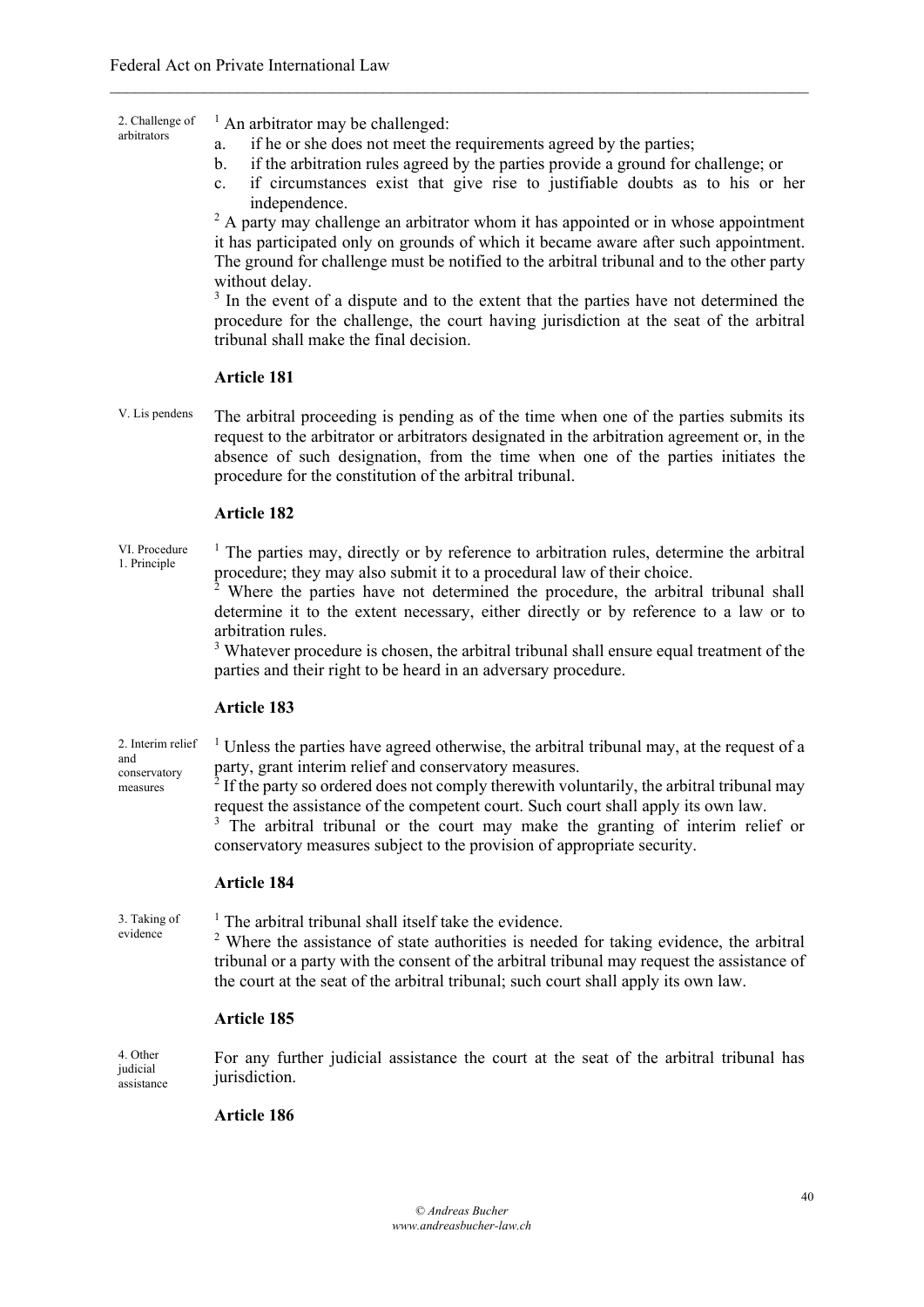VII. Jurisdiction

 $<sup>1</sup>$  The arbitral tribunal shall decide on its own jurisdiction.</sup>

 $\mathcal{L}_\mathcal{L} = \{ \mathcal{L}_\mathcal{L} = \{ \mathcal{L}_\mathcal{L} = \{ \mathcal{L}_\mathcal{L} = \{ \mathcal{L}_\mathcal{L} = \{ \mathcal{L}_\mathcal{L} = \{ \mathcal{L}_\mathcal{L} = \{ \mathcal{L}_\mathcal{L} = \{ \mathcal{L}_\mathcal{L} = \{ \mathcal{L}_\mathcal{L} = \{ \mathcal{L}_\mathcal{L} = \{ \mathcal{L}_\mathcal{L} = \{ \mathcal{L}_\mathcal{L} = \{ \mathcal{L}_\mathcal{L} = \{ \mathcal{L}_\mathcal{$ 

<sup>1bis</sup> It shall decide on its jurisdiction without regard to an action having the same subject matter already pending between the same parties before a state court or another arbitral tribunal, unless serious reasons require to stay the proceedings.

 $2$  Any objection to its jurisdiction must be raised prior to any defense on the merits.

<sup>3</sup> The arbitral tribunal shall, in general, decide on its jurisdiction by a preliminary decision.

# **Article 187**

VIII. Decision on the merits 1. Applicable law

<sup>1</sup> The arbitral tribunal shall decide the dispute according to the rules of law chosen by the parties or, in the absence of such a choice, according to the rules of law with which the case has the closest connection.

<sup>2</sup> The parties may authorize the arbitral tribunal to decide *ex aequo et bono*.

# **Article 188**

2. Partial award Unless the parties have agreed otherwise, the arbitral tribunal may make partial awards.

## **Article 189**

3. Arbitral award

<sup> $1$ </sup> The arbitral award shall be made in conformity with the procedure and form agreed by the parties.

 $2<sup>2</sup>$  In the absence of such an agreement, the award shall be made by a majority decision or, in the absence of a majority, by the presiding arbitrator alone. It shall be in writing, reasoned, dated and signed. The signature of the presiding arbitrator is sufficient.

## **Article 190**

IX. Finality. Setting aside 1. Principle

 $<sup>1</sup>$  The award is final from the time when it is communicated.</sup>

- $2$  Proceedings for setting aside the award may only be initiated:
	- a. where the sole arbitrator has been improperly appointed or where the arbitral tribunal has been improperly constituted;
	- b. where the arbitral tribunal has wrongly accepted or denied jurisdiction;
	- c. where the arbitral tribunal has ruled beyond the claims submitted to it, or failed to decide one of the claims;
	- d. where the principle of equal treatment of the parties or their right to be heard in an adversary procedure has not been observed;
	- e. where the award is incompatible with public policy.

<sup>3</sup> As regards preliminary decisions, setting aside proceedings can only be initiated on the grounds of the above paragraphs  $2(a)$  and  $2(b)$ ; the time-limit runs from the communication of the decision.

## **Article 191**

2. Competent court Setting aside proceedings may only be brought before the Federal Supreme Court. The procedure is governed by Article 77 of the Law of 17 June 2005 on the Federal Supreme Court.

# **Article 192**

X. Exclusion agreements

<sup>1</sup> Where none of the parties has its domicile, its habitual residence, or a place of business in Switzerland, they may, by an express statement in the arbitration agreement or in a subsequent agreement in writing, exclude all setting aside proceedings, or they may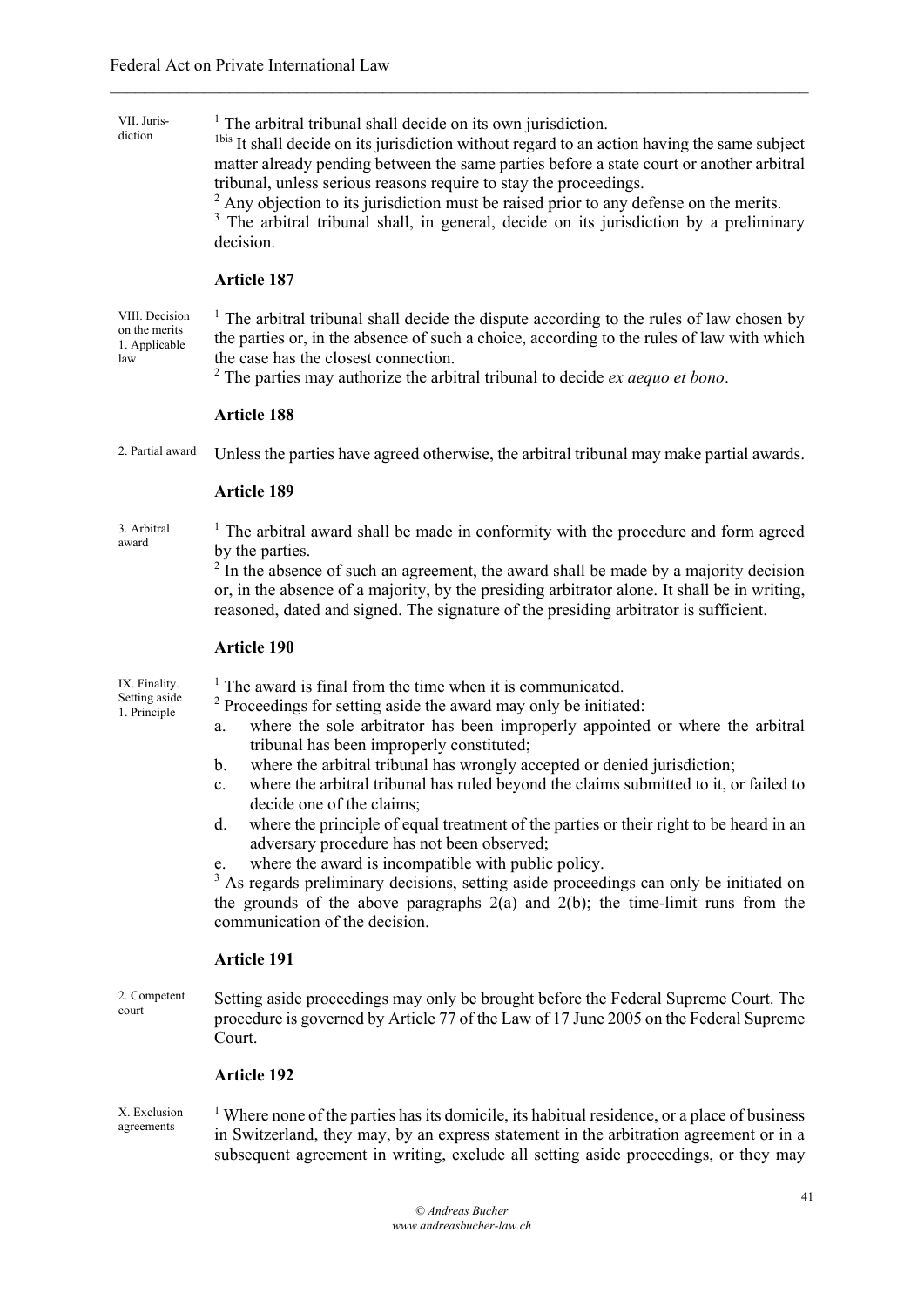limit such proceedings to one or several of the grounds listed in Article 190, paragraph 2.

 $\mathcal{L}_\mathcal{L} = \{ \mathcal{L}_\mathcal{L} = \{ \mathcal{L}_\mathcal{L} = \{ \mathcal{L}_\mathcal{L} = \{ \mathcal{L}_\mathcal{L} = \{ \mathcal{L}_\mathcal{L} = \{ \mathcal{L}_\mathcal{L} = \{ \mathcal{L}_\mathcal{L} = \{ \mathcal{L}_\mathcal{L} = \{ \mathcal{L}_\mathcal{L} = \{ \mathcal{L}_\mathcal{L} = \{ \mathcal{L}_\mathcal{L} = \{ \mathcal{L}_\mathcal{L} = \{ \mathcal{L}_\mathcal{L} = \{ \mathcal{L}_\mathcal{$ 

<sup>2</sup>.<br><sup>2</sup> Where the parties have excluded all setting aside proceedings and where the awards are to be enforced in Switzerland, the New York Convention of 10 June 1958 on the Recognition and Enforcement of Foreign Arbitral Awards applies by analogy.

#### **Article 193**

XI. Deposit and certificate of enforceability  $<sup>1</sup>$  Each party may at its own expense deposit a copy of the award with the Swiss court</sup> at the seat of the arbitral tribunal.

 $<sup>2</sup>$  At the request of a party, that court shall certify the enforceability of the award.</sup>

<sup>3</sup> At the request of a party, the arbitral tribunal shall certify that the award has been made in conformity with the provisions of this Act; such certificate has the same effect as the deposit of the award.

# **Article 194**

XII. Foreign arbitral awards The recognition and enforcement of foreign arbitral awards is governed by the New York Convention of 10 June 1958 on the Recognition and Enforcement of Foreign Arbitral Awards.

# **Chapitre 13: Final Provisions**

*Section 1: Abrogation and amendment of the law currently in force*

#### **Article 195**

The abrogations and amendments to the law currently in force appear in the Appendix, which is part of this Act.

*Section 2: Transitory provisions*

#### **Article 196**

I. Nonretroactivity

<sup>1</sup> Facts and legal acts which came into being and produced all their effects before the entry into force of this Act are governed by the law previously in force.

<sup>2</sup> Facts and legal acts which came into being before the entry into force of this Act, but which continue to produce legal effects, are governed by the law previously in force for the period prior to that date. As regards their effects, they are governed by this Act for the period after that date.

# **Article 197**

II. Transitory provisions 1. Jurisdiction <sup>1</sup> The Swiss courts or administrative authorities, validly seized of actions or applications made before the entry into force of this Act, continue to have jurisdiction even if this is

no longer the case under this Act.  $2<sup>2</sup>$  It is possible to bring again, after the entry into force of this Act, actions or applications dismissed for lack of jurisdiction by the Swiss courts or administrative authorities before that date if the jurisdiction of a Swiss court or authority is provided for in this Act and the claim may still be asserted.